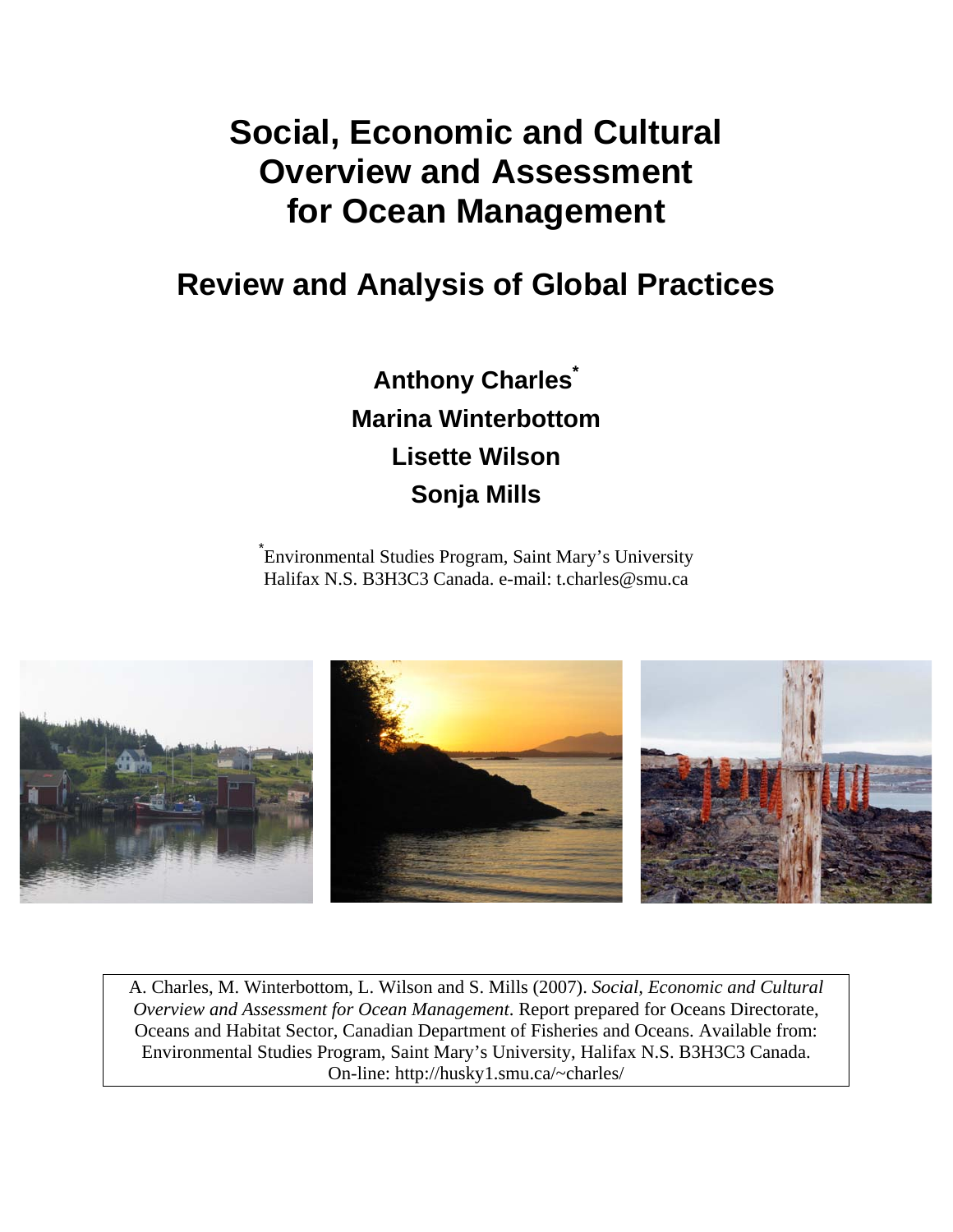### <span id="page-1-0"></span>**Executive Summary**

The approach taken by the Department of Fisheries and Oceans towards an integrated approach to oceans management, and the development of Integrated Management Plans for Large Ocean Management Areas (LOMAs), requires attention to both ecosystem aspects and social, economic and cultural considerations. In this context, "the goal of integration is to move beyond treating social, cultural and economic issues and concerns as additional or peripheral considerations toward a more proactive process that includes these objectives as drivers and integral parts". This report on Social, Economic and Cultural Overviews and Assessments (SECOA) for Ocean Management is one step in a project, led by the Department of Fisheries and Oceans, to address these objectives.

This report reviews international examples of frameworks and methodologies that have been, or are currently being, used to collect and assess socio-cultural and economic information relevant to marine management. In this report, an analysis is carried out of 16 case studies representing examples of (1) several analytical frameworks, as well as several one-time studies, (2) varying geographic scales, but with a focus on regional and/or ecosystem-based planning activities, and (2) a range of countries and contexts, but emphasizing examples that can most easily be transferred to a Canadian context.

Case studies were identified and selected using a combination of approaches that included (1) expert opinion, based on correspondence with national and international experts in this area of interest; (2) literature reviews and (3) assessments based on a set of characteristics of a Large Ocean Management Area (LOMA) as defined by Fisheries and Oceans Canada. The first tier of case studies (the most relevant LOMA-scale) includes the South East Marine Region, the Russian Arctic, the Great Barrier Reef, the Scottish Coast, the Northwest Forest Plan, the Cod Grounds, Port Stephens and the Channel Islands. The second tier includes two groupings: large-scale multi-country case studies (Baltic Sea, Benguela Current LME and Greater North Sea) and small-scale case studies (San Salvador, Tortugas, Montego Bay, US Virgin Islands, Vaavu Atoll). These second tier case studies represent a "step up" and a "step down" in spatial area, when compared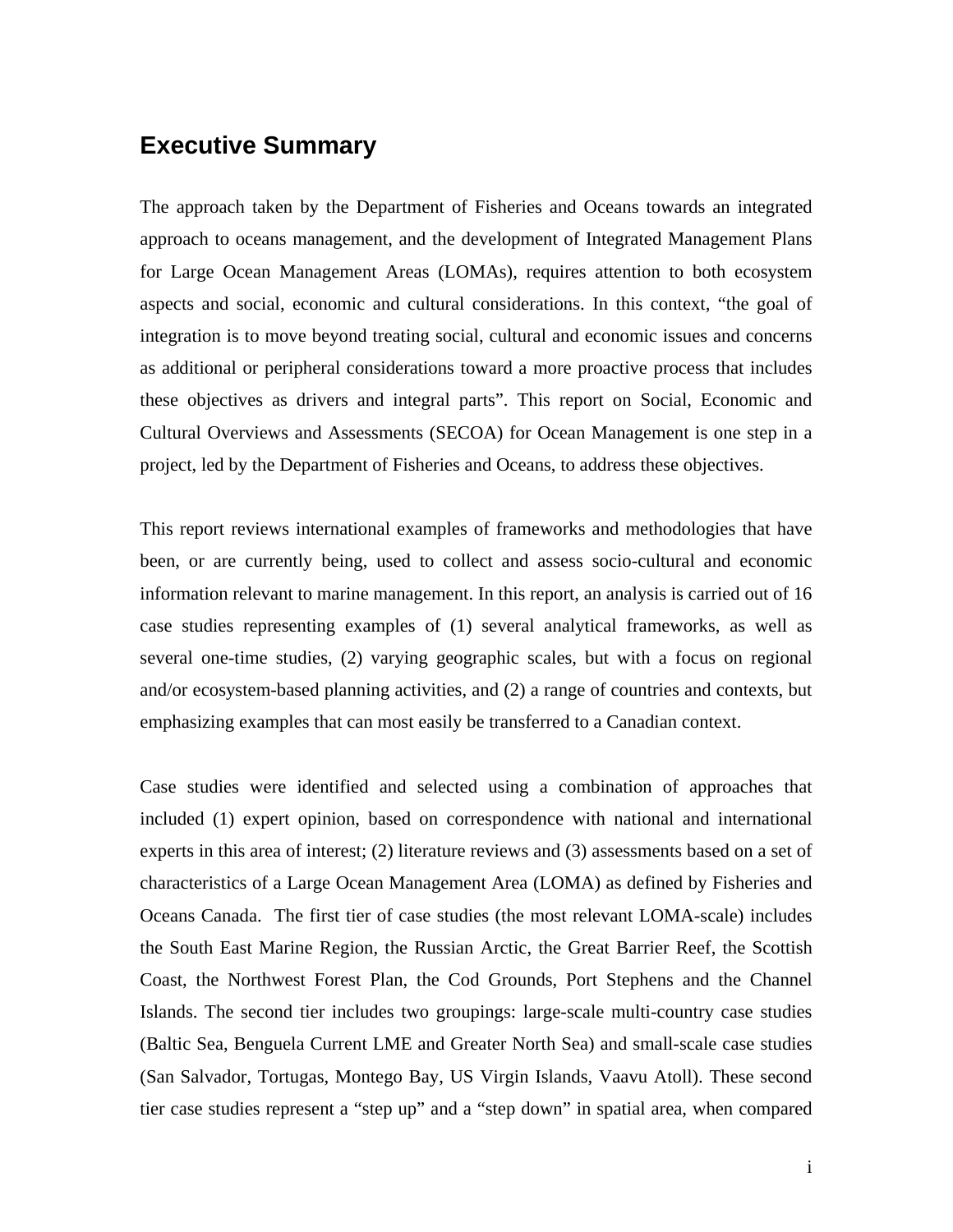with a LOMA; however they were selected because they illustrated specific approaches or lessons learned that could be useful to a SECOA.

This report outlines the methodology used in the review and provides a summary and analysis of the main findings, as well as general observations and evaluations of the case studies. A companion document provides an in-depth review of each of the report's 16 case studies, with each case study portfolio presented using a uniform format.

Overall, the case studies may also be seen as falling into two main groups in terms of the approach taken. Some were nested within a larger analytical framework and/or planning process; in these cases, our analysis involved reviewing the framework first, to contextualize and describe how the case study fits into the "bigger picture", before examining the case study itself. For another set of case studies, socio-economic assessments were carried out, not necessarily as a component of a national integrated planning process, and based on their own unique framework or methodology. In all cases, the objectives, project duration, funding source (where applicable), data description and methodology used for data collection and analysis are examined.

Among the limitations faced by the review team was the diversity within and across the case studies (in terms of planning phase, location, objectives, etc.) which made comparisons, "measuring success" and identifying "best practices" difficult. The time factor also constrained a more in-depth analysis and inclusion of other case studies. Given that there were very few examples that the team could draw on as "a good example of a SECOA at a LOMA scale", the team spent some time defining the parameters and constraints of this review, in consultation with Fisheries & Oceans staff and a consultant, and drawing on information provided by a set of experts.

As a final point concerning the approach used in this report, we note that the analysis of the case studies (as described in the companion document) include discussions of potential strengths and limitations of each case study, which include assessments both by those involved in the case studies themselves, and as interpreted by the present authors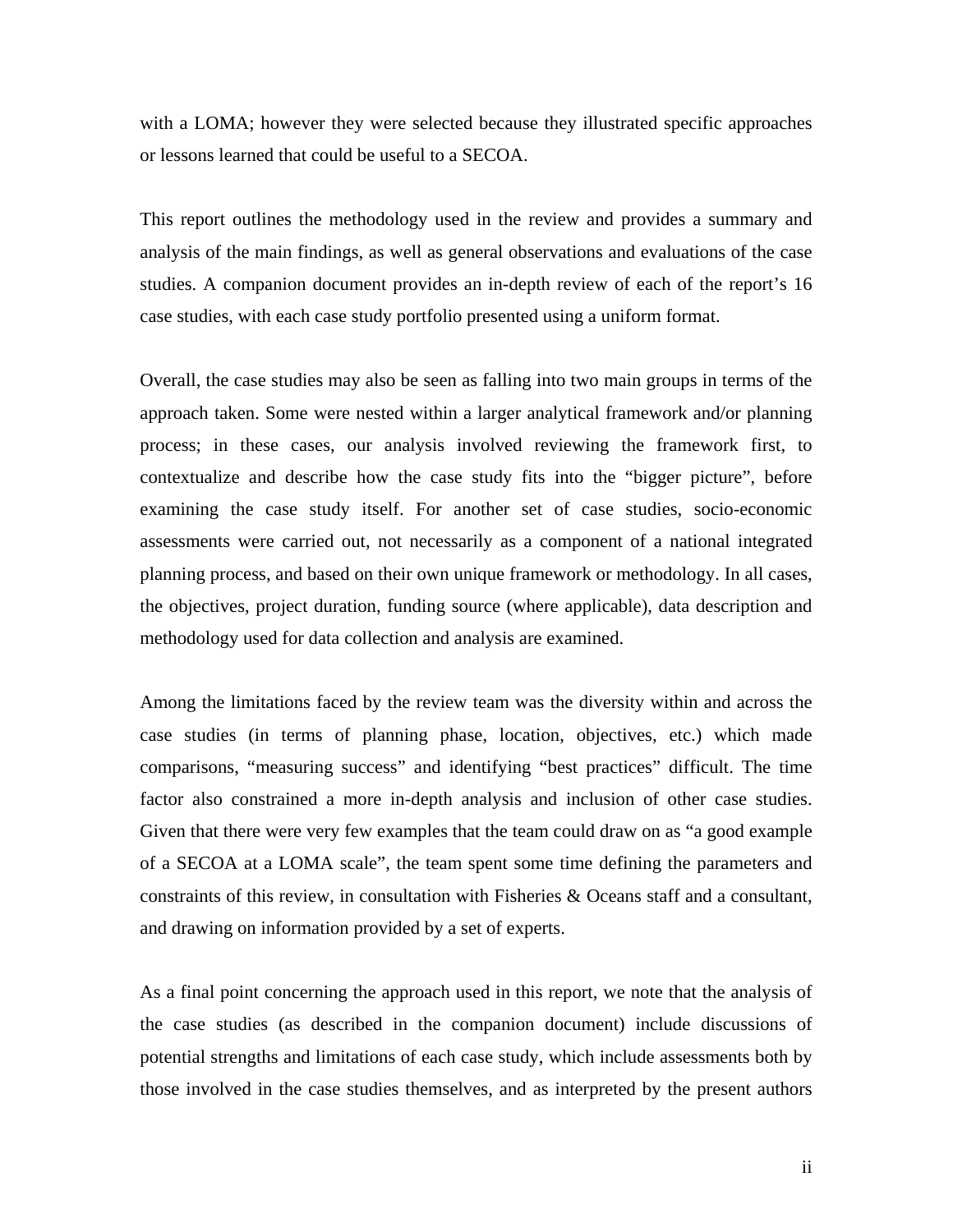within the context of what might be applicable to a Canadian situation. Unless stated otherwise, the latter points as well as the overall observations given at the end of this report, are the views of the present authors.

Based on the case studies reviewed, the following trends are identified:

**Data sources and methodologies**: 84% of the case studies used only secondary data, with the main source being statistical agencies, government departments and previous studies. Questionnaire surveys, interviews with key experts, focus groups and meetings were the main mode for the collection of primary data. Economic evaluation models, combined with mapping and GIS analysis, were the main forms of data analysis used in the selected case studies.

**Identification of commonly used variables**: At the LOMA scale, all eight case studies included an overview of the broad economic situation, including information on employment, income and industry profiles. Cultural considerations appeared to be divided into information on indigenous populations and national historical sites. Social information included demography, education and training, health and resource use conflicts. Governance factors related to applicable legislation and institutions. At the multi-country scale, there were similar economic and social factors as in the LOMA-scale case studies, except that cultural considerations were rarely assessed, which may have been a reflection of the large areas covered in these specific case studies. Governance factors were mainly limited to international conventions, rather then national policies and legislations. Small-scale case studies had similar social and economic factors to the other case studies, but governance factors also included community management, participation and issues relating to access rights. Although culture was not a notable explicit feature at this small-scale level, that may have been because cultural aspects in these localized areas were already embedded in the assessments. Two general overall trends noted were: (1) social data in the form of demographic data was included in all the case studies and (2) the depth of information collected is generally inversely proportional to scale.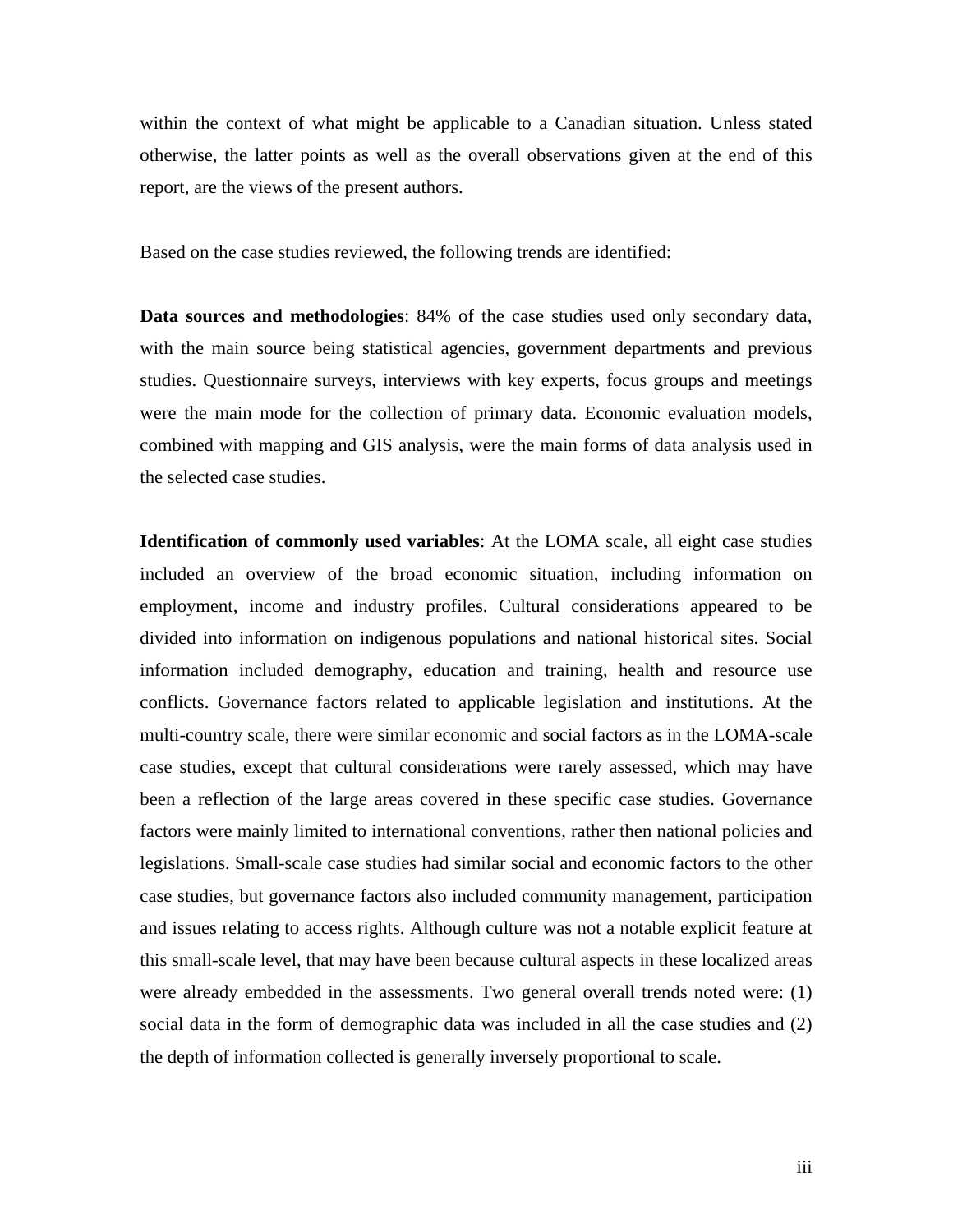**Core Elements of a SECOA:** Based on the information gleaned from the case studies, a set of "core elements" were identified, reflecting the minimum level of information that seems to be required for conducting a SECOA. Under the social component, the core variables include demography, education and training, health and community services and coastal-ocean use patterns. Economic variables identified included employment, macro indicators such as GDP, available utilities, industry profiles (notably the fishing sector) and housing. Cultural variables included indigenous traditions and heritage. The principal governance variables included structure, traditional/Aboriginal governance and enforcement/security. Although these lists reflect the more commonly occurring of the variables, the sum of these should not be interpreted as indicating a "best way" to conduct a SECOA. In reality, the approaches used and the depth of data collection will depend on local conditions, human and financial capacity, time and political constraints, as well as the objectives of the assessment. A SECOA must be adapted and its process modified to reflect all of these *relevancy factors*, including both spatial and temporal considerations.

**Attribute Analysis:** The attributes of a SECOA were divided into process-related, content-related and data-form components. It was apparent that each socio-economic assessment possesses different characteristics depending on its objectives, phase, time, budgetary and operational limitations – as above, these *relevancy factors* are crucial to consider in terms of how applicable a given case study is to a LOMA context. In terms of specifics, economic data was usually more in-depth than social, cultural or governance information. Interestingly, approximately half of the case studies flagged current and/or emerging threats that could affect the management area; this aspect could be of particular importance to LOMAs, e.g., in the face of climate change and privatization of rural areas.

**Overall observations:** The main trends that appeared to emerge for *process-related* points were: (a) cross-scale vertical and horizontal linkages are important when undertaking a SECOA at the scale of a LOMA, (b) the agendas of the agencies leading a SECOA may influence the short-term and long-term success of the work, and future implementation aspects, and (c) community involvement, especially in decision making, can help with the success of a SECOA, and furthermore, the team leading the SECOA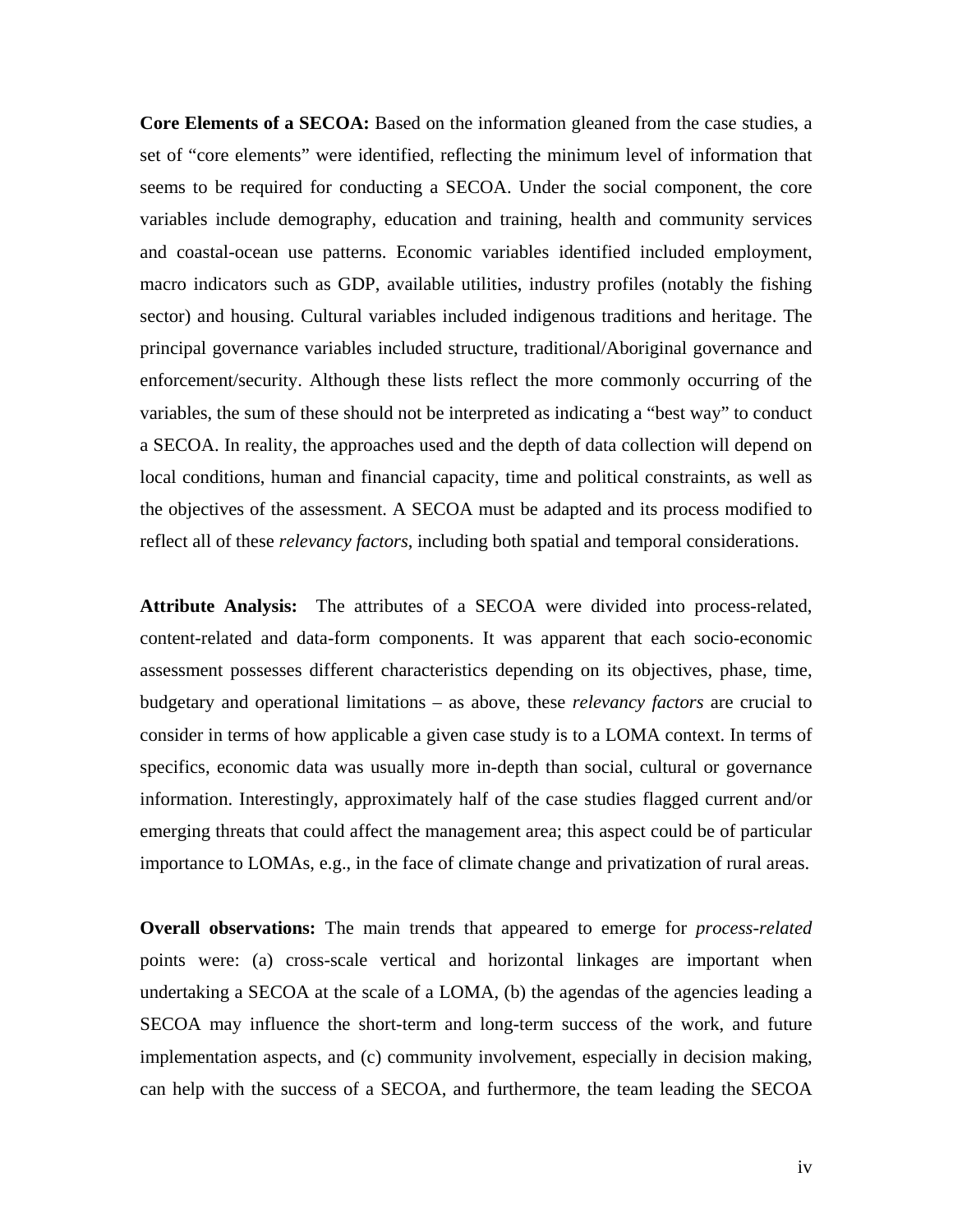also needs to establish a process where feedback to the community and stakeholders that have contributed to the process can be undertaken, if trust is to be built between the different partners and stakeholders.

The main points in terms of *content-related* factors were: (a) governance factors underpin many of the social-economic and cultural aspects that are contained in a SECOA, so these variables also need to be included when doing the assessment; (b) given the large spatial scale of a SECOA, having a number of representative characteristic sites could provide a way to balance assessment costs and address data deficiency issues, and (c) building on work that has already been undertaken by communities or other partners could be a less conflict-prone way towards meeting common objectives, while reducing expenses and building trust. However if this strategy is to be successful, the approach used to engage partners, share ownership of the project and integrate the different interests and components, should be done respectfully and not be rushed.

Data form trends that emerged included: (a) the diversity and complexity of LOMAs, including the jurisdictional complexity, imply that a "one size fits all" approach is not appropriate; while the creation of national standards would be useful, to ensure that broad categories of information (and key variables) are included and suitable methodologies are followed, it would not be helpful to specify at a national level too much detail in terms of the particular information (e.g., sub-variables) that must be collected in all LOMAs; (b) GIS mapping and maps are useful tools to analyze the information collected, both for government use as well as to produce and present back to the community meaningful results in a user-friendly forum, and (c) in the early phases of planning, long-term monitoring and evaluation processes need to be developed and budgeted, to support a SECOA program.

Finally, it is highly recommended that the SECOA team receive guidance and training in conducting a SECOA, in both the field (community and stakeholder approach, sensitivity and practicality) and analysis components (data storage, analysis, presentation) prior to the commencement of the assessment.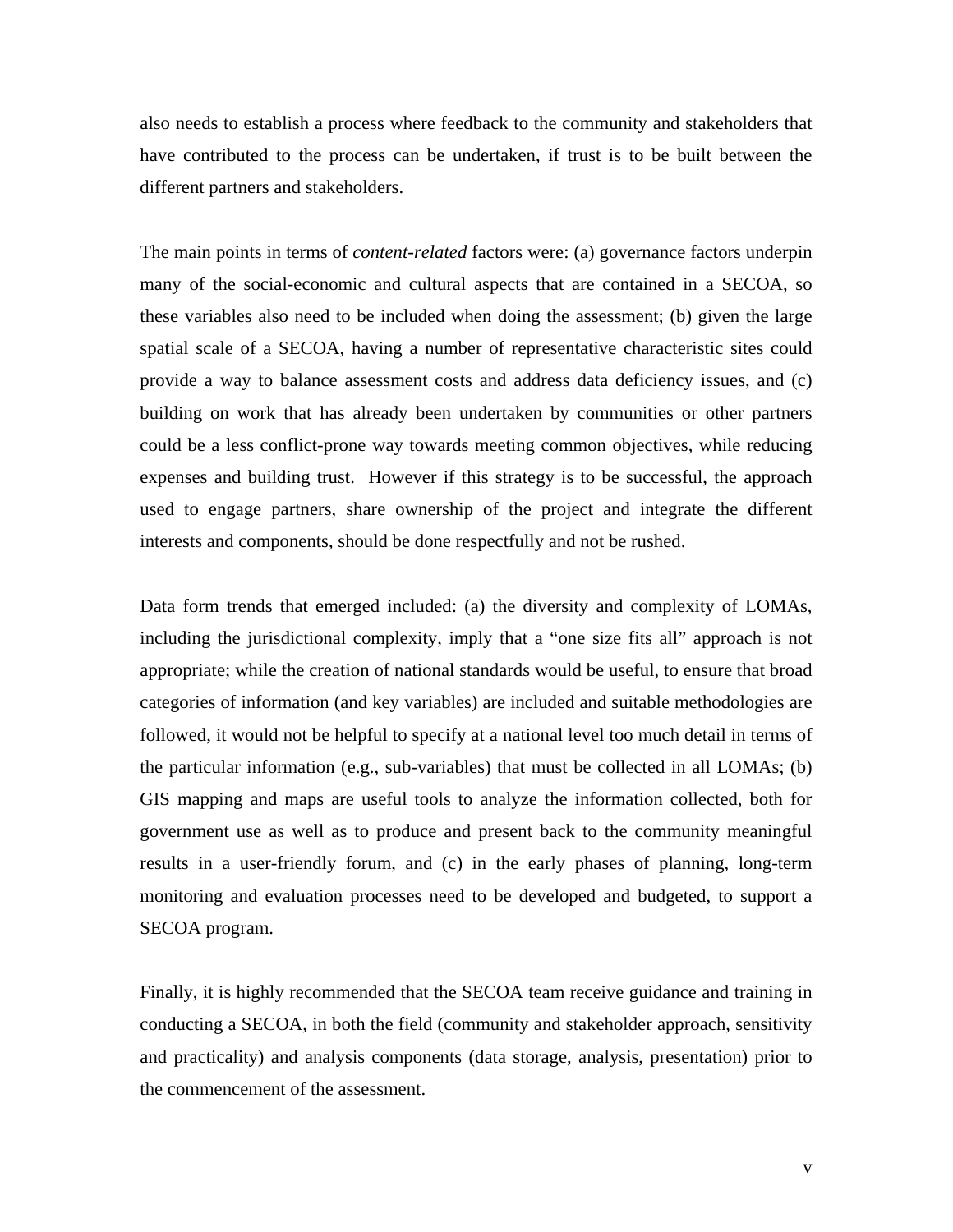In conclusion, this report has sought to determine, based on reviewing a set of case studies, some of the key ingredients and minimum essentials that might be needed to conduct and support a SECOA. However, two points should be highlighted. First, locating or obtaining the information required to conduct a SECOA, at the scale of a LOMA, is bound to be challenging in practice. Second, undertaking a SECOA at the scale of a LOMA is rare globally, and could be considered "cutting edge" work. In this context, Canada may have the opportunity to be a leader in this area, at the same time taking on the responsibility of sharing the information and lessons learned both at home and with other countries and regions.

A. Charles, M. Winterbottom, L. Wilson and S. Mills (2007). *Social, Economic and Cultural Overview and Assessment for Ocean Management*. Report prepared for Oceans Directorate, Oceans and Habitat Sector, Canadian Department of Fisheries and Oceans. Available from: Environmental Studies Program, Saint Mary's University, Halifax N.S. B3H3C3 Canada. On-line: http://husky1.smu.ca/~charles/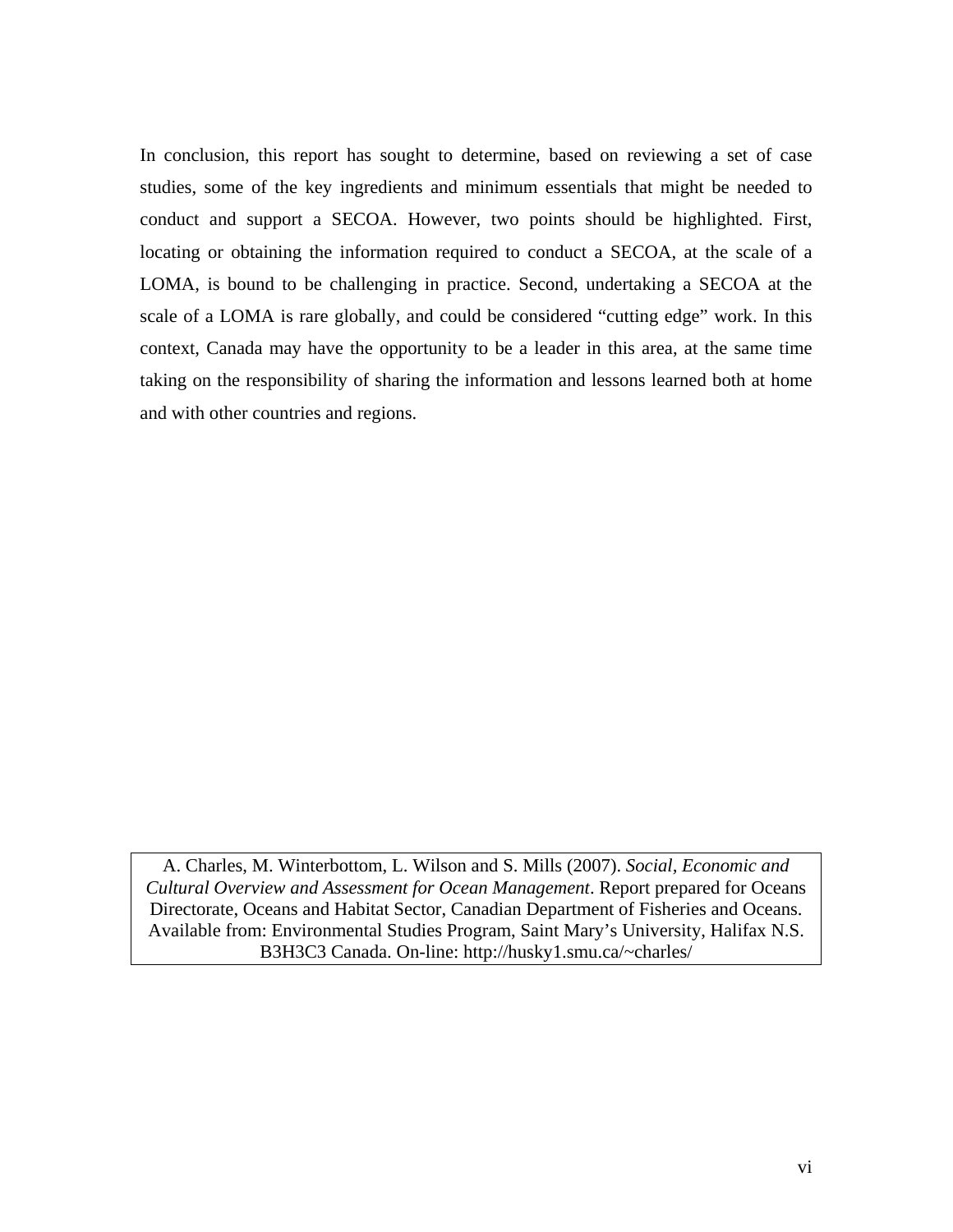### <span id="page-7-0"></span>**Acknowledgements**

The team would like to acknowledge the support and assistance received from Megan Sikaneta and Darren Williams (Department of Fisheries and Oceans, Ottawa); Scott Coffen-Smout and Melanie MacLean (Department of Fisheries and Ocean, Halifax); Larry Hildebrand and Mike Milloy (Environment Canada) and Alison Evans (CoastalPlanners). We would also like to thank Robin Mahon, Richard Kenchington, Marcus Haward, Silva Salas, Robert Pomeroy, Yvan Breton, Denis Bailly and all the other experts who provided valuable advice that helped guide this review. The team also appreciates the supporting work done on this project by Sara Pullen. We are grateful to Saint Mary's University and to the Marine Affairs Program, Dalhousie University, for providing logistical support.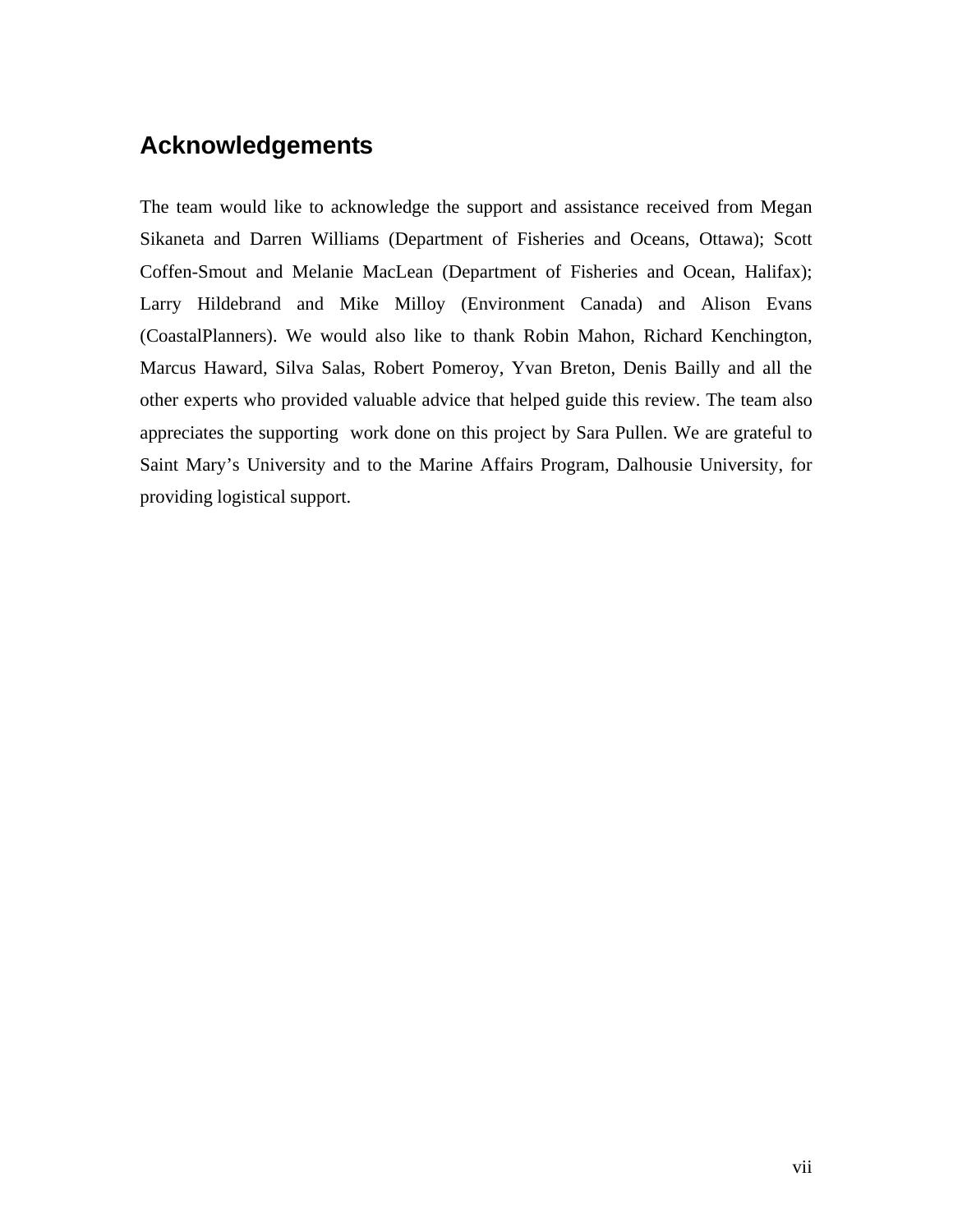#### **TABLE OF CONTENTS**

| 1.0 |  |  |  |  |  |  |  |  |
|-----|--|--|--|--|--|--|--|--|
| 2.0 |  |  |  |  |  |  |  |  |
| 2.1 |  |  |  |  |  |  |  |  |
| 2.2 |  |  |  |  |  |  |  |  |
| 2.3 |  |  |  |  |  |  |  |  |
| 2.4 |  |  |  |  |  |  |  |  |
| 3.0 |  |  |  |  |  |  |  |  |
| 3.1 |  |  |  |  |  |  |  |  |
| 3.2 |  |  |  |  |  |  |  |  |
| 3.3 |  |  |  |  |  |  |  |  |
| 4.0 |  |  |  |  |  |  |  |  |
| 5.0 |  |  |  |  |  |  |  |  |
|     |  |  |  |  |  |  |  |  |
|     |  |  |  |  |  |  |  |  |
|     |  |  |  |  |  |  |  |  |

#### **LIST OF FIGURES**

#### **LIST OF TABLES**

| <b>Table 3:</b> Identification of commonly used variables for large-scale multiple       |
|------------------------------------------------------------------------------------------|
|                                                                                          |
| <b>Table 5:</b> Core elements of a social, economic & cultural overview and assessment22 |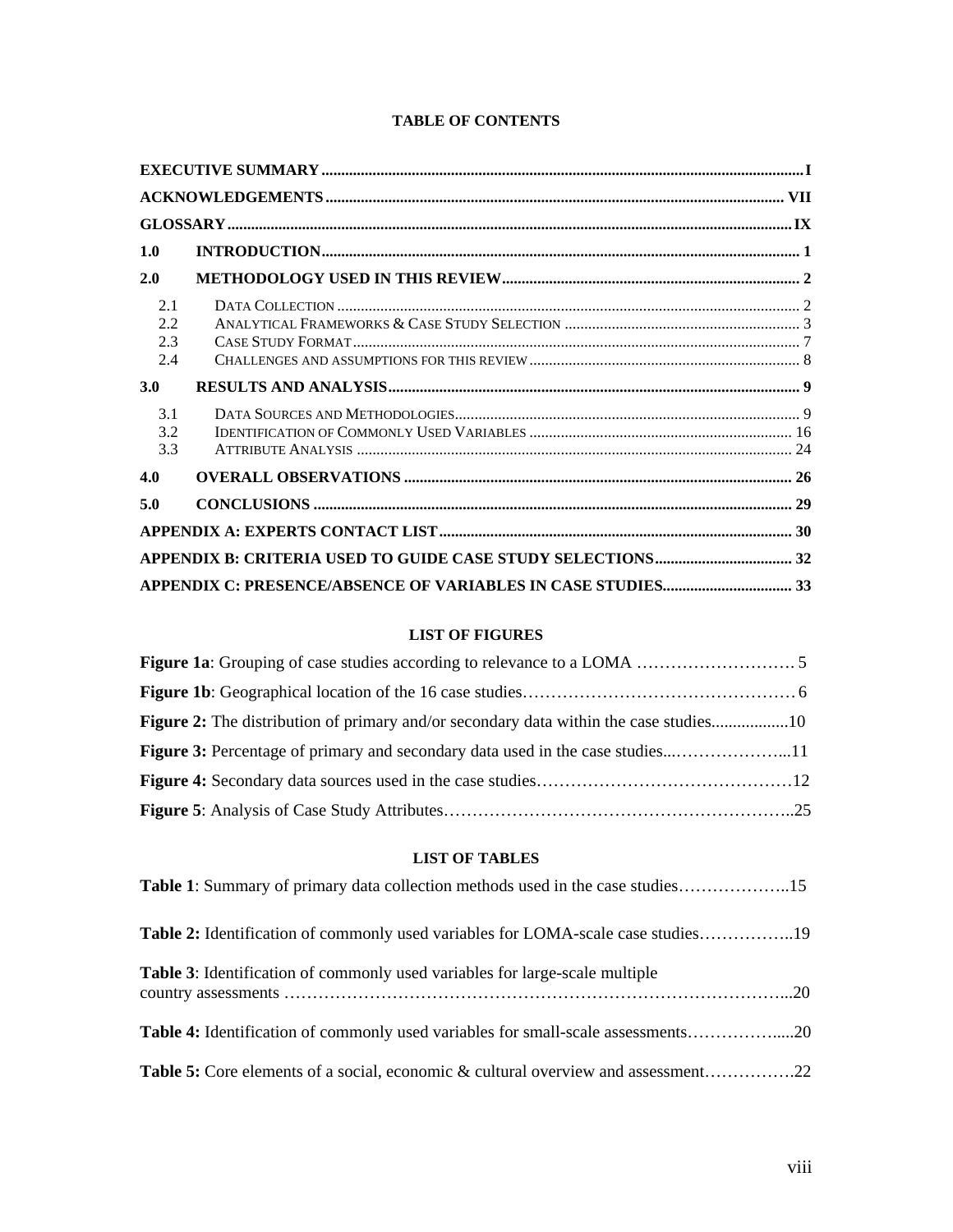## **Glossary**

**Commonalities**: Variables and sub-variables appearing in two or more case studies.

**Framework:** An umbrella term encompassing integrated planning processes and broad methodologies for conducting socio-economic assessments (or, more broadly, SECOA analyses).

**One-off Case Studies**: For the purposes of this report, one-off case studies are defined as overviews and/or assessments that have been conducted on an *ad hoc* basis, that do not follow a particular generic framework or methodology.

**Participatory**: Stakeholders, including outside researchers, community groups, resource users and other interest groups, are involved, and all learn from the process.

**Process-Oriented**: The focus is on the *process* of collecting information, so that the learning mechanisms may be as important as the information obtained.

**Product-Oriented**: The focus is on producing an information report for an agency or for one or more groups of stakeholders.

**Socio-economic Assessment**: A study of the social and economic, (and possibly also the cultural and policy) conditions of individuals, groups, communities and organizations. Assessments are generally conducted at the start of a project to help better understand the situation and to establish baseline conditions.

**Socio-economic Monitoring**: A regular process over time, usually at a set of intervals, and following an initial assessment, in order to measure changes and observe whether the project is meeting its objectives. Assessment results will help define the monitoring parameters, but because monitoring is repeated regularly, fewer parameters will be measured than the initial assessment, and these may change as the project continues.

**Relevancy factors**: The temporal, spatial and operational factors that may influence the success of the project or program; key relevancy factors include the objectives of the assessment, the phase of the assessment, human and financial capacity, political and operational realities, and time and budget for the assessment.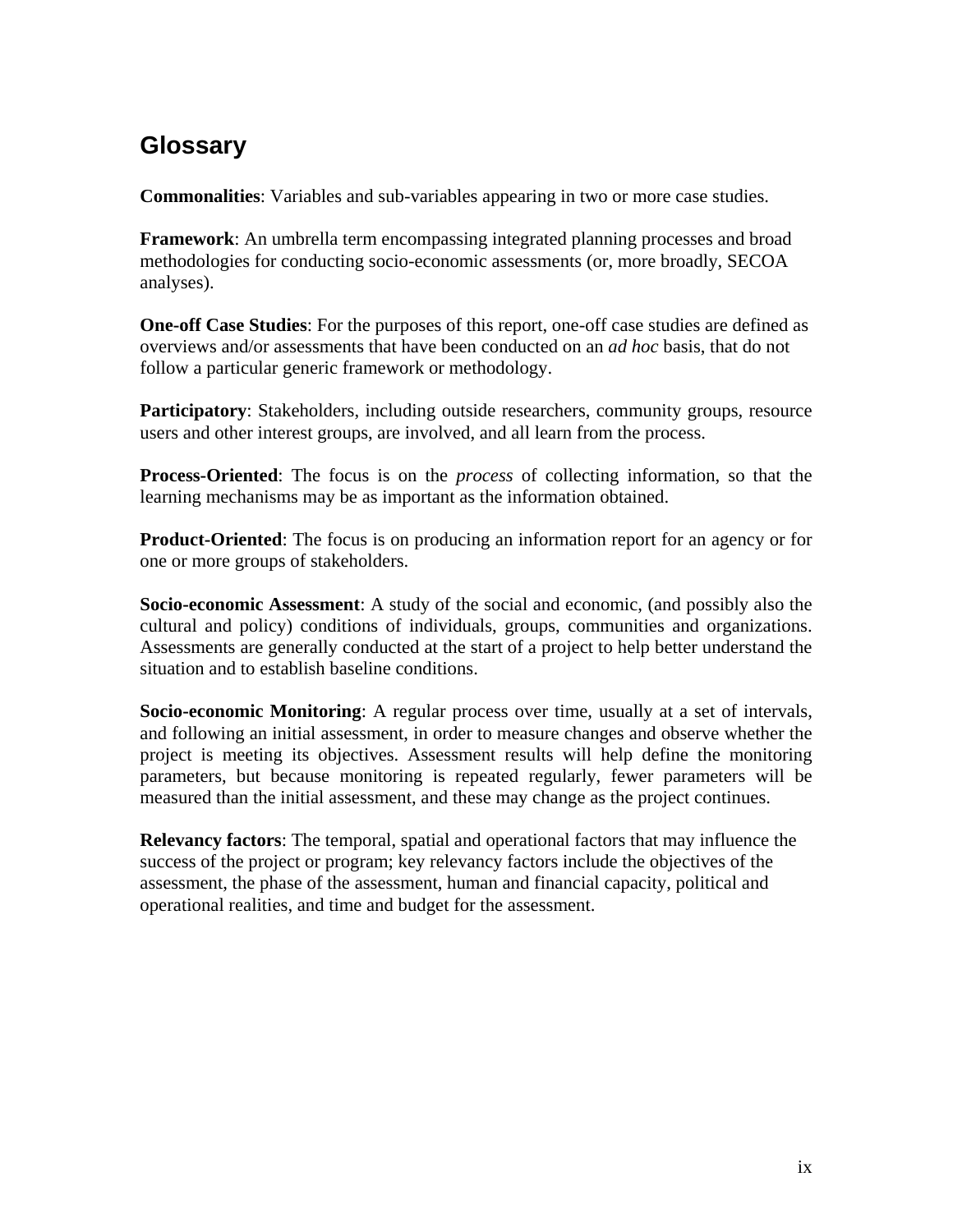### <span id="page-10-0"></span>**1.0 Introduction**

The move of Fisheries and Oceans toward an integrated approach to oceans management, and the development of Integrated Management Plans for Large Ocean Management Areas (LOMAs), requires attention to both ecosystem aspects and social, cultural and economic considerations. DFO outlines the context for this report as follows:

*"The past two years have seen the development of Ecosystem Overview and Assessment Reports, and ecosystem and conservation objectives. In order to successfully develop relevant objectives, however, it is also necessary to conduct social, cultural and economic overviews and assessments in the LOMAs. It must be noted that the goal of integration is to move beyond treating social, cultural and economic issues and concerns as additional or peripheral considerations toward a more proactive process that includes these objectives as drivers and integral parts. Social, cultural, economic and ecosystem objectives should be considered comprehensively as interconnected parts of a complete Integrated Ocean Management Plan."* 

The aim of this report is to conduct an international review of existing case studies, frameworks and methodologies of social, cultural and economic data gathering, overviews, and assessments relevant to marine management. In doing so, this report (1) covers various geographic scales but maintains a particular focus on regional and/or ecosystem based planning activities (2) includes examples from a range of countries and contexts, but concentrates on examples that can most easily be transferred to a Canadian context and (3) includes some generic works in order to help frame the discussion, but attempts to keep the approach as practical as possible, focusing on insights into real examples.

The studies examined herein come from a range of situations and with a range of terminology. For example, a common term is that of a "socioeconomic assessment". According to the Socio-Economic Manual for Coral Reef Management (Bunce, et al., 2000), such an assessment is a way to learn about the social, cultural, economic, and political conditions of individuals, groups, communities, and organizations. Bunce et al. (2000) note that there is no fixed list of topics examined in a socioeconomic assessment, but the most commonly identified topics include: gender, resource use patterns, stakeholder characteristics and perceptions, market attributes for extractive and non-extractive uses, market and non-market use values.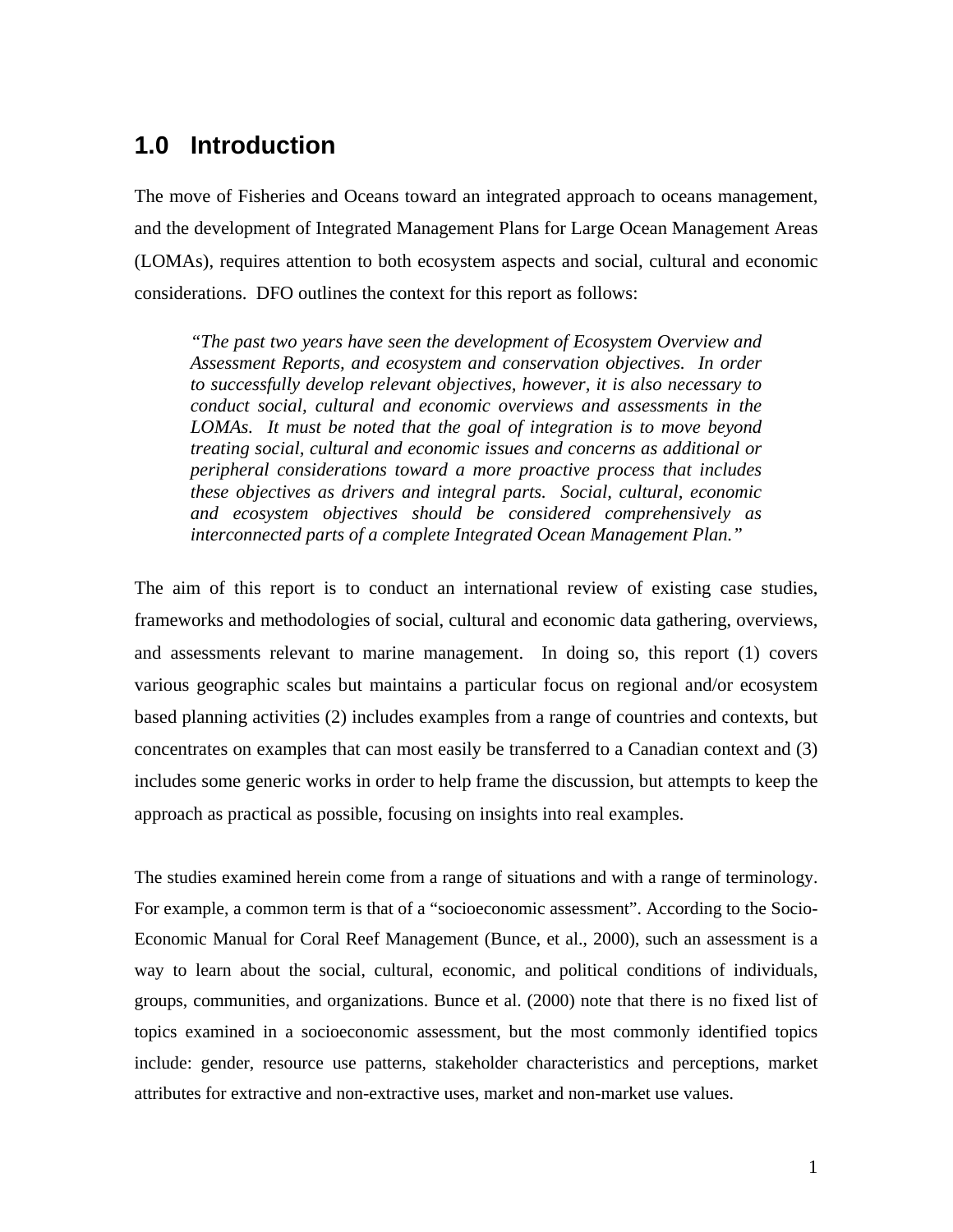<span id="page-11-0"></span>As the conditions within each LOMA are vastly different relative to one another, the compilation of case studies herein is intended to be as diverse as possible so as to provide a "toolbox" of different perspectives and various options from which to pick and choose. It must be highlighted, however, that the relevance of each case study is dependent on various operational factors such as time, budget and capacity as well as contextual factors such as the enabling environment in which the assessment was conducted.

It is also worth noting that examples of social, economic and cultural assessments in largescale marine management initiatives have been quite difficult to come by and it seems apparent that a study of this scale has not been undertaken before. While the concept of assessing social, cultural and economic dimensions is anything but new - there are plenty of studies telling us that they need managing and that the need is urgent – there are few legislative and administrative mechanisms that provide for demonstrably sustainable use and conservation of biodiversity in the same package and as co-equal objectives (Kenchington, *pers. comm*.).

#### *1.1 Report Format and Presentation*

This report presents the methodology, summary and analysis of the main findings and general conclusions from the study. A companion document (available on request) presents the portfolios and corresponding evaluation for each case study analysed.

### **2.0 Methodology used in this review**

#### *2.1 Data Collection*

#### **2.1.1 Expert Consultations**

The first step of data collection involved the compilation of a list of expert contacts, people with rank, experience and knowledge who can provide extensive insight on socioeconomic issues and initiatives throughout the world. Over email, the contact persons were asked for their thoughts on examples of processes, assessment frameworks or case studies of spatial management that consider the human dimension in their planning and execution. It was emphasized that terrestrial examples as well as work of any scale (i.e. ranging from a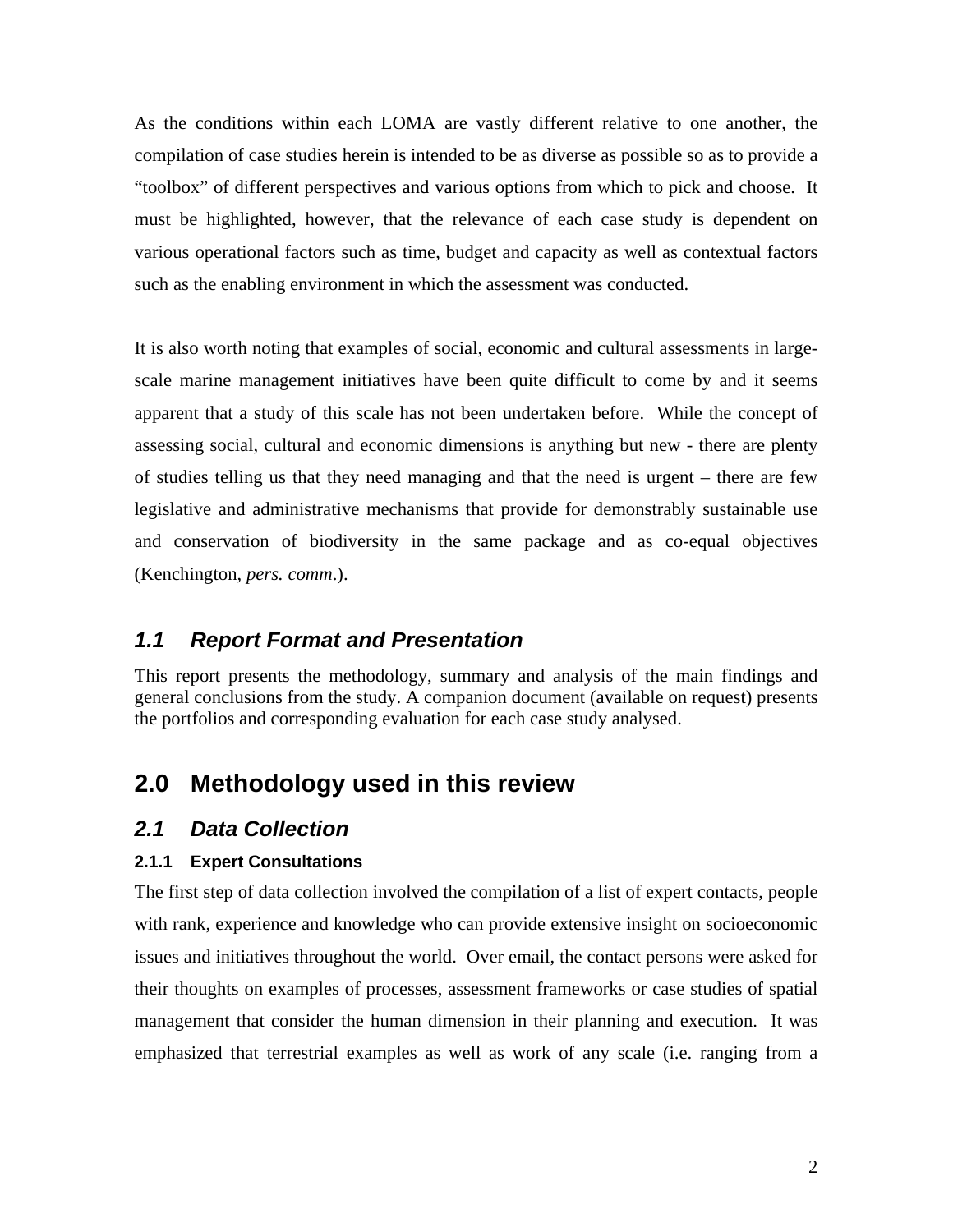<span id="page-12-0"></span>Large Marine Ecosystem to a typical MPA) would be of interest. This list is presented as Appendix A.

#### **2.1.2 Literature Search**

An Internet-focused literature search was undertaken in September 2007, drawing to a considerable extent on sources and feedback from the above-noted experts. Websites reviewed include but are not limited to:

- Government agencies and institutions (e.g. National Oceanic and Atmospheric Association; Canadian Department of Fisheries and Oceans)
- Non-governmental organizations (e.g. The Nature Conservancy; The World Wildlife Fund; Conservation International)
- International institutions (e.g. United Nations Environment Program; the Food and Agriculture Organization)
- Universities (e.g. University of Rhode Island; University of British Columbia)
- Major donors (e.g. the Global Environment Facility; the World Bank)

In conjunction with the electronic search, relevant hard copy materials (e.g. handbooks) either provided by the experts or found in libraries were also examined and reviewed.

#### *2.2 Analytical Frameworks & Case Study Selection*

In order to assess the suitability of case studies, an intensive process was undertaken. To ensure the information presented was relevant to a LOMA context, potential case studies were evaluated against seven LOMA characteristics (extracted from DFO background material - see Appendix B); based on this, eight case studies were selected as of highest relevance. While these case studies could be further sub-divided according to spatial scale, this was not done here, to keep the sample size higher during the analysis phase.

The remaining case studies, considered second-tier in terms of relevancy, were grouped according to spatial scale, with one group representing assessments involving multiple countries and the other focusing on reports based on local sites. These case studies can be considered a scale up and a scale down from LOMAs respectively. While they may not be as directly relevant to a LOMA context as the first-tier case studies, they still offer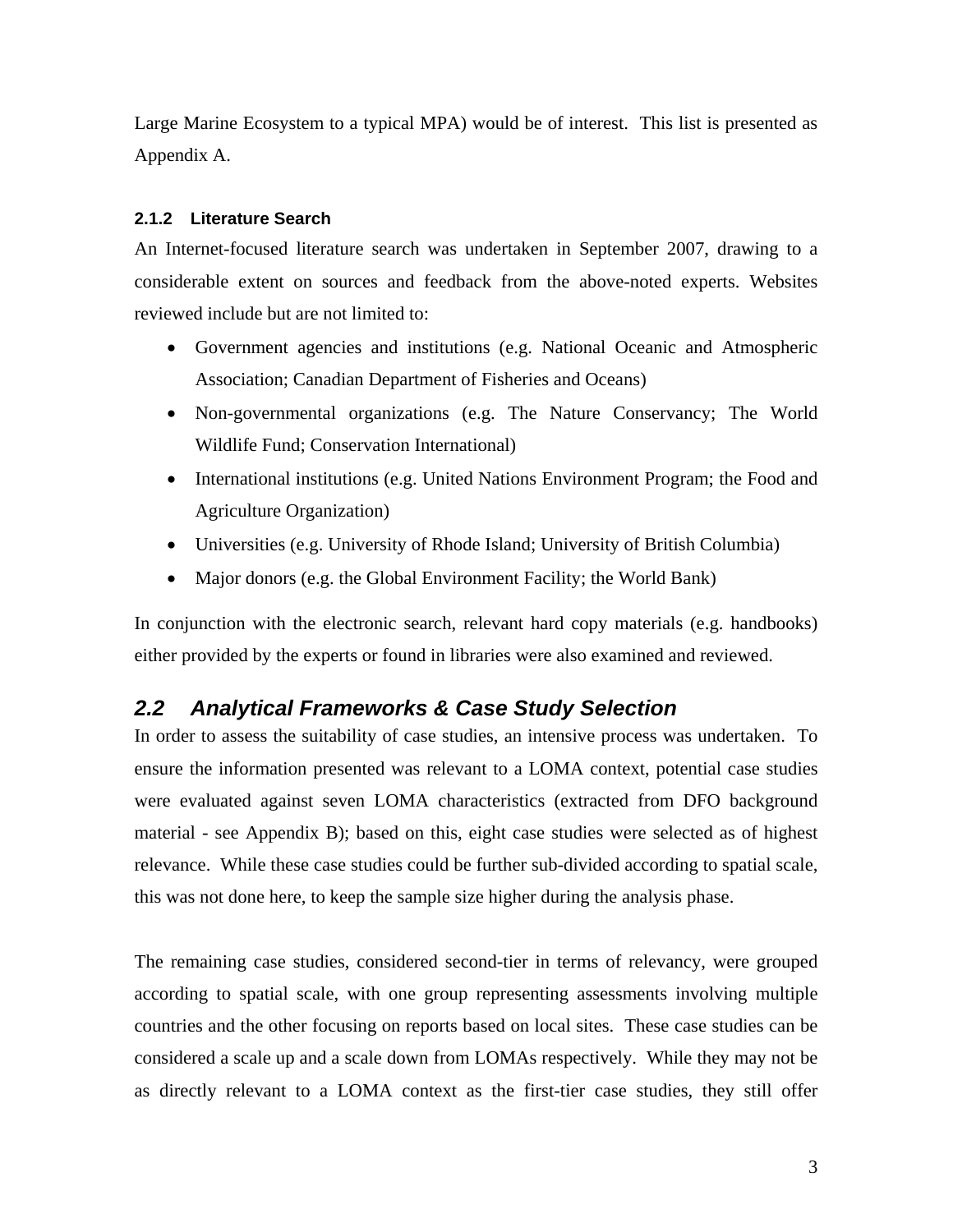important lessons that should not be overlooked. The groupings of case studies are depicted in Figure 1a and their geographical location is presented in Figure 1b. It should also be noted that where expert contacts referred us to particular case studies, every effort was made to include their recommendations (refer to Appendix B)

Some of the case studies appeared to be baseline assessments with the objective being to provide a general background and context for further developing a management plan (e.g., the Scottish Coast). Other case studies seem to be further along the planning timeline, leading towards the establishment of a management plan (e.g. the Cod Grounds and Channel Islands assessments) or the multi-scale large area management programs set within a boarder national bioregional planning framework (South-East Marine Region). The North West Forest and the Great Barrier Reef case studies are interesting examples of the process required for conducting evaluations and revising established management plans using social-economic indicators and approaches. The former study evaluates the success of a 10-year forest management plan whereas the latter example emphasizes the process undertaken for the revision of "use zones" within the marine park.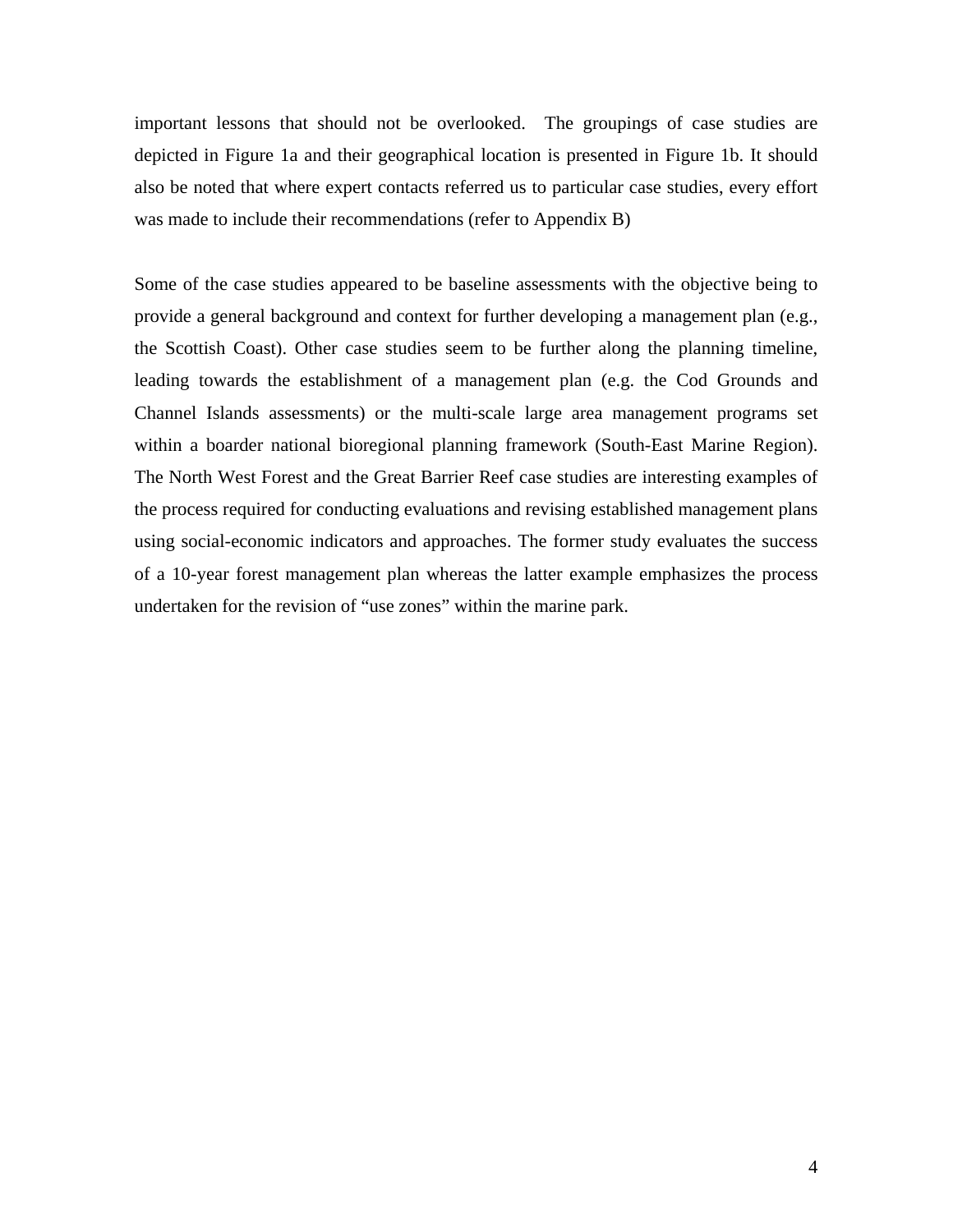

**Figure 1a**: Grouping of case studies according to relevance to a LOMA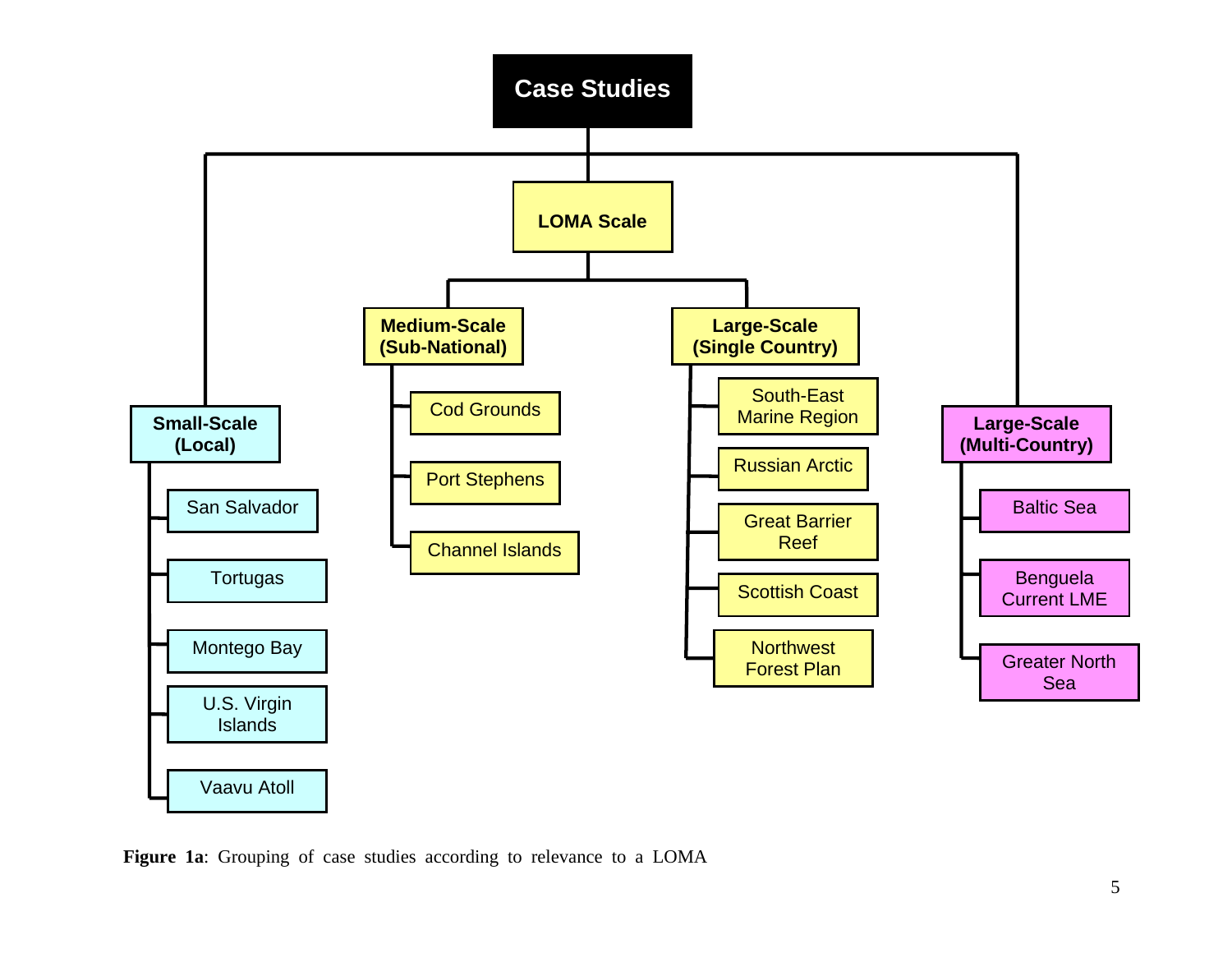

Figure 1b: Geographical location of the 16 case studies (source: http://chuma.cas.usf.edu/~juster/volc1/world%20map.gif)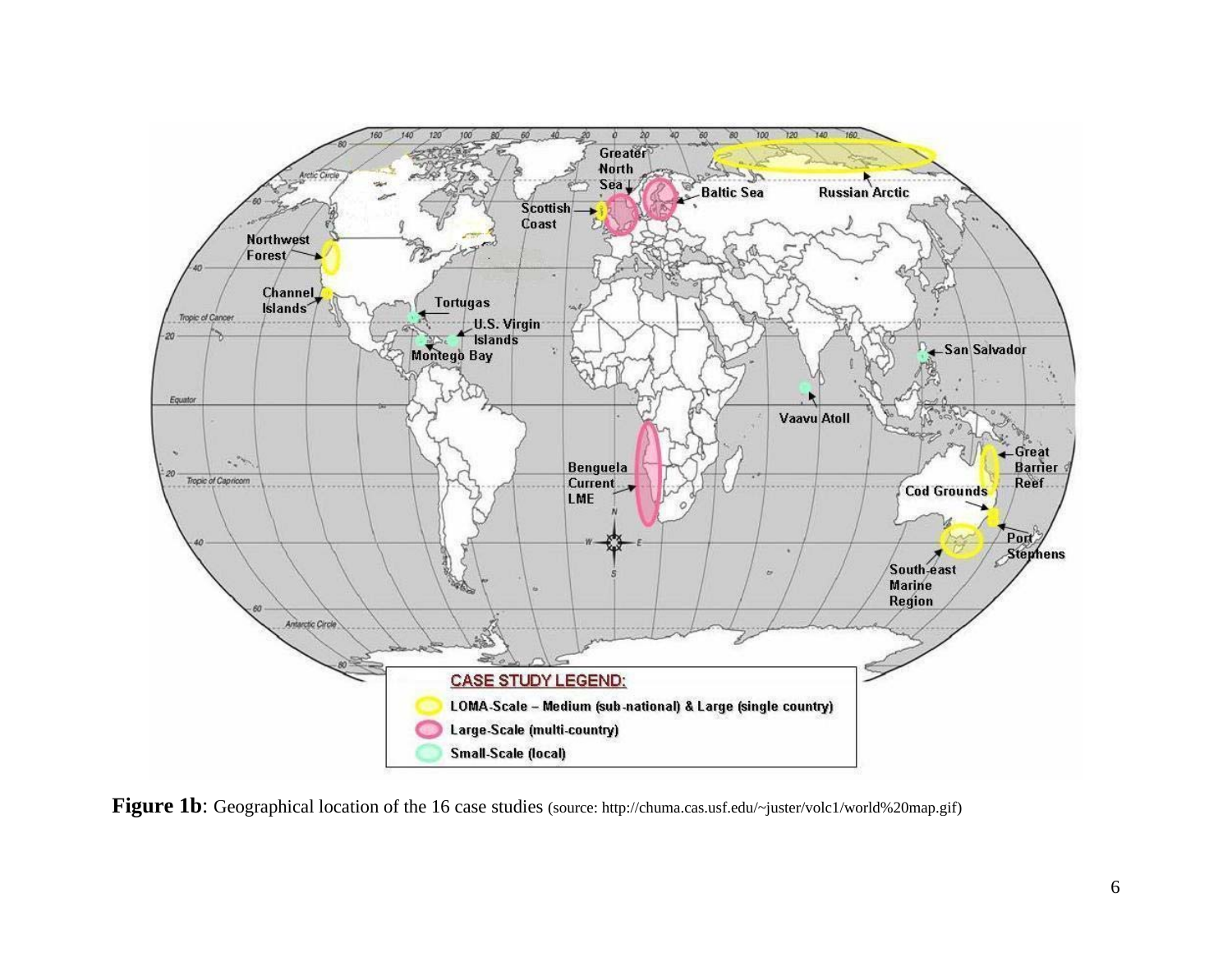### <span id="page-16-0"></span>*2.3 Case Study Format*

Each of the 16 selected case studies follows a uniform format, consisting of two sections.

#### *1. Framework Overview*

Certain case studies are nested within a larger planning process and this report attempts to contextualize and describe how these case studies fit into the "bigger picture". In this report, two integrated planning initiatives are reviewed:

- Australia's Bioregional Planning;
- Scotland's Integrated Coastal Zone Management Planning

Some socio-economic assessments are not necessarily a component of a national integrated planning process, but are conducted by NGOs or industry as part of a large-scale project. These assessments often follow established frameworks and/or methodologies. This section also attempts to explain the "raison d'etre" and clearly outline the assessment procedures of the following frameworks:

- Socio-economic Impact Analysis (SEIA)
- Global International Waters Assessment (GIWA)
- Socioeconomic Manual for Coral Reef Management (SocMon)
- OSPAR Quality Status Reports
- Large Marine Ecosystems (LME) 5 Module Approach
- U.S. Northwest Forest Plan

#### *2. Practical Overview*

This section provides in-depth examinations of real examples, i.e. already completed socioeconomic overviews and/or assessments, and involves a particular focus on process in order to tease out the specific data types, sources and gathering methods used. The "areas for future consideration" component involves an evaluation of the study's strengths and limitations as related to a SECOA context, based primarily on our general impressions; however, where available, those listed in the report itself were also included. The case studies are drawn from examples of the integrated planning initiatives and frameworks listed above, as well as relevant one-off studies.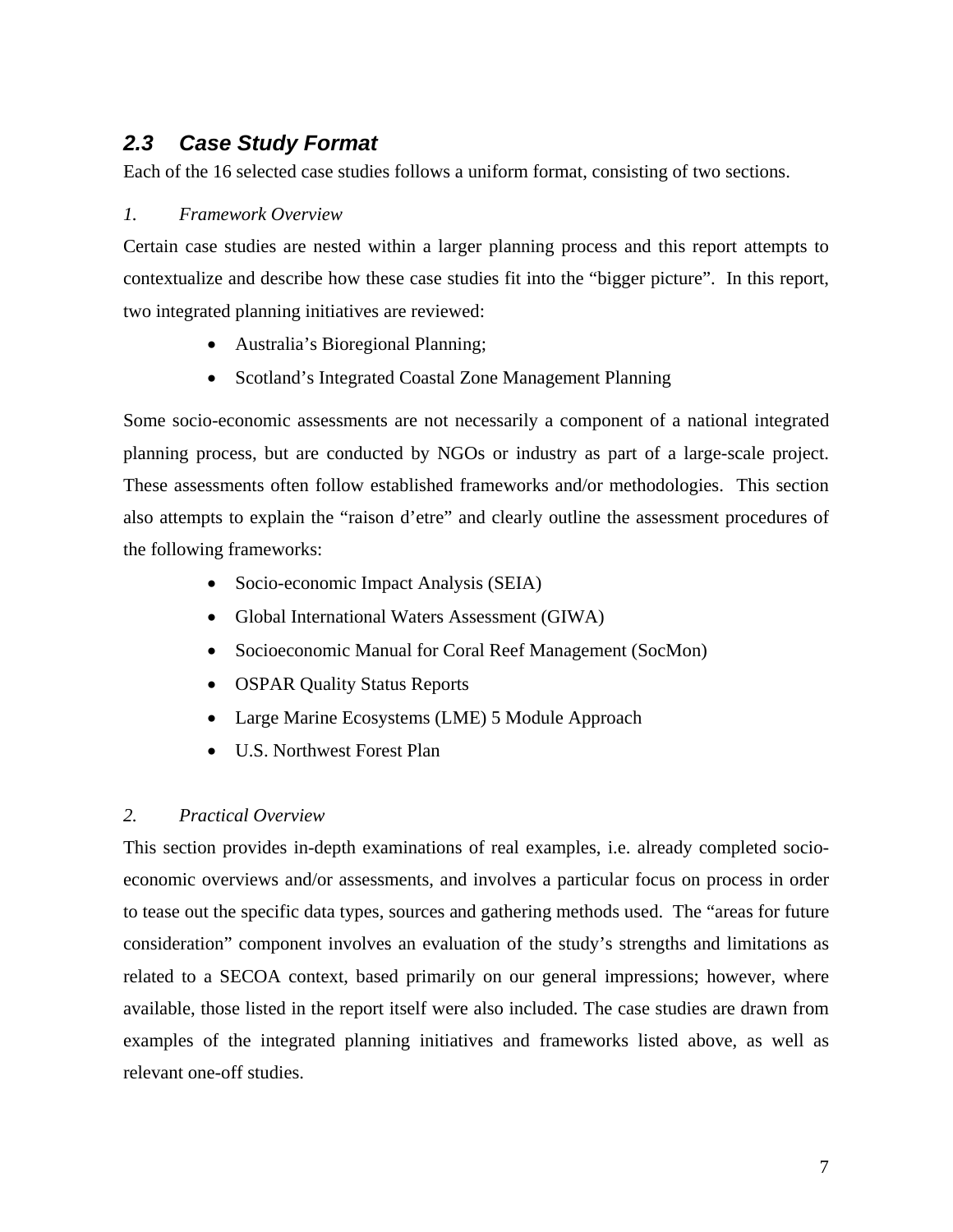#### <span id="page-17-0"></span>*2.4 Challenges and assumptions for this review*

The large scope of this undertaking, in terms of the wide breadth of variables that can be considered, combined with the diversity of case studies examined, created both an opportunity and a challenge for the project team in narrowing down a portfolio of potentially-useful components and considerations. In addition, trying to define "best practices" was difficult because of the variability and diversity of the case studies. For example the complexities involved in assessing successful or best practices in these case studies are demonstrated by the Port Stephens case study. Although primary data was noted as not being used in the particular report examined (thus being a limitation, because the process did not appear to have engaged the stakeholders), upon closer examination it became clear that the document in question was actually the third report in a series that drew on the baseline primary data that had been collected in an earlier report. However, this case study did note the difficulties in using the earlier report because it was a) done in adjacent areas similar but not identical to the Port Stephens area of interest, and b) done after a marine park and its boundaries had been established which differed from the Port Stephens case where boundaries had not yet been established.

Other noted challenges and assumptions that were made while doing this review included:

- (1) Social-economic assessments, although framed in this manner, tended to be more economic in nature. Cultural components were seldom included explicitly; this may have been a reflection of either a) other reports having been done separately but contributing to this planning phase or b) the embedding of cultural considerations implicitly within the assessment, in situations where local indigenous people are the majority community.
- (2) Within the 16 case studies, there was a vast array of project objectives, tailored specifically to the local conditions in which the assessment was conducted. In other words, "success" was difficult to define and gauge as it could be viewed either in terms of the assessment meeting its own objectives or in terms of the assessment including similar information to a SECOA, thereby making it more relevant and/or useful to the present study.
- (3) Being a review of global practices, the case studies represent a wide geographic distribution; and there are significant differences in the enabling environments of each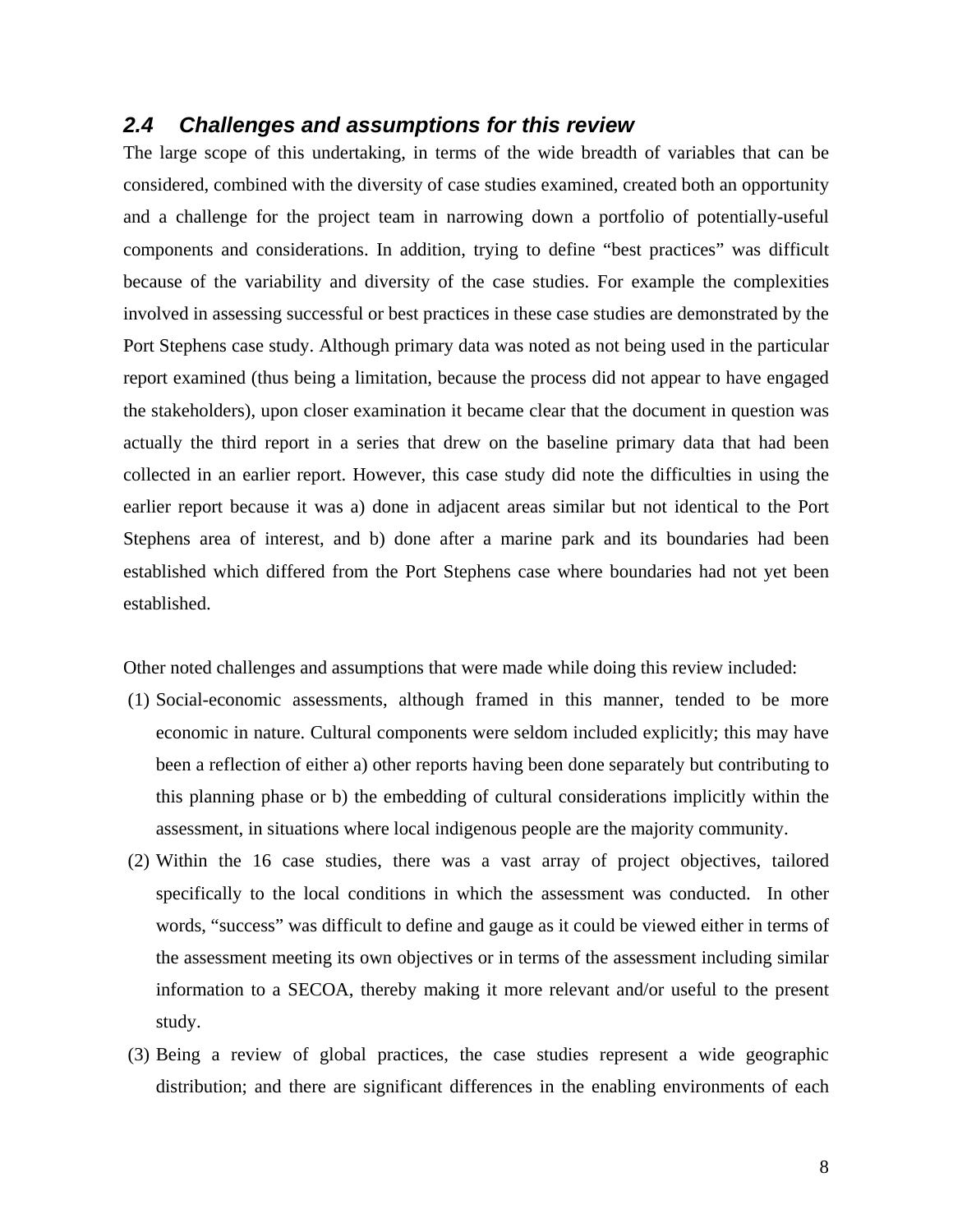<span id="page-18-0"></span>setting which could act to either support or limit the particular study. Furthermore each case study employed different methodologies and, for the most part, collected different information variables. Consequently this made comparison of assessments across case studies both qualitative and subjective.

- (4) Not all of the socioeconomic assessments used in the case studies were in the same phase of implementation. For example, some were baseline studies which acted as an initial scoping exercise; others seemed to be a phase ahead and included assessments and detailed analysis of the data collected (these tended to be part of a larger study that involved a series of reports and/or was set within a wider planning framework); a few studies (e.g. Great Barrier Reef and Northwest Forest Plan) were in a monitoring and evaluation phase and, consequently, were collecting different information. Both the type of information and what the information is used for differ from phase to phase, which again made comparison across all case studies subjective.
- (5) The limited time available for this study constrained the range of cases that could be examined and the level of analysis that could be performed.

### **3.0 Results and Analysis**

To assess and compare the case studies, all the data used (including the variables and subvariables) were compiled into a master database, using Microsoft Excel (refer to Appendix C). The data for each group (i.e. small-scale, LOMA-scale and large-scale) was then filtered, extracted and aggregated into tables of common categories to facilitate comparison. Based on these tables the data were mined and subsequently analyzed.

#### *3.1 Data Sources and Methodologies*

Data collected is either as primary, secondary or a combination of both. Secondary data includes information from literature reviews of relevant published and grey material as well as other sources such as websites and databases. Primary data includes information collected from the field through approaches such as face-to-face interviews, telephone and postal surveys, expert and public focus groups and traditional oral documentation; for example, the South-East Marine Region used community workshops and focus groups to obtain primary data.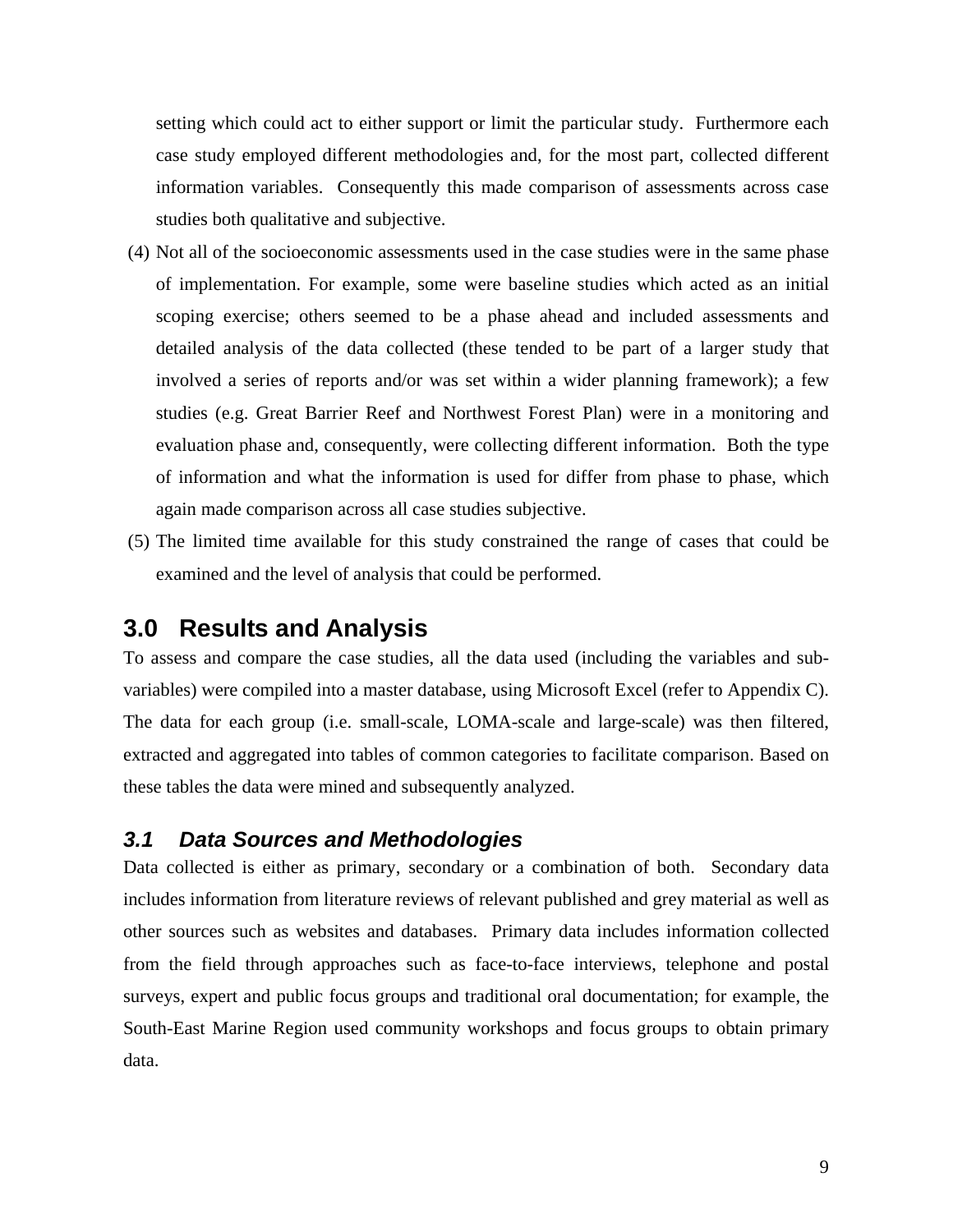Figure 2 outlines the distribution of primary and secondary data used across the different case studies. The South-East Marine Region, Montego Bay, Tortugas Ecological Reserve and Vaavu Atoll were case studies that utilized a healthy combination of both primary and secondary data. Although all of the case studies used secondary data, some studies built on earlier primary data that had been collected from either the specific management area in question or similar/adjacent areas. This is particularly the case where the assessment was part of a larger series of studies (e.g. Port Stephens Marine Park). From the case studies reviewed, it was abundantly clear that secondary sources were more widely used for socio-economic assessments than primary sources (84% versus 16% respectively) as depicted in Figure 3 below.



**Figure 2**: The distribution of primary and/or secondary data within the 16 case studies.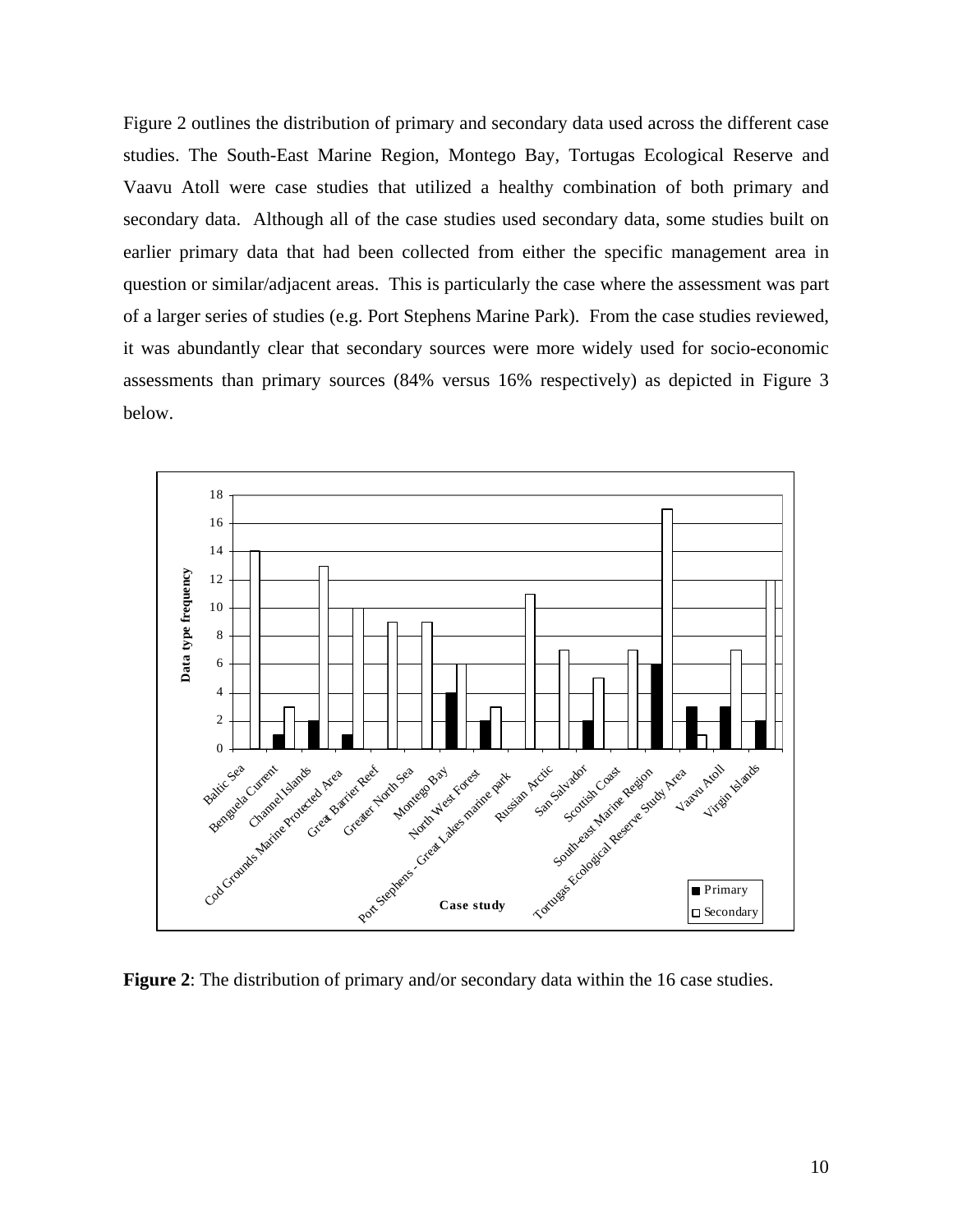

**Figure 3:** Percentage of primary and secondary data used in the 16 case studies.

#### **3.1.2 Data Sources**

From this fairly small sample size of case studies, it seems that socio-economic data is most commonly obtained from statistical agencies (i.e. U.S. Census Bureau etc.), with 13 of the 16 case studies using some form of census information (Figure 4). Census data potentially offers the greatest depth in time and consistency in methodology, and many other research reports and international agencies rely on these government sources for their data. The next most frequented sources included government departments (other than government statistical agencies) as well as previous research studies and review reports (11 of the 16 case studies). These assessments range from government commissioned studies for particular decision making processes to studies by industry, consultants, NGOs and academic researchers.

Although these data sources often provide greater detail regarding specific issues, human populations, or localities, they are often one-off studies with less than consistent methodologies (e.g. Montego Bay). Furthermore, as they are rarely repeated, they lack the consistency that can be provided by census data and similar information from statistical agencies for temporal comparisons. The down-side to census data is that it is seldom collected annually, hence the information may restrict short-term timeframe comparisons; however, this approach does provide a relatively cost effective way to obtain information for profiling social-economic components for the area or community of interest.

Another type of secondary data source is studies that bring together socioeconomic data from a variety of sources to produce a more multidimensional report on current socioeconomic conditions in a specified locality (e.g. Northern Sea and the Benguela Current case studies). Peer reviewed journal articles, industry reports, specialist working groups, research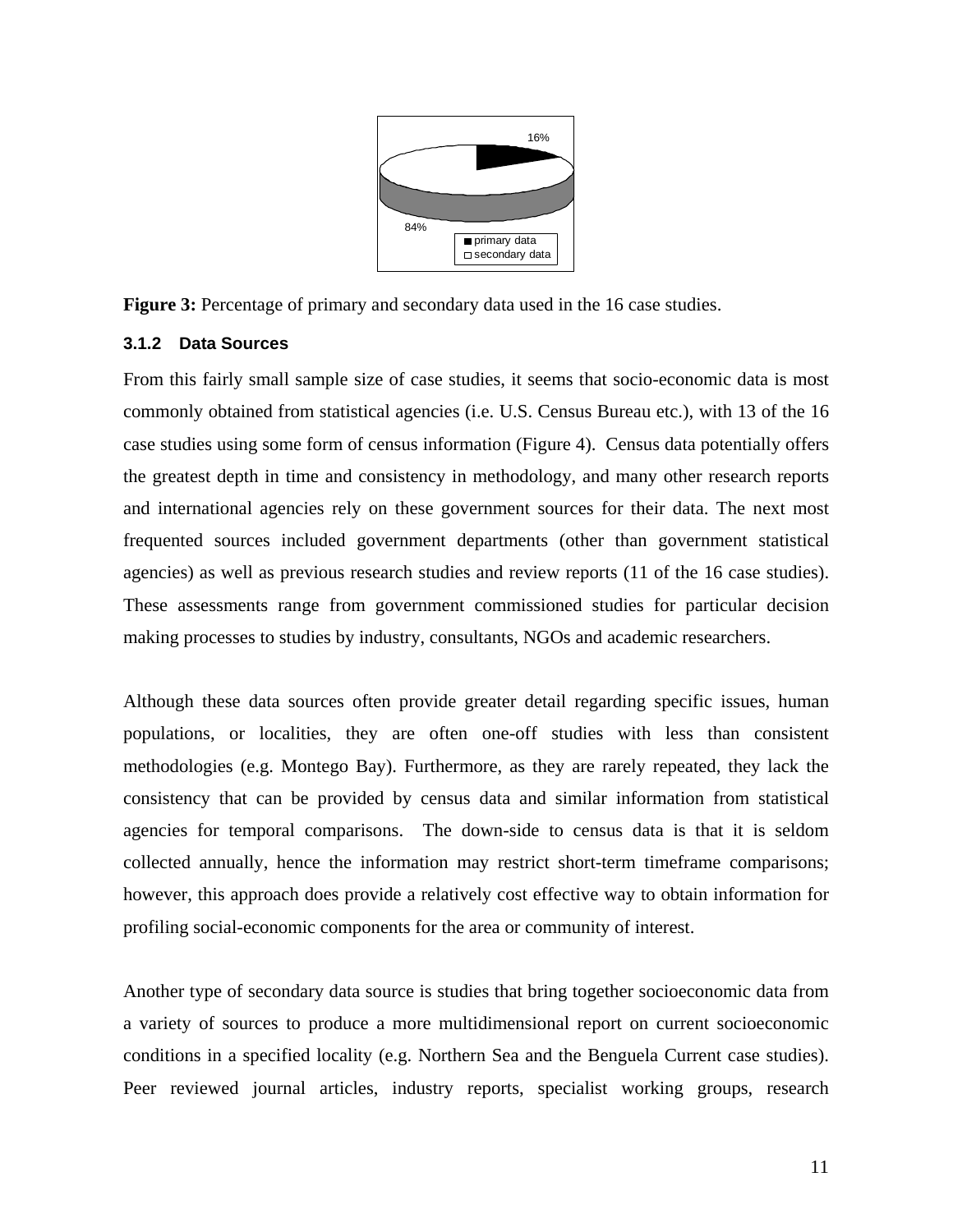institutions, and inter-governmental agencies such as the Food and Agriculture Organization (FAO) are examples of such sources that are used to compile these regional assessments. Other examples of secondary data sources include web-sites and maintained data bases, GIS information such as maps and satellite images and grey literature from NGOs and other civil society organizations.



**Figure 4:** Secondary data sources used in the 16 case studies

#### **3.1.3 Data Collection**

The main form of collecting primary data in these case studies was through questionnaire surveys, interviews with key experts, focus groups, meetings and workshops. A summary of the approaches used is provided in Table 1. The recent IOC Manuals and Guides (2006) and monitoring guides by Pomeroy et al. (2004), Wahle et al. (2003) and Bunce et al. (2000) provide good examples of indicators and methodologies for collecting and analyzing social, economic, governance and cultural components in the context of both primary and secondary data.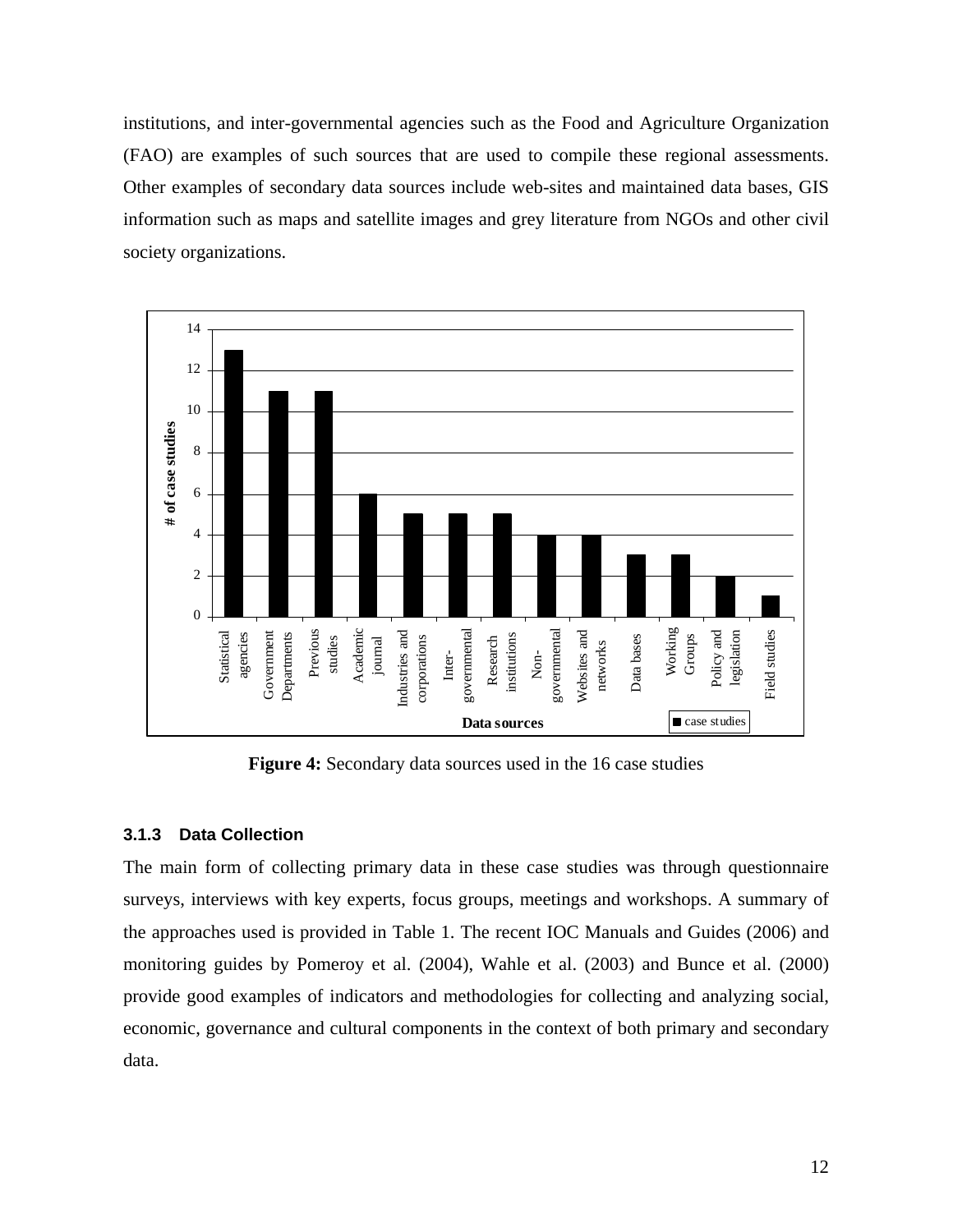#### **3.1.4 Data Analysis**

Within the case studies, several different analytical methods were utilized to evaluate the data, including but not limited to:

- Economic evaluation models that incorporate both boundary analysis and risk models to determine the impacts to communities and industries by the different alternatives and scenarios being proposed.
- Total economic valuation models and assessments (specific to Australia)
- Mapping and GIS analysis supporting the above analysis.
- Operational costs and the complexity of navigating jurisdictional frameworks. For example, Channel Island and Tortugas Ecological Reserve case studies noted the implications of complex jurisdictional frameworks associated with conducting a boundary analysis of the proposed marine park boundaries.
- The Port Stephens and Great Barrier Reef case studies discussed the costs to government for establishing the marine park and the implications of purchasing commercial fishing business buy-backs.

#### **3.1.5 Observations on data sources and methodologies**

Based on the case studies reviewed, the following points arose:

- Baseline studies used mainly secondary data to first scope out the context of the study (Great North Sea, Baltic Sea and Scottish Coast). Potential benefits of this approach are the reduced expenses and, in some cases, shorter research timeframes.
- Most assessment and evaluation studies used both primary and secondary data (e.g., South-East Marine Region, Cod Grounds and North West Forest). These studies also tended to be more complex and required longer timeframes, and perhaps involved additional human and financial resources.
- Multi-country and regional planning assessments were reliant on aggregated data from national sources, which required the collaboration and cooperation of the participating in-country offices. Potential issues associated with this approach include language and translation challenges, differences in methodologies, confidentiality and official clearance, incorporating "grey literature" (sourcing and incorporating un-published reports and papers) and intellectual property rights (indigenous communities). This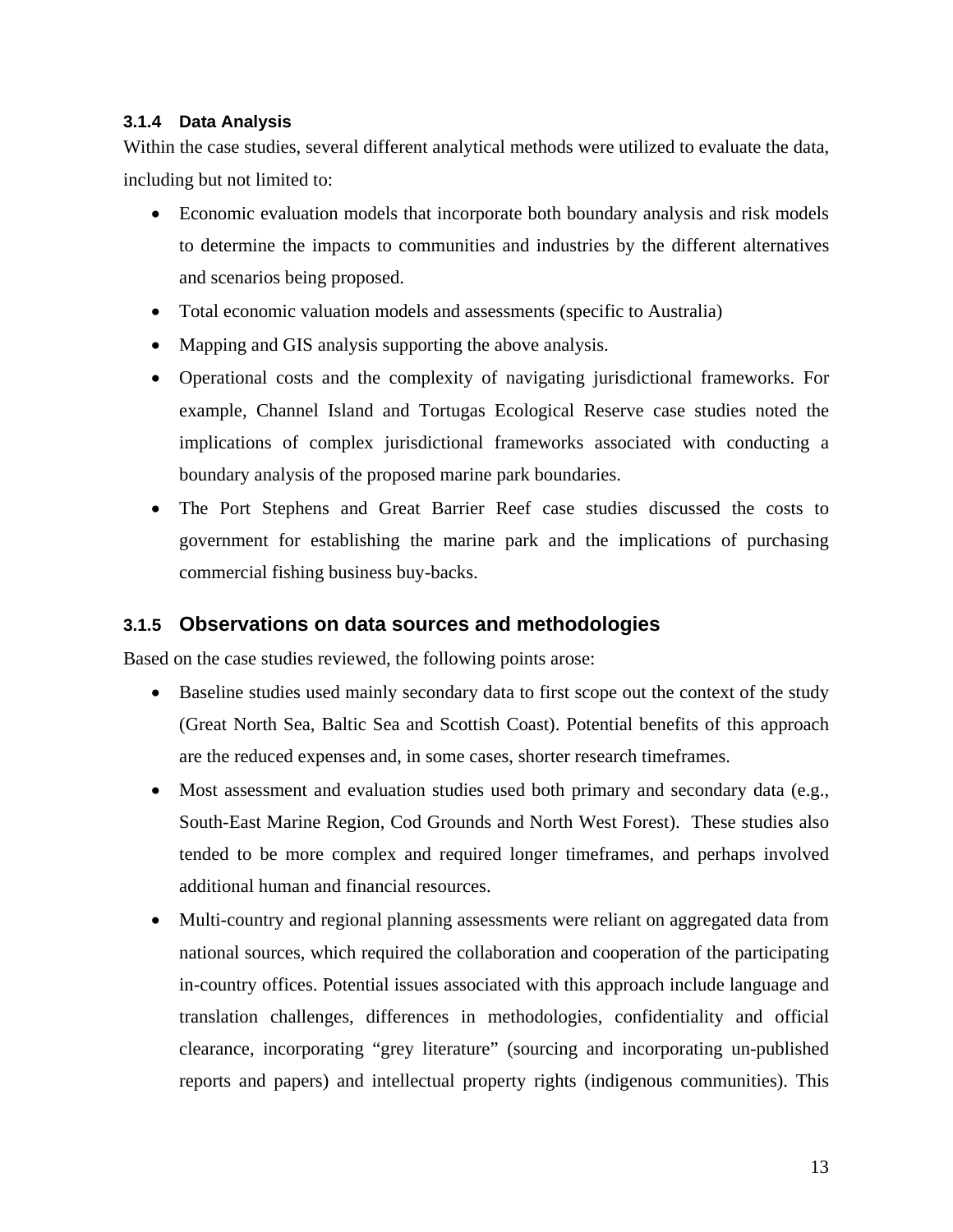may be a common issue for large-scale multi-country regional planning and, in the context of a LOMA, these factors may also need to be considered.

- Implications of the different stages or objectives of specific case studies will also need to be considered within the availability of human and financial capacity and project timelines. For example the San Salvador and US Virgin Islands case studies, although not specifically at a LOMA scale, suggest approaches for rapidly assessing socialeconomic factors in coastal and marine-resource-dependent indigenous communities.
- As with all quantitative and qualitative socioeconomic data, the relevance, limitations and possible biases of the data and the objective of the study should be carefully considered. For example, economic measures such as GDP are known to omit important economic activities such as the underground economy and small-scale subsistence practices which are important elements in considering community wellbeing.
- Similarly, changes in crime statistics have been critiqued as being more a reflection of changes in statistical practices, police enforcement measures and the willingness of victims to report crimes than objective measurements of the number of crimes being committed.
- The limitations of socioeconomic data suggest that management decisions should not be made based solely on currently available data. Current data will provide an excellent background for meaningful consultation with communities living within LOMAs but potentially may only in general terms capture the effects of some management decisions.
- Although funding agencies were noted in the case studies, few if any reports documented the costs for undertaking these studies and the number, roles and expertise of the people involved. This could have been helpful for considering future planning, capacity and operational costs for LOMAs.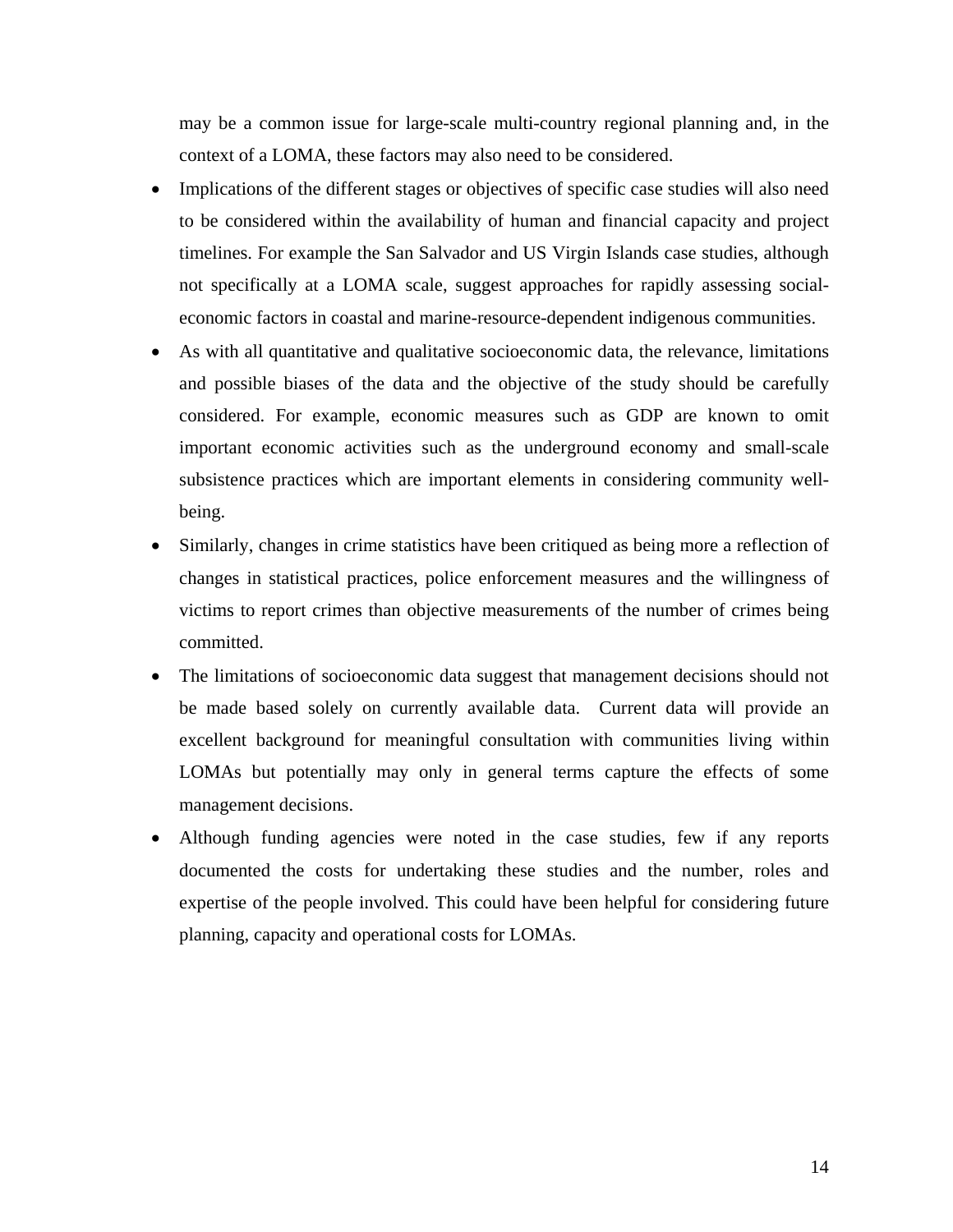**Table 1**: Summary of primary data collection methods used in the case studies

| <b>Country</b>                      | <b>Case study</b>                              | <b>Description</b>                                                                                                                                                                                                                                                                                      |  |  |  |  |  |  |
|-------------------------------------|------------------------------------------------|---------------------------------------------------------------------------------------------------------------------------------------------------------------------------------------------------------------------------------------------------------------------------------------------------------|--|--|--|--|--|--|
|                                     | Cod Grounds<br><b>Marine Protected</b><br>Area | Interviews (25) – with owner operators of fishing businesses, employees of<br>fishing businesses who work on the boat, partners in fishing business who don't<br>work on the boat, family members of owner operators or employees, fish<br>cooperative managers, fish cooperative retail outlet lessee. |  |  |  |  |  |  |
| <b>Australia</b>                    |                                                | Community Assessment: Interviews with 250 marine-related, community-interest<br>groups (non-commercial) and 1300 individuals from a stratified random sample<br>of coastal community.                                                                                                                   |  |  |  |  |  |  |
|                                     | South-East<br>Marine Region                    | Community Assessment: 30 key regional and national conservation<br>organizations and government representatives were interviewed                                                                                                                                                                        |  |  |  |  |  |  |
|                                     |                                                | Community Assessment: Commonwealth and State managers were interviewed                                                                                                                                                                                                                                  |  |  |  |  |  |  |
|                                     |                                                | Indigenous Assessment: Indigenous Working Group were interviewed                                                                                                                                                                                                                                        |  |  |  |  |  |  |
|                                     |                                                | Indigenous Assessment: Personal communication                                                                                                                                                                                                                                                           |  |  |  |  |  |  |
| <b>Jamaica</b>                      | Montego Bay                                    | Interviews (52) - with persons familiar with, and knowledgeable about, one of the<br>three user groups                                                                                                                                                                                                  |  |  |  |  |  |  |
| <b>Maldives</b>                     | Vaavu Atoll                                    | Interviews with reef stakeholders                                                                                                                                                                                                                                                                       |  |  |  |  |  |  |
|                                     |                                                | Interviews with civil servants                                                                                                                                                                                                                                                                          |  |  |  |  |  |  |
|                                     |                                                | Surveys: random sample of 42 fishing households                                                                                                                                                                                                                                                         |  |  |  |  |  |  |
| <b>Philippines</b><br>San Salvador  |                                                | Interviews with village leaders, members of fishers associations and others who<br>have worked at the site                                                                                                                                                                                              |  |  |  |  |  |  |
| South -<br>Western<br><b>Africa</b> | Benguela Current                               | Interviews (6) - with officials familiar with marine industrial activities and issues in<br>the Benguela Current region                                                                                                                                                                                 |  |  |  |  |  |  |
|                                     |                                                | Individual interviews using questionnaires                                                                                                                                                                                                                                                              |  |  |  |  |  |  |
|                                     | <b>Channel Islands</b>                         | Focus group (Fishermen Associations)                                                                                                                                                                                                                                                                    |  |  |  |  |  |  |
|                                     |                                                | Sea Web 1996. National Sample of 900 U.S. Households 10-15 May, 1996                                                                                                                                                                                                                                    |  |  |  |  |  |  |
|                                     |                                                | Environmental Opinion Study, Inc. National sample of 804 households<br>conducted 18-26 May 1991.                                                                                                                                                                                                        |  |  |  |  |  |  |
|                                     | Tortugas<br>Ecological                         | Telephone interviews                                                                                                                                                                                                                                                                                    |  |  |  |  |  |  |
|                                     | <b>Reserve Study</b><br>Area                   | Focus groups $(2)$ – representatives of fishers $(30)$ and water sports operators $(5)$                                                                                                                                                                                                                 |  |  |  |  |  |  |
| <b>United</b><br><b>States</b>      |                                                | Telephone surveys $(8)$ – conducted of hoteliers for hotels that border the Park<br>and/or who have expressed a particular interest in Park management                                                                                                                                                  |  |  |  |  |  |  |
|                                     |                                                | Personal and staff observations and field notes                                                                                                                                                                                                                                                         |  |  |  |  |  |  |
|                                     |                                                | Interviews with 223 members of 12 communities associated with the sample<br>forests, and 82 agency employees working on the four forests were the source<br>of these qualitative data.                                                                                                                  |  |  |  |  |  |  |
|                                     | North West Forest                              | Interviews were the main source of data for evaluating progress in agency-<br>citizen collaboration under the Plan, and evaluating how effective the Plan has<br>been in protecting forest values and environmental qualities associated with<br>older forest and aquatic ecosystems.                   |  |  |  |  |  |  |
|                                     |                                                | Stakeholder surveys                                                                                                                                                                                                                                                                                     |  |  |  |  |  |  |
|                                     | Virgin Islands                                 | Personal communication with key informants                                                                                                                                                                                                                                                              |  |  |  |  |  |  |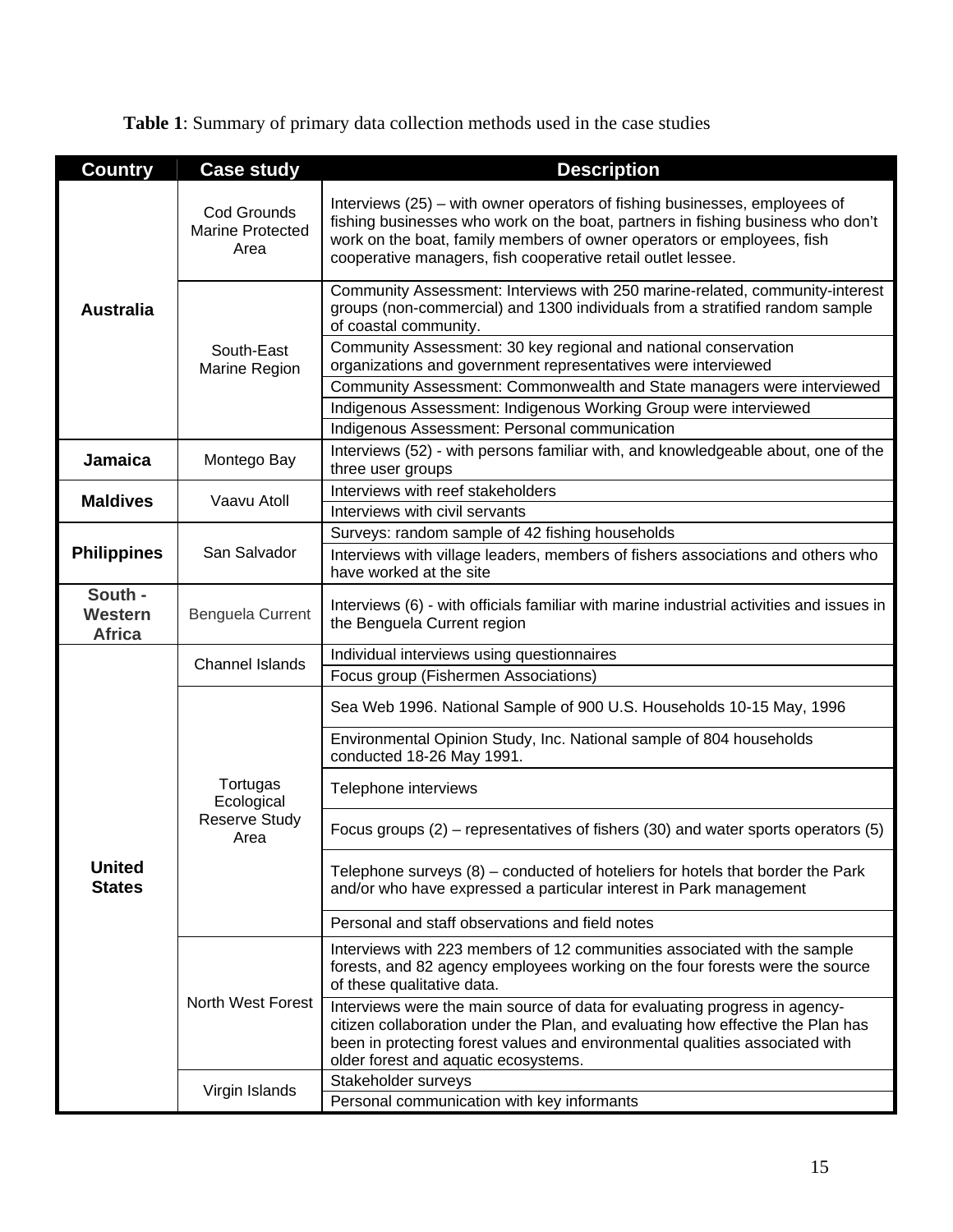#### <span id="page-25-0"></span>*3.2 Identification of Commonly Used Variables*

#### **3.2.1 Methodology**

Using the database of raw information from the case studies (refer to Appendix C), the first level of analysis involved data mining to identify *commonalities* in data used within each grouping of studies, based on frequency. This information was placed into tables, one for each case study grouping (small-scale, LOMA-scale and large-scale respectively). These tables (Tables 2-4 below) thus show those data variables and sub-variables that are most commonly used in the case studies, for each particular case study grouping. It must be noted that where cells in the sub-variable category appear empty, this does not imply that no information was collected; rather, it reflects a lack of commonalities across case studies, simply suggesting that different sub-variable information was chosen in the various cases to represent that particular variable.

#### **3.2.2 Preliminary Analysis: Commonly Used Variables**

#### **LOMA-Scale**

- Both the Port Stephens and Great Barrier Reef assessments included an economic valuation of Ecosystem Services, but also coupled this with an attempt to measure ecosystem values (i.e. how important the ecosystem services are to people). This approach is particularly useful in terms of justifying and setting priorities for decisionmaking and policy development.
- All 8 of the case studies included an overview of the broad economic situation (including information on employment, income, utilities etc.). This acts to establish a basic understanding of the enabling economic environment, which is often a major root cause of social problems and cultural degradation.
- The majority of the assessments involved individual profiles of all the major industries operating in the area such as oil  $\&$  gas, tourism, marine transportation (e.g. Russian Arctic, Channel Islands, Great Barrier Reef, Scottish Coast and South-East Marine Region). However, more sector-based approaches (i.e. focused on a single major industry) were also used; in the case of the Cod Grounds and Port Stephens, the fishing industry (both commercial and recreational) was the primary focus, while forestry was the major industry considered in the Northwest Forest Plan.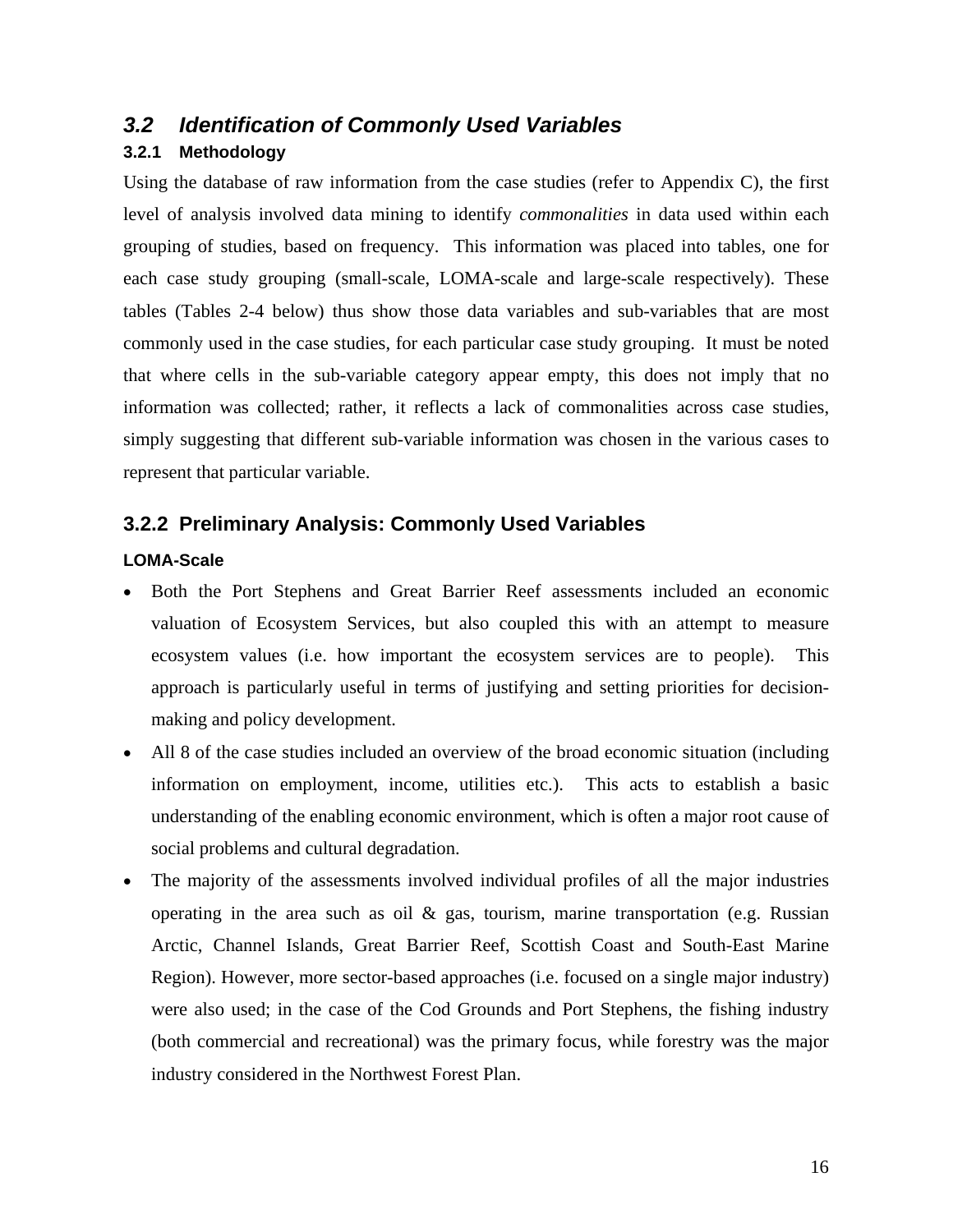- While the level of detail and types of data collected differs markedly in the various industrial profiles, there were several common sub-variables that seemed to surface including (1) the value of the industry to the economy; (2) the number of people employed in each industry and (3) the industry's annual total production.
- Cultural considerations appear in several case studies (e.g. South-East Marine Region, Great Barrier Reef, Russian Arctic and Northwest Forest Plan) but to varying extents. For example, in the South-East Marine Region, an extremely in-depth indigenous assessment was carried out, evaluating traditional relationships and rights, aspirations, impacts of colonisation etc.. On the other hand, in the Russian Arctic, cultural considerations included some demographic statistics for indigenous peoples accompanied by a basic overview of traditional activities.
- Aside from information on indigenous populations, the next most common form of cultural data relates to national historic sites such as shipwrecks and archaeological remains, national parks and protected areas and so on (Scottish Coast, South-East Marine Region, Great Barrier Reef).
- Governance data appeared intermittently throughout the case studies and, where it did, it generally involved listing applicable legislation and relevant institutions (government agencies, NGOs, community and environmental organizations, etc.).

#### **Multi-Country**

- The assessments at this level tend to be quite broad and usually attempt to paint a general picture of each of the countries involved. As such, macro-indicators such as GDP are heavily relied upon. These may not accurately portray what is happening at lower scales.
- At this scale, cultural variables are rarely considered in assessments. Given the enormous areas in question, there may be too many distinct populations to consider properly. Also, the area of interest in these assessments is vast and predominantly open-ocean; cultural ties to the marine environment often are coastal in nature (due to accessibility issues), so it is possible that cultural influences are not exerted as strongly at this level.
- Governance aspects considered in the large scale assessments tend to take on the form of listing relevant international conventions rather than national policies/legislation.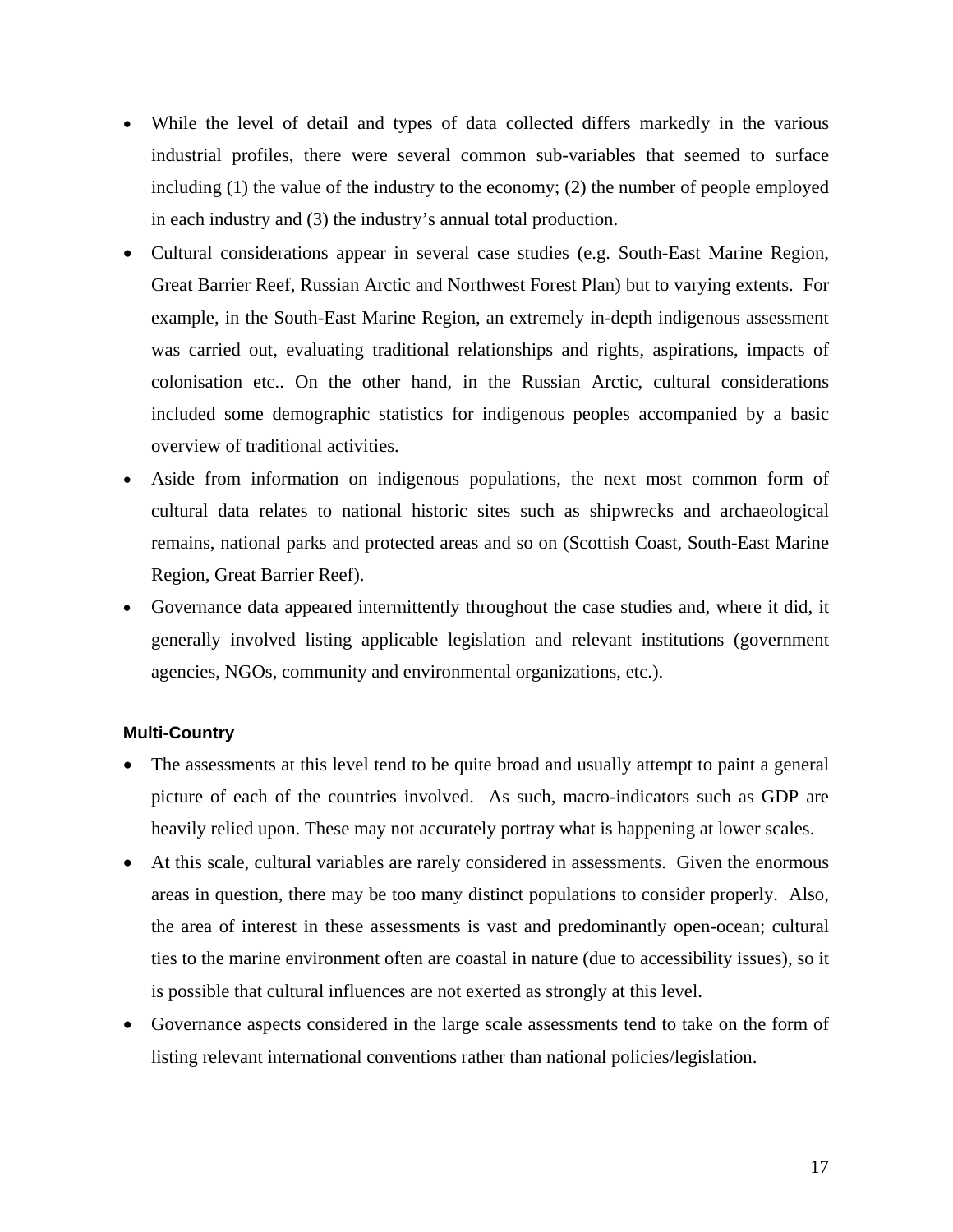#### **Small-Scale**

- The lack of cultural variables in the table of small-scale studies does not indicate that culture was not considered in these studies, but rather that there were no explicit variables in common between the studies. Because several of these assessments were conducted in remote, localized areas (e.g. San Salvador fishing village, Montego Bay, Vaavu Atoll, U.S. Virgin Islands) the entire essence of the assessment was rooted in the local culture. Since at this level, cultural considerations are innate and permeate into every aspect of the human dimension, it thereby makes it difficult to extract "variables" for assessment.
- Being a table of *common* variables, the depth of information collected at this local scale is not accurately reflected. For example, in San Salvador, fishers were surveyed to ascertain, amongst other things their attitudes towards the distribution/sharing of responsibility for fisheries management and their willingness to support a similar project in the future because this information is so tailored to the local context, it tends not to show up in a meta-analysis such as this. However, the specific information that was collected is outlined in detail in the case study summary tables provided in the companion document.

#### **General Trends**

- Social data primarily takes the form of demographic data, which is consistently included in the case studies, no matter the scale of analysis.
- The depth of information collected is generally inversely proportional to scale: as the scale increases, the level of detail decreases.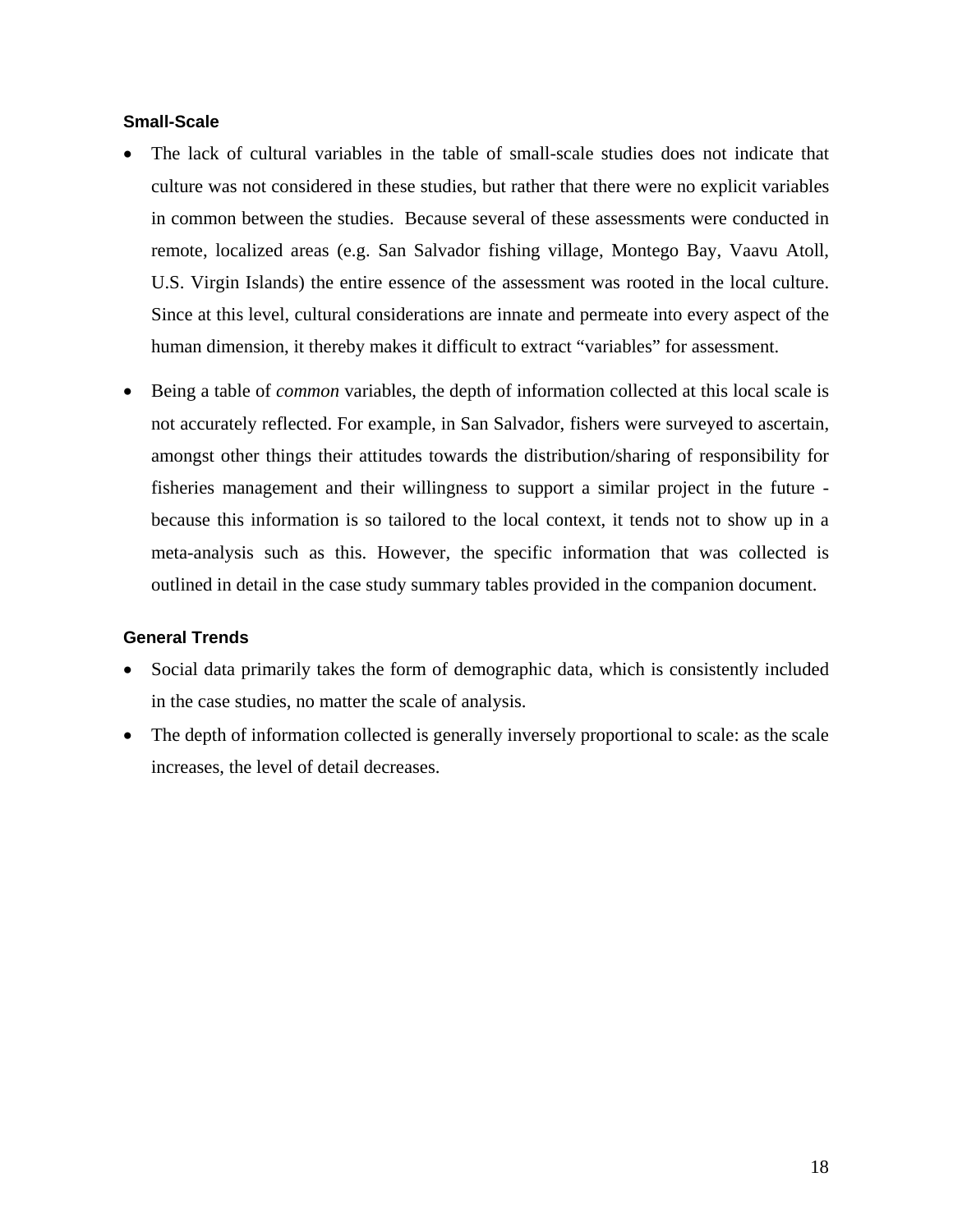| Data Type       | Variable                                   | Sub-Variable (if any)                              |  |  |  |  |  |
|-----------------|--------------------------------------------|----------------------------------------------------|--|--|--|--|--|
|                 |                                            | Population                                         |  |  |  |  |  |
|                 |                                            | <b>Population Change</b>                           |  |  |  |  |  |
|                 | Demography                                 | <b>Migration Rate</b>                              |  |  |  |  |  |
|                 |                                            | Age Structure<br><b>Gender Structure</b>           |  |  |  |  |  |
| <b>Social</b>   |                                            |                                                    |  |  |  |  |  |
|                 | <b>Education &amp; Training</b>            | Attainment                                         |  |  |  |  |  |
|                 | <b>Resource Use Conflicts</b>              | (no commonalities)                                 |  |  |  |  |  |
|                 | <b>Health &amp; Community Services</b>     | Poverty/Quality of Life                            |  |  |  |  |  |
|                 | Employment                                 | <b>Unemployment Rate</b>                           |  |  |  |  |  |
|                 | Income                                     | Average Annual Income                              |  |  |  |  |  |
|                 | Housing                                    | (no commonalities)                                 |  |  |  |  |  |
|                 | <b>Utilities</b>                           | <b>Power Generation</b>                            |  |  |  |  |  |
|                 |                                            | GDP/GVP                                            |  |  |  |  |  |
|                 | Macro-Indicators                           | <b>Economic Diversification</b>                    |  |  |  |  |  |
| <b>Economic</b> |                                            | <b>Total Economic Value</b>                        |  |  |  |  |  |
|                 | <b>Industry Profiles</b>                   | Value to Economy                                   |  |  |  |  |  |
|                 | (Land-Based Activities, Mining, Oil & Gas, | # People Employed                                  |  |  |  |  |  |
|                 | Marine Transportation, Tourism, Research)  | <b>Total Production</b>                            |  |  |  |  |  |
|                 |                                            | Volume & Value of Catch                            |  |  |  |  |  |
|                 | <b>Commercial Fisheries &amp;</b>          | <b>Major Species Landed</b>                        |  |  |  |  |  |
|                 | Aquaculture                                | <b>Methods</b>                                     |  |  |  |  |  |
|                 |                                            | # people employed                                  |  |  |  |  |  |
|                 | <b>Cultural Heritage</b>                   | National Parks, Historic<br>Sites, Shipwrecks etc. |  |  |  |  |  |
| <b>Cultural</b> | <b>Traditional Rights</b>                  | (no commonalities)                                 |  |  |  |  |  |
|                 | <b>Traditional Practices</b>               | Hunting                                            |  |  |  |  |  |
|                 |                                            | Applicable Legislation                             |  |  |  |  |  |
| Governance      | <b>Structure</b>                           | Institutions                                       |  |  |  |  |  |
|                 | <b>Enforcement &amp; Security</b>          | (no commonalities)                                 |  |  |  |  |  |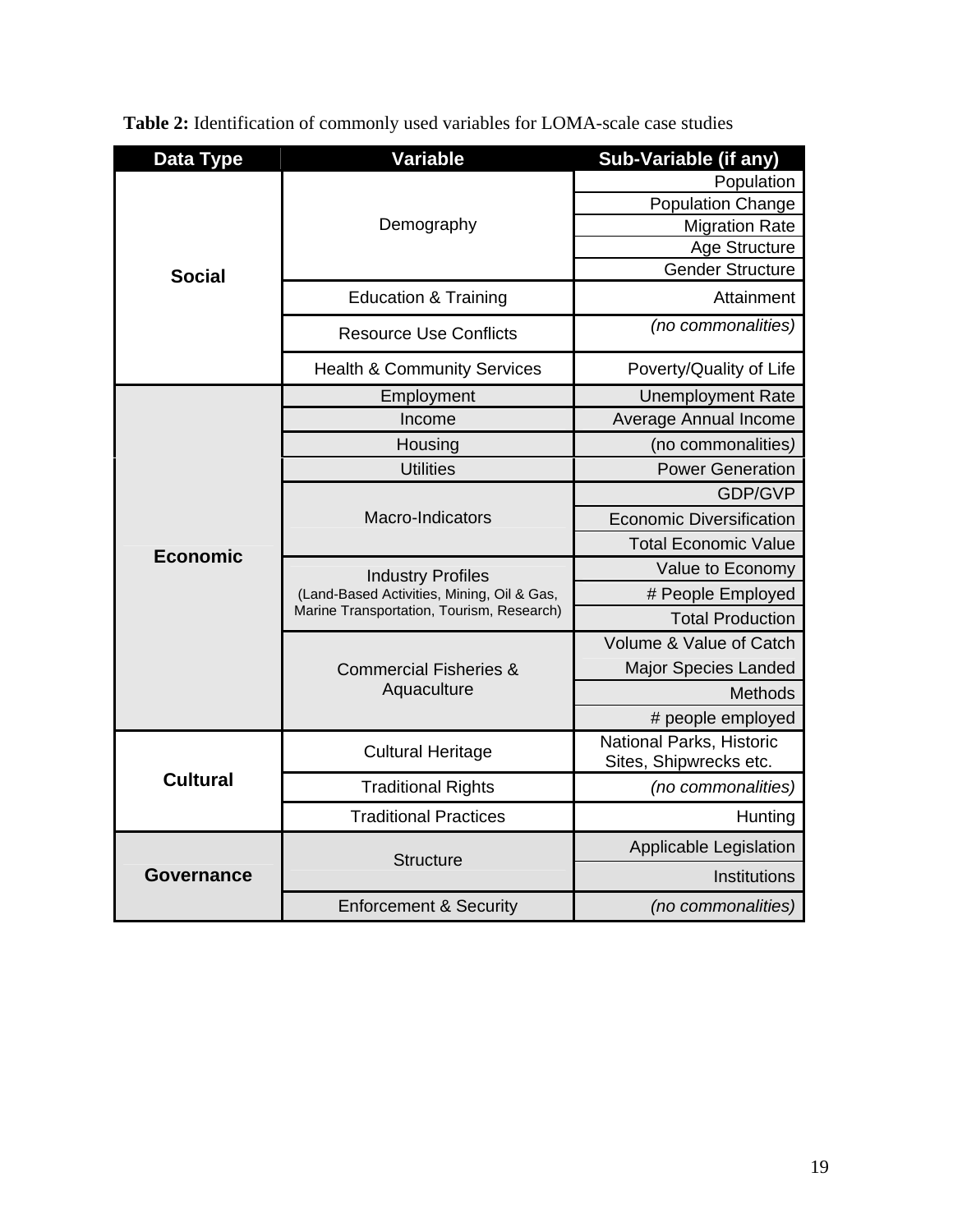**Table 3:** Identification of commonly used variables for large-scale multiple country assessments

| Data Type       | Variable                               | Sub-Variable(if any)                   |  |  |  |  |
|-----------------|----------------------------------------|----------------------------------------|--|--|--|--|
|                 | Demography                             | Population<br><b>Urbanization Rate</b> |  |  |  |  |
| <b>Social</b>   |                                        | <b>Population Density</b>              |  |  |  |  |
|                 | <b>Education &amp; Training</b>        | (no commonalities)                     |  |  |  |  |
|                 | <b>Health &amp; Community Services</b> | Poverty/Quality of Life                |  |  |  |  |
|                 | Macro-Indicators                       | GDP per capita                         |  |  |  |  |
| <b>Economic</b> | Employment                             | <b>Unemployment Rate</b>               |  |  |  |  |
|                 | <b>Industry Profiles</b>               | <b>Production Rates</b>                |  |  |  |  |
|                 |                                        | Value to Economy                       |  |  |  |  |
| <b>Cultural</b> |                                        |                                        |  |  |  |  |
|                 | <b>Structure</b>                       | Applicable Legislation                 |  |  |  |  |
| Governance      |                                        | Institutions                           |  |  |  |  |
|                 | <b>Enforcement &amp; Security</b>      | Military                               |  |  |  |  |

**Table 4:** Identification of commonly used variables for small-scale assessments

| Data Type         | <b>Variable</b>                        | Sub-Variable (if any)          |
|-------------------|----------------------------------------|--------------------------------|
|                   |                                        | <b>Total Population</b>        |
|                   | Demography                             | Age Structure                  |
| <b>Social</b>     |                                        | <b>Gender Structure</b>        |
|                   | <b>Education &amp; Training</b>        | (no commonalities)             |
|                   | <b>Resource Use Conflicts</b>          | (no commonalities)             |
|                   | Macro-Indicators                       | (no commonalities)             |
|                   | Income                                 | (no commonalities)             |
|                   |                                        | Value to Economy               |
| <b>Economic</b>   | <b>Industrial Profiles</b>             | Level of Dependence            |
|                   |                                        | <b>Types of Equipment</b>      |
|                   | Employment                             | # of people employed           |
|                   | Housing                                | <b>Household Size</b>          |
| <b>Cultural</b>   |                                        |                                |
|                   | <b>Structure</b>                       | <b>Institutions</b>            |
| <b>Governance</b> | Management                             | <b>Stakeholder Perceptions</b> |
|                   | <b>Participation and Access Rights</b> | (no commonalities)             |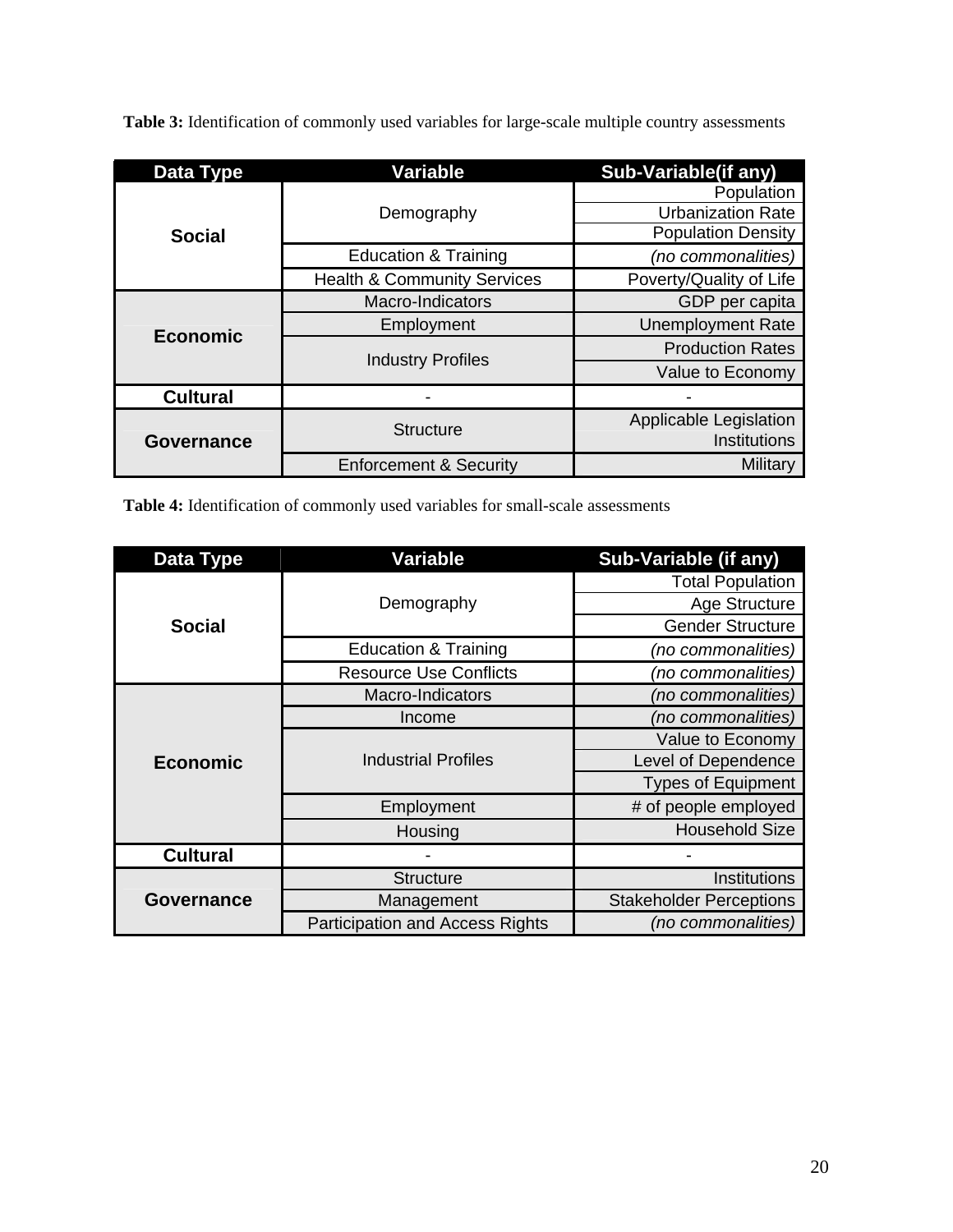#### **3.2.3 Core elements of a SECOA**

Table 5 presents the "core elements" of a SECOA – data which the results of this report's analysis indicates are most important to accurately and thoroughly carry out an overview and assessment. This provides an overall sense of how others have focused in terms of the human dimensions of ocean management. Selection of these elements was based entirely on the case studies, which involved reviewing Table 2-4, re-assessing the raw data (see Appendix C) and a data mining exercise to draw out commonalities between all of the case studies, regardless of their grouping in earlier analyses. As such, this table represents those data variables and sub-variables used in all spatial scales of social, economic and cultural assessments. This aggregated analysis, while to some extent seeming to compare "apples and oranges", enables the integration of the smaller and larger scale studies, as well as LOMA-scale studies, to draw overall lessons. In terms of process, sources of data and collection methods drawn from the case studies are listed alongside the core elements, as potentially suitable options for future studies.

It should be noted that while this list indicates commonly-occurring variables used in overview and assessment studies, there is no "best" way to conduct a socioeconomic assessment. The order of the steps and data collected will vary widely depending on local conditions, capacity, budgetary and time constraints as well as the objectives of the assessment (Bunce et al. 2000). Moreover, socioeconomic assessment should be adapted, and its process modified, to the particular situation and context.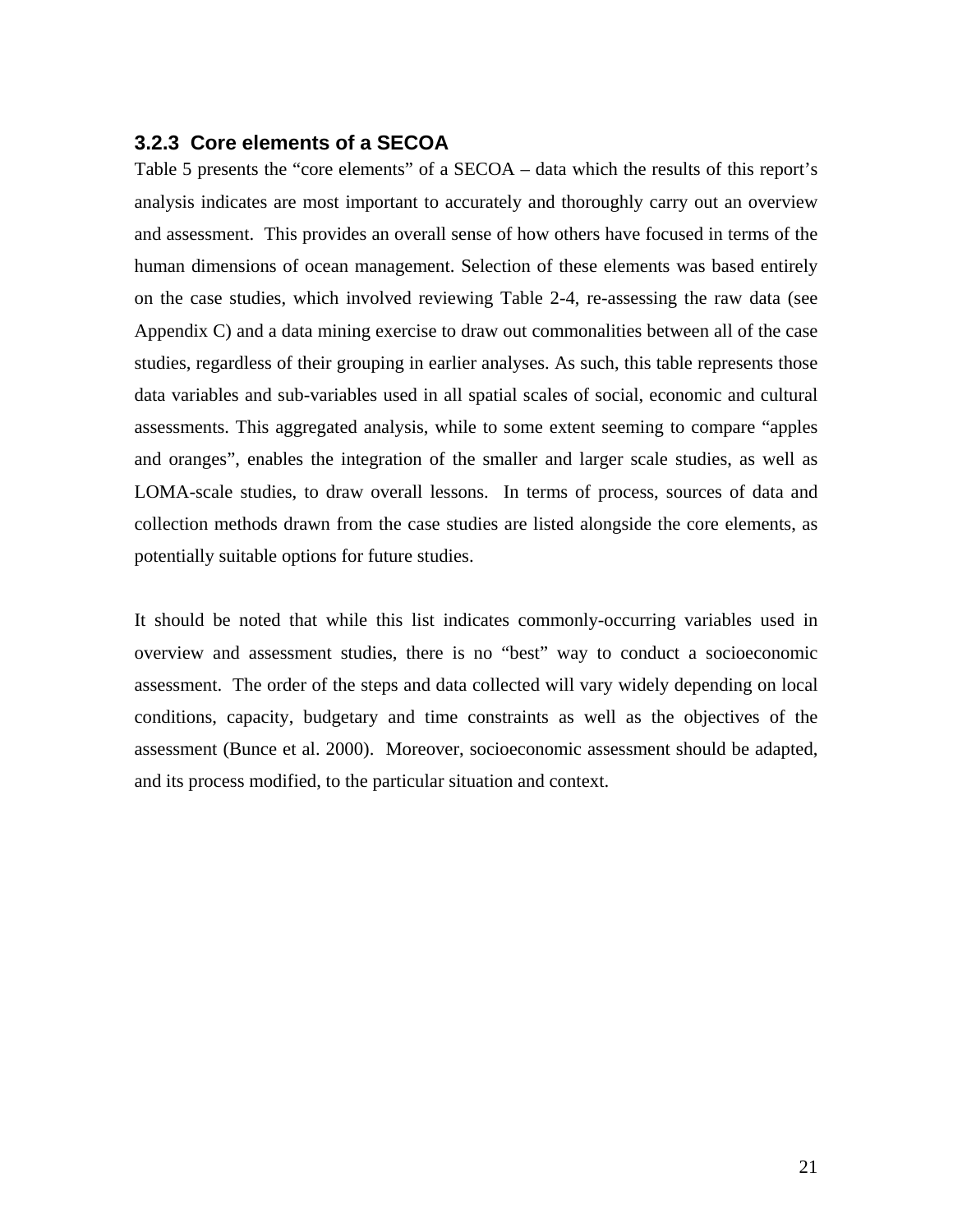|          | <b>Variable</b>                                  | <b>Sub-Variable</b>                                                                                                                             | <b>Potential Source</b>                                                                                                                                                 | <b>Collection Method</b>                                 |  |  |  |
|----------|--------------------------------------------------|-------------------------------------------------------------------------------------------------------------------------------------------------|-------------------------------------------------------------------------------------------------------------------------------------------------------------------------|----------------------------------------------------------|--|--|--|
|          | Demography                                       | <b>Total Population</b><br>Age Structure<br><b>Gender Structure</b><br>Migration<br>Population Change                                           | <b>Statistical Agencies</b><br>Government Departments and reports<br><b>Statistical Agencies</b>                                                                        | Review of Secondary Data                                 |  |  |  |
|          | <b>Education &amp; Training</b>                  | Attainment                                                                                                                                      |                                                                                                                                                                         |                                                          |  |  |  |
| SOCIAL   |                                                  | Poverty/Quality of Life                                                                                                                         | Government Departments and Reports<br><b>Statistical Agencies</b><br>Stakeholders                                                                                       | Review of Secondary Data<br>Surveys<br>Interviews        |  |  |  |
|          | <b>Health &amp; Community</b><br><b>Services</b> | Water & Waste Disposal<br>Number of Health Care Facilities<br>Number of Health Care Workers<br>(doctors, nurses etc.)<br><b>Common Diseases</b> | Government Departments and Reports<br>$\blacksquare$<br><b>Statistical Agencies</b><br><b>Research Institutions</b><br>Non-governmental agencies and civil<br>societies | Review of Secondary Data                                 |  |  |  |
|          | Coastal/Ocean Use                                | <b>Use Patterns</b><br><b>Current &amp; Potential Use/User Conflicts</b>                                                                        | Stakeholders (i.e. resource users, key<br>informants)                                                                                                                   | Surveys<br><b>Interviews</b><br>Observation<br>Workshops |  |  |  |
|          | Employment                                       | <b>Unemployment Rate</b><br># of People in Labour Force                                                                                         | Government Departments and Reports                                                                                                                                      |                                                          |  |  |  |
|          | Macro-Indicators                                 | <b>GDP</b>                                                                                                                                      | <b>Statistical Agencies</b>                                                                                                                                             |                                                          |  |  |  |
|          | <b>Utilities</b>                                 | <b>Power Generation</b>                                                                                                                         |                                                                                                                                                                         |                                                          |  |  |  |
|          | <b>Industry Profiles</b>                         | <b>Economic Value</b><br><b>Total Production</b>                                                                                                | Government/Statistical Agencies<br><b>Industry Reports</b>                                                                                                              |                                                          |  |  |  |
|          | (Tourism, Oil & gas etc.)                        | # People Employed by Sector                                                                                                                     | Non-governmental Agencies and Civil<br><b>Societies</b>                                                                                                                 | - Review of Secondary Data                               |  |  |  |
| ECONOMIC | <b>Fishing Sector</b>                            | Volume and Value of Catch<br>Major Species Landed<br>Methods<br># People Employed in Sector                                                     | Government/Statistical Agencies<br><b>Fisheries Councils</b><br><b>Catch Records</b><br><b>Industry Reports</b><br>International Institutions (FAO)                     |                                                          |  |  |  |
|          | Housing                                          | Low Income Housing                                                                                                                              | Government Departments and Reports<br><b>Statistical Agencies</b>                                                                                                       |                                                          |  |  |  |

**Table 5:** Core elements of a social, economic & cultural overview and assessment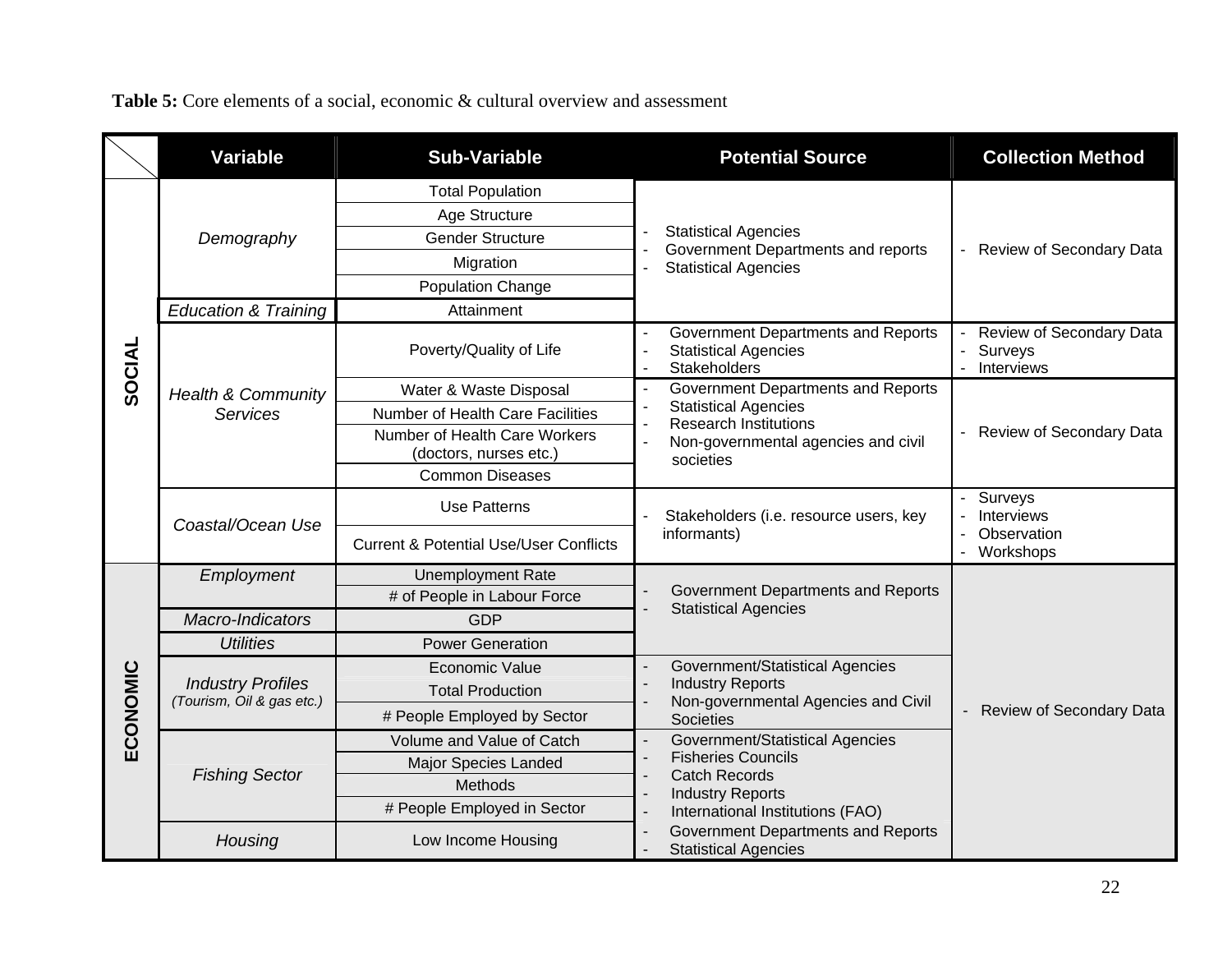|            | <b>Variable</b>                                    | <b>Sub-Variable</b>                                | <b>Potential Source</b>                                                                                                       | <b>Collection Method</b>                   |  |  |  |
|------------|----------------------------------------------------|----------------------------------------------------|-------------------------------------------------------------------------------------------------------------------------------|--------------------------------------------|--|--|--|
|            |                                                    | Traditional Activities (e.g. hunting)              | <b>Historical records</b><br>Stakeholders (indigenous community                                                               | Review of Secondary Data                   |  |  |  |
|            | <b>Indigenous Traditions</b>                       | Use of Aboriginal Language                         | members, elders & leaders)                                                                                                    | Surveys<br><b>Interviews</b>               |  |  |  |
|            |                                                    | Use Patterns (seasonal & temporal)                 | Non-governmental Agencies and Civil<br><b>Societies</b>                                                                       | Observation                                |  |  |  |
| CULTURAL   | Heritage                                           | National Historic Sites, Shipwrecks,<br>Parks etc. | <b>Government Agencies</b><br>Non-governmental Agencies and Civil<br><b>Societies</b><br><b>Research Institutions</b>         | Review of Secondary Data                   |  |  |  |
|            |                                                    | Applicable Legislation                             | Government Departments and Reports<br>Academic Journal Articles                                                               |                                            |  |  |  |
|            | <b>Structure</b>                                   | NGOs/Community Organisations                       | Non-governmental Agencies and Civil<br><b>Societies</b>                                                                       | <b>Review of Secondary Data</b>            |  |  |  |
|            |                                                    | Institutions                                       | Policy and Legislation Documents<br>Specialist Working Groups & Advisory<br>Councile                                          |                                            |  |  |  |
| GOVERNANCE | Traditional/Aboriginal                             | <b>Traditional Relationships</b>                   | <b>Historical records</b><br>Stakeholders (indigenous community<br>members, elders & leaders)<br>Previous studies and reports | Review of Secondary Data<br><b>Surveys</b> |  |  |  |
|            | Governance<br><b>Ownership &amp; Access Rights</b> |                                                    | Academic journal articles<br>Non-governmental Agencies and Civil<br><b>Societies</b><br>Policy and Legislation Documents      | <b>Interviews</b><br>Observation           |  |  |  |
|            | Enforcement &<br>Security                          | <b>Coast Guard/Naval Activity</b>                  | Government Departments and Reports                                                                                            | Review of Secondary Data                   |  |  |  |

**Table 5:** Core elements of a social, economic & cultural overview and assessment (cont'd.)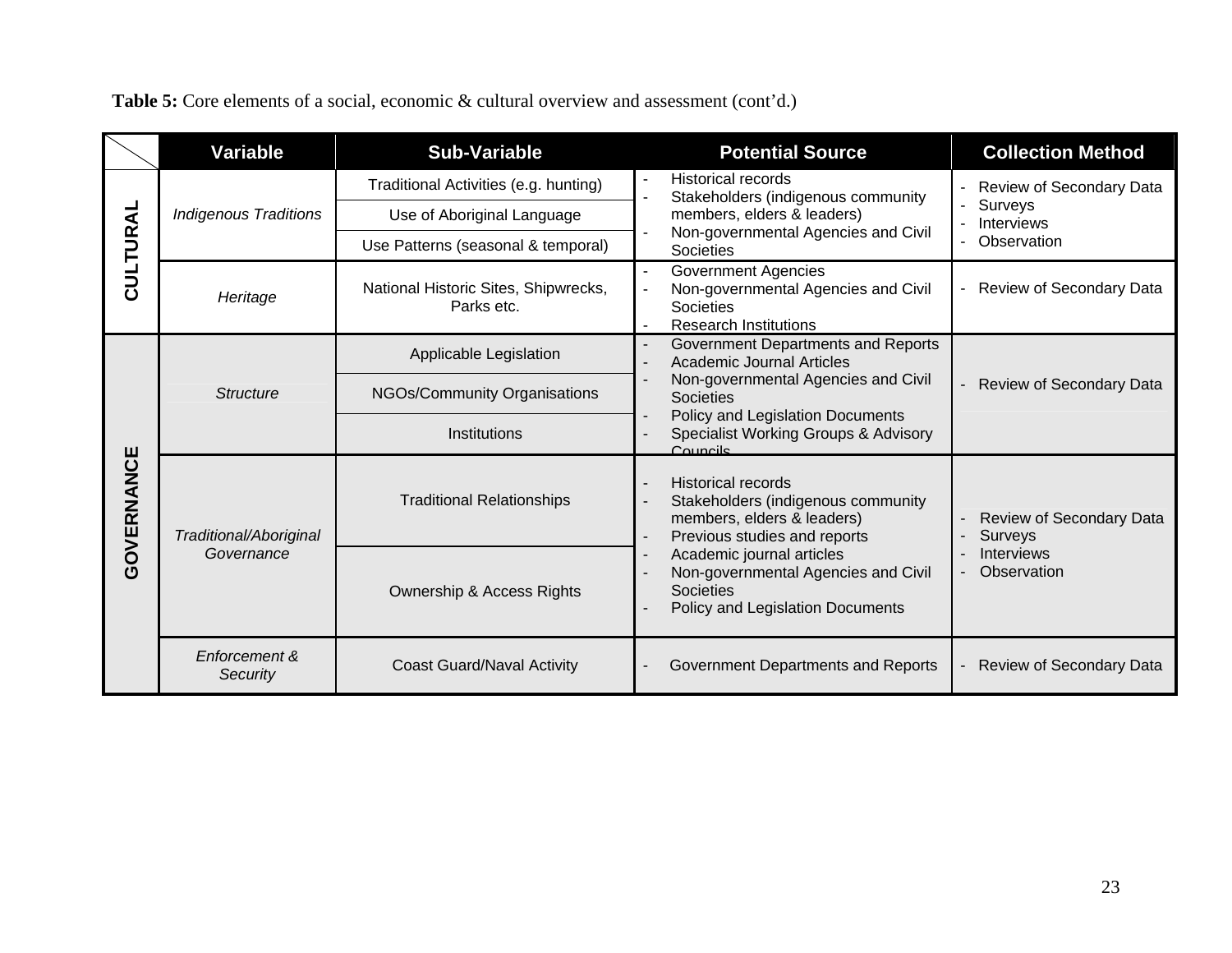#### <span id="page-33-0"></span>*3.3 Attribute Analysis*

#### **3.3.1 Methodology**

Based on the "areas for future consideration" section within the assessment of each case study (in the companion document), a suite of characteristics or attributes of socio-economic assessments was formulated and these were then grouped as process-related, content-related and data-form related. Each case study was subsequently evaluated in terms of the presence or absence of each attribute; however, it is important to note that no judgment was made (i.e. the presence or absence of the attribute was not viewed as a strength or limitation, simply a characteristic).

#### **3.3.2 Attribute patterns**

Although there are potential general trends, this attribute analysis demonstrates the complexity of trying to assess different case studies firstly, in terms of their usefulness to the SECOA and, secondly, in the context of the limitations and gaps as defined in the actual reports. This is a key point: the absence of a certain attribute in a given case study (e.g. "lack of stakeholder participation") may appear to be a 'gap' from an external perspective, but not necessarily when assessed against the objectives of the case study. Including the attribute may not have been an original objective, and the case study may have indeed been successful in meeting its overall goal. Consequently, this analysis is distinct from but linked to the idea of a Gap Analysis. Figure 5 outlines some of the possible patterns across the case studies. These include:

- Each socio-economic assessment possesses different characteristics depending on its (1) objectives, (2) phase, (3) time, and (4) budgetary and operational limitations - these *relevancy factors* make some case studies more applicable to a LOMA context than others;
- The process-oriented case studies tended to be the most intensely and extensively participatory;
- Those socio-economic assessments at small scales tended to be the most participatory;
- Social and economic data were collected in all case studies, but the economic data was generally more detailed and comprehensive, while social data was largely relegated to demographic statistics.
- Only two case studies (Russian Arctic & Benguela Current) addressed potential human health issues. This is surprising given that human health plays an important role in shaping social well-being which, in turn, influences economic output.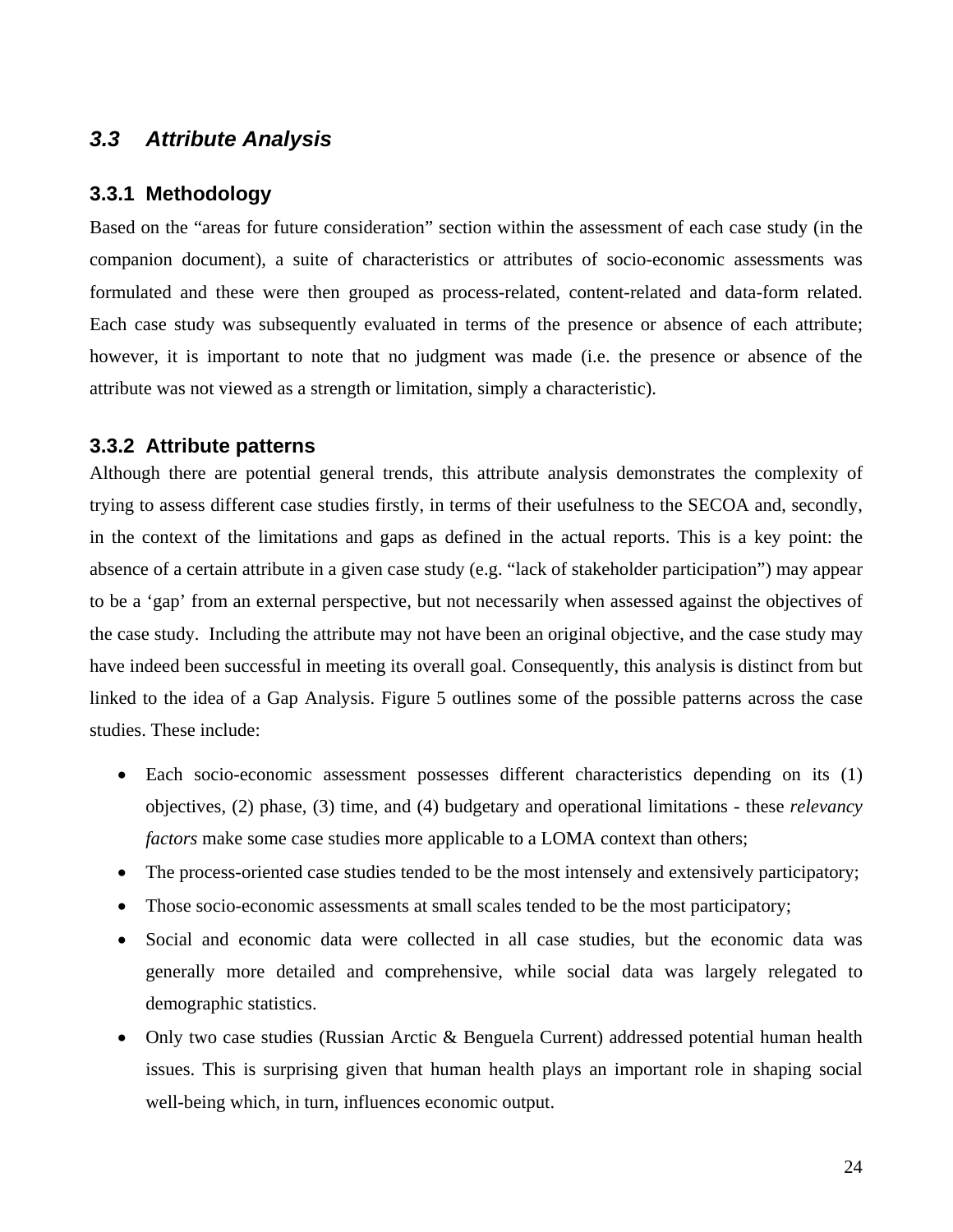|                                  | <b>Process</b> |                  |                  |                         |                            |               | <b>Content</b> |                |             |               |                      |                        |                          |                        | <b>Data Form</b>      |                      |              |             |              |                  |                  |
|----------------------------------|----------------|------------------|------------------|-------------------------|----------------------------|---------------|----------------|----------------|-------------|---------------|----------------------|------------------------|--------------------------|------------------------|-----------------------|----------------------|--------------|-------------|--------------|------------------|------------------|
|                                  | Participatory  | Product-Oriented | Process-Oriented | Follows a Set Framework | Part of a Planning Process | One-Off Study | Data Analysis  | Sector-Focused | Social Data | Economic Data | <b>Cultural Data</b> | <b>Governance Data</b> | Considers User Conflicts | Considers Human Health | Discussion of Threats | <b>Detailed Data</b> | Quantitative | Qualitative | Primary Data | Macro-Indicators | Micro-Indicators |
| <b>Scotland</b>                  |                |                  |                  |                         |                            |               |                |                |             |               |                      |                        |                          |                        |                       |                      |              |             |              |                  |                  |
| <b>South-east Marine Region</b>  |                |                  |                  |                         |                            |               |                |                |             |               |                      |                        |                          |                        |                       |                      |              |             |              |                  |                  |
| <b>Russian Arctic</b>            |                |                  |                  |                         |                            |               |                |                |             |               |                      |                        |                          |                        |                       |                      |              |             |              |                  |                  |
| <b>Great Barrier Reef</b>        |                |                  |                  |                         |                            |               |                |                |             |               |                      |                        |                          |                        |                       |                      |              |             |              |                  |                  |
| <b>Cod Grounds</b>               |                |                  |                  |                         |                            |               |                |                |             |               |                      |                        |                          |                        |                       |                      |              |             |              |                  |                  |
| <b>Port Stephens</b>             |                |                  |                  |                         |                            |               |                |                |             |               |                      |                        |                          |                        |                       |                      |              |             |              |                  |                  |
| <b>Channel Islands</b>           |                |                  |                  |                         |                            |               |                |                |             |               |                      |                        |                          |                        |                       |                      |              |             |              |                  |                  |
| <b>Northwest Forest Plan</b>     |                |                  |                  |                         |                            |               |                |                |             |               |                      |                        |                          |                        |                       |                      |              |             |              |                  |                  |
| <b>Baltic Sea</b>                |                |                  |                  |                         |                            |               |                |                |             |               |                      |                        |                          |                        |                       |                      |              |             |              |                  |                  |
| <b>Benguela Current LME</b>      |                |                  |                  |                         |                            |               |                |                |             |               |                      |                        |                          |                        |                       |                      |              |             |              |                  |                  |
| <b>OSPAR - Greater North Sea</b> |                |                  |                  |                         |                            |               |                |                |             |               |                      |                        |                          |                        |                       |                      |              |             |              |                  |                  |
| San Salvador                     |                |                  |                  |                         |                            |               |                |                |             |               |                      |                        |                          |                        |                       |                      |              |             |              |                  |                  |
| <b>Tortugas</b>                  |                |                  |                  |                         |                            |               |                |                |             |               |                      |                        |                          |                        |                       |                      |              |             |              |                  |                  |
| <b>Montego Bay</b>               |                |                  |                  |                         |                            |               |                |                |             |               |                      |                        |                          |                        |                       |                      |              |             |              |                  |                  |
| <b>U.S. Virgin Islands</b>       |                |                  |                  |                         |                            |               |                |                |             |               |                      |                        |                          |                        |                       |                      |              |             |              |                  |                  |
| <b>Vaavu Atoll, Maldives</b>     |                |                  |                  |                         |                            |               |                |                |             |               |                      |                        |                          |                        |                       |                      |              |             |              |                  |                  |

**Figure 5**: Analysis of Case Study Attributes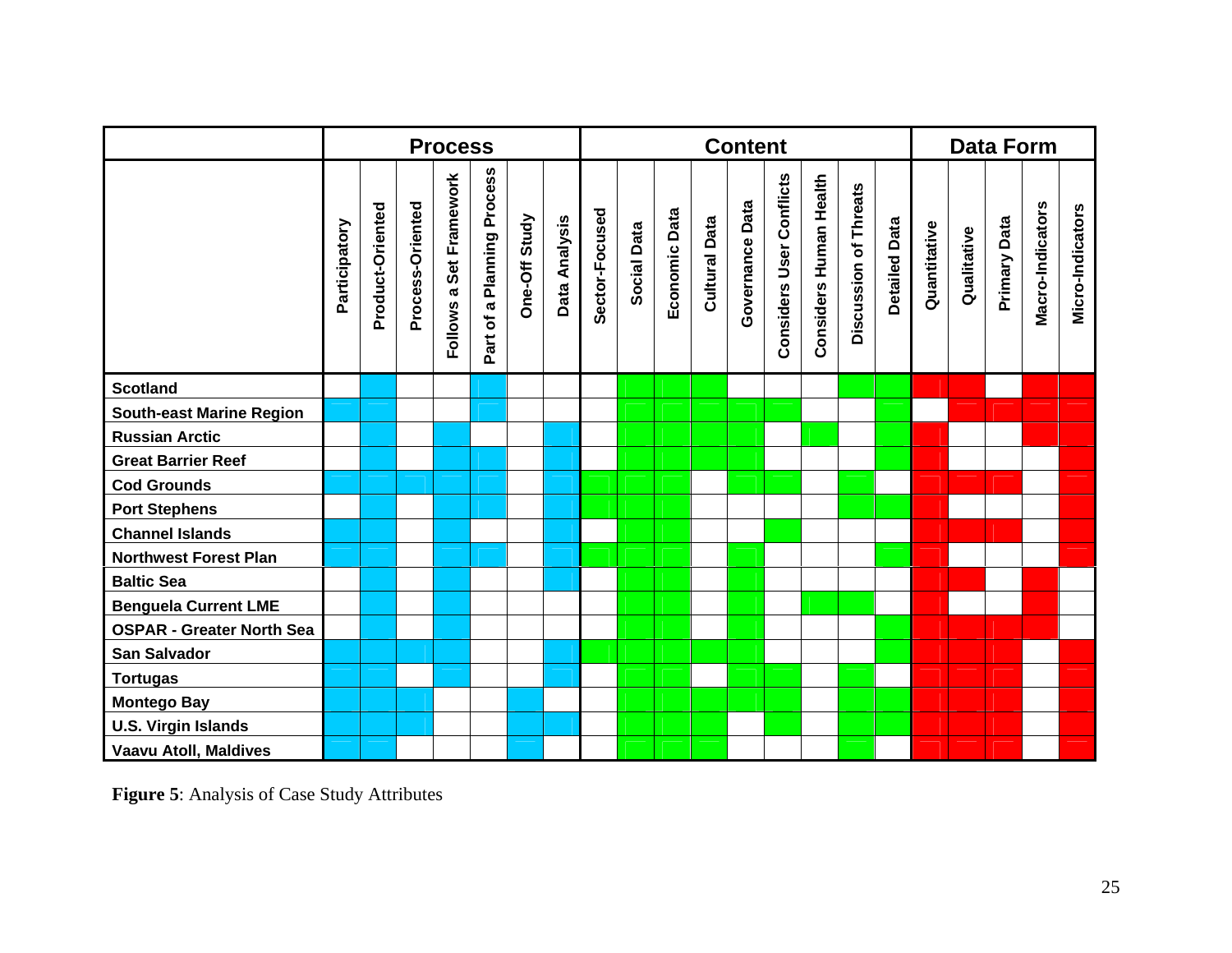- <span id="page-35-0"></span>• 6 out of the 16 case studies discussed user conflicts in the management area. This is an important aspect to include, as an understanding of the reasons for conflict may have significant policy and management implications.
- Approximately half of the case studies flagged current and/or emerging threats that could potentially affect the management area. This is relevant to a LOMA context, particularly in the face of climate change and privatization of rural areas.

### **4.0 Overall Observations**

This section provides a set of observations and opinions of the study team, representing the key messages arising out of the analysis of the case studies, as seem applicable to Canadian efforts to undertake overviews and assessments of LOMAs. Following on from the attributes section, the points noted here are also divided into process-related, content-related and data-form related subheadings.

#### **Process Related**

- Stakeholder participation has the advantage of increasing support for the assessment and its findings, providing access to knowledge, resources and assistance and enabling the assessment team to better incorporate stakeholder concerns. A key assumption is that with stakeholder engagement and more importantly an accepted role in decision making, this approach could potentially reduce future costs for enforcement and surveillance, and support long-term monitoring programs.
- If the decision to collect primary data is made and the communities are consulted, it is essential that this information feeds back into the communities within an appropriate timeframe. Failure to do this discredits the project and personnel in the eyes of the community if they are not able to witness the outputs which they gave their time to help produce.
- It is recommended that horizontal and vertical cross-scale linkages be fostered with other government agencies and relevant institutions. These linkages may offer a venue to share the onerous task of collecting social, economic and cultural information (which can save valuable time) and also avoid overlap in data collected. This implies that in terms of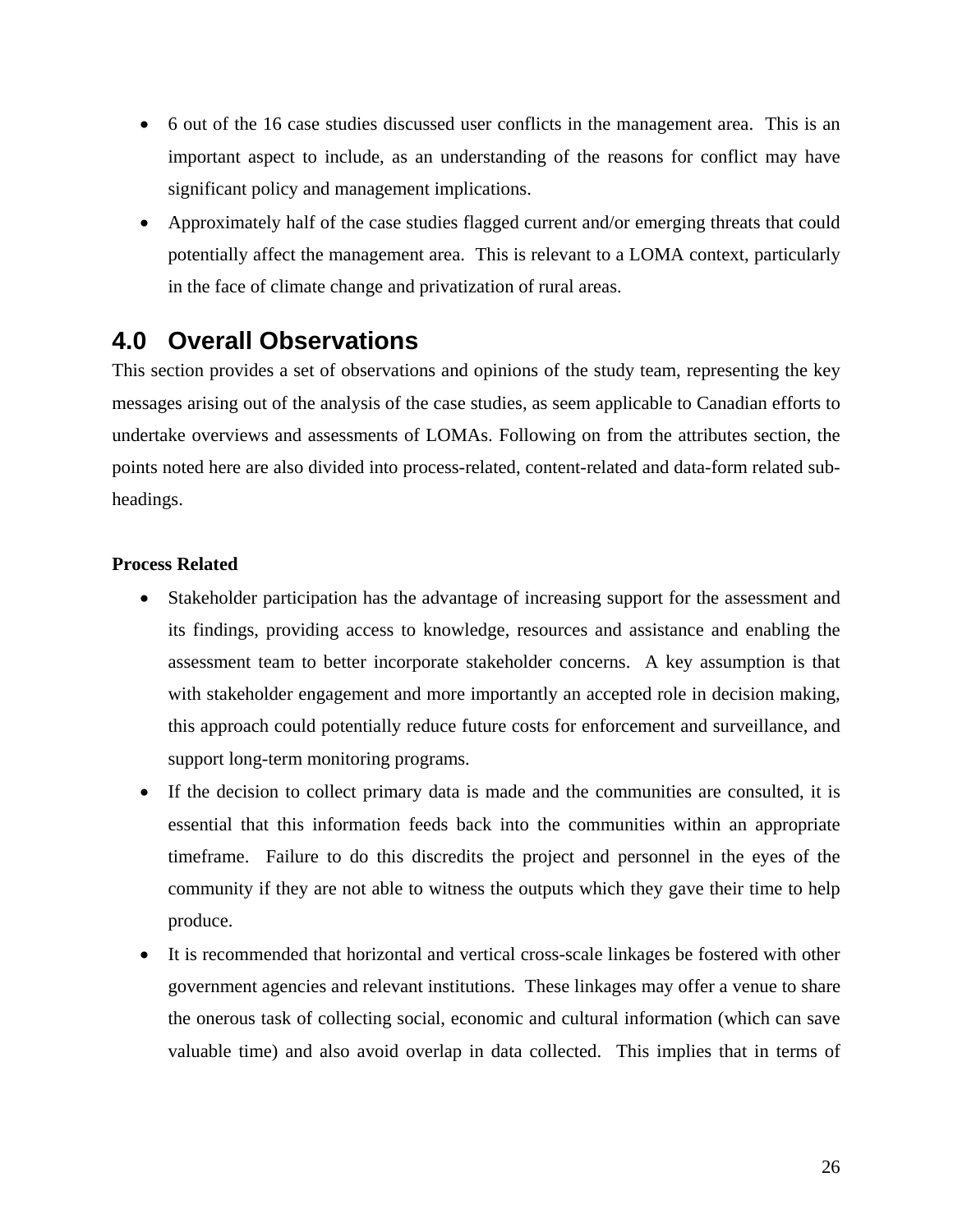LOMAs, there is a need to recognize the jurisdictional authority of the provincial governments and work with them accordingly so as to avoid possible conflict.

- The information gathered through the SECOA process should be used to identify opportunities and threats within each LOMA. In this context long-term monitoring parameters need to be defined based on the assessment results (while noting these will be different in each Region).
- Agendas that drive these assessments also need to be considered such as whether the initiative is being led by a Government Agency, donor, NGO or an alliance of multiple stakeholders. The collaboration and support by stakeholders and communities for such an undertaking may be influenced by the specific agenda of the lead agency and could either enhance long-term support and sustainability or foster short-tem success, which weakens once the funding or political support at the top-level, is withdrawn.

#### **Content**

- Information on governance should be included as part of a SECOA as it exerts a large influence on the surrounding enabling environment. An understanding of the underlying legislative/policy foundation is crucial to understanding how certain social, economic and cultural problems arise and what tools are available to fix them.
- Many of the case studies reviewed placed a heavy emphasis on the "economic" side of things, with much less attention paid to the social-cultural sphere. Attempts should be made to cover all aspects, maintaining as equal a distribution of attention as possible.
- Although most case studies present the social aspect entirely through demographic statistics, measuring quality of life is becoming more noticeable, especially within Australia.
- As LOMAs are massive spatial units, if primary data is collected it will be impossible to include all communities and stakeholders within the area considered, especially given a limited timeframe. From the outset, it is therefore important to identify representative or characteristic study sites that can be used as indicators for the entire region.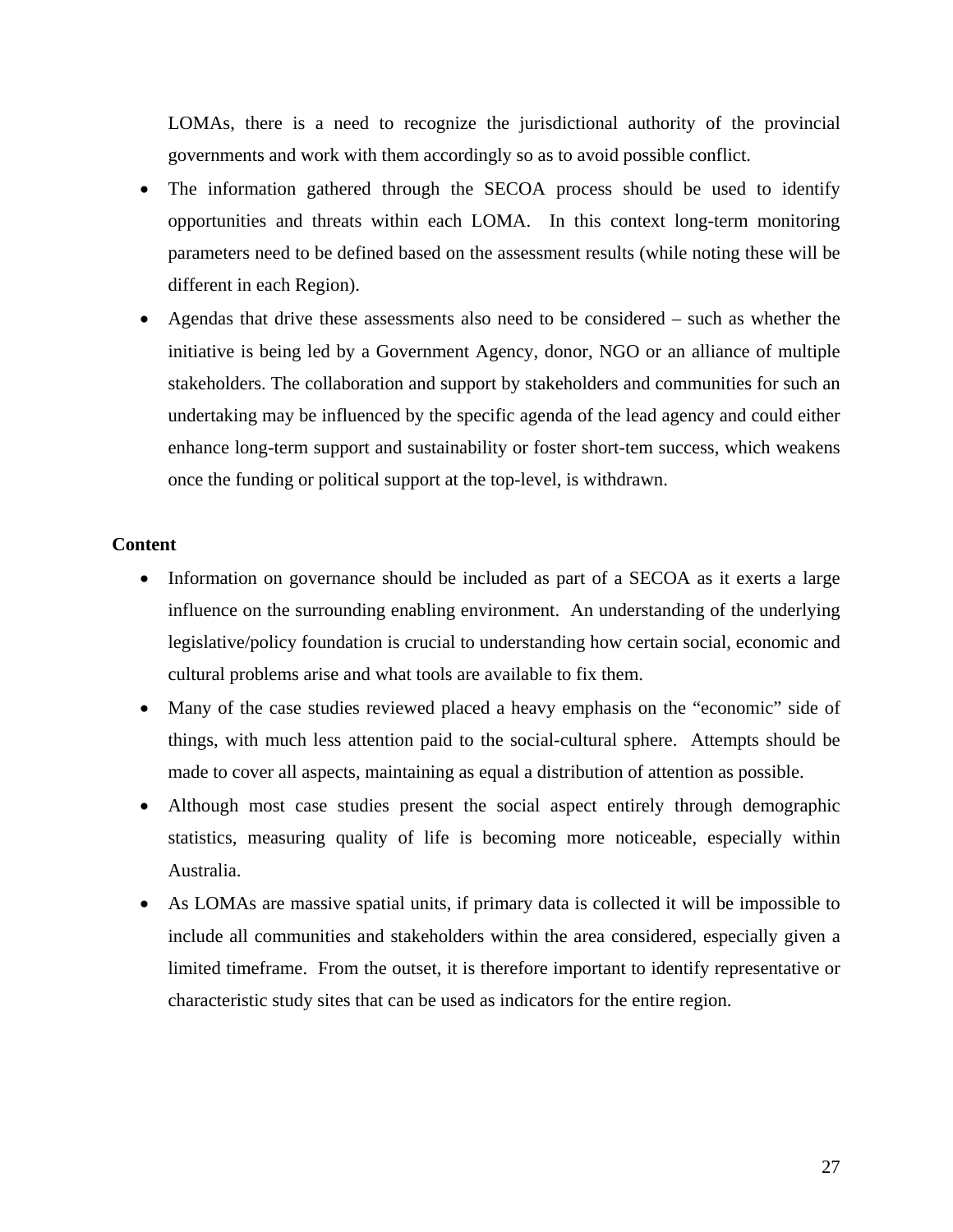#### **Data form**

- The diversity across the LOMAs is a reality that should be embraced and, in doing so, a one-size-fits-all approach to conducting SECOAs should be avoided. The creation of national standards would be useful, to ensure that broad categories of information (and certain key variables) are included and that appropriate methodologies are followed, but it would not be appropriate to specify at a national level too much detail in terms of the particular information (e.g., sub-variables) that must be collected in all LOMAs.
- Ideally, a SECOA should involve the collection of both primary and secondary information (while noting that the balance between these relies on the enabling conditions within each LOMA). The secondary data complements the primary data in terms of (a) identifying gaps in existing knowledge in preparation for the field data collection, (b) ensuring the field data collection does not involve information that has already been collected, (c) providing a basis for cross-checking information collected during the field data collection and (d) providing supporting documentation for field data collection (e.g. maps of the study area).
- GIS Mapping could be an appropriate approach to utilize the information collected, both for government use as well as to bring something back to the communities. It also potentially reduces the costs of collecting primary data by incorporating socio-cultural factors within the broader economic and governance framework.
- Long-term monitoring and evaluation plans should be developed and built into the SECOA process in the early phases of planning. This can be accomplished within a short timeframe though training workshops. However, if these initiatives are to be sustainable, follow-up workshops and funding/support networks need to be planned and budgeted.
- Secondary data should be collected at different scales (i.e. national, sub-national and local), while recognizing the limitations and inaccuracies in each set of statistics.
- In the interests of time efficiency and to avoid redundancy, the SECOAs should, where possible, build on existing studies (such as those completed by industry or NGOs).

#### **Capacity building for SECOA teams**

• Any socioeconomic assessment will address a broad range of issues across different disciplines and technical fields, including the social sciences, natural sciences, and policy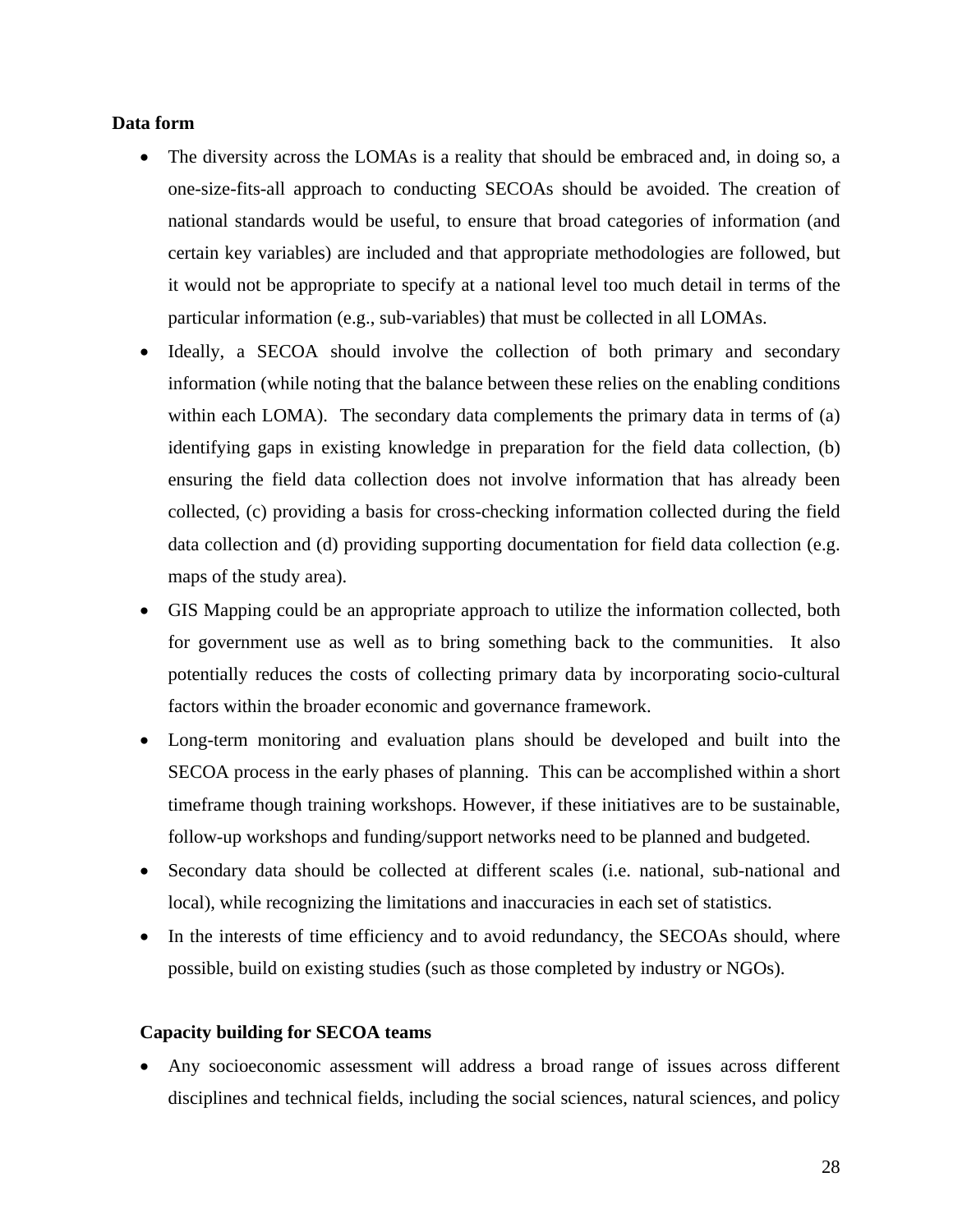<span id="page-38-0"></span>analysis. Ideally the assessment team will reflect this range. If there are no team members to cover all these disciplines, it does not mean that the socioeconomic assessment cannot be carried out, but the team should be aware of these limitations and try to address them throughout the assessment.

• It is highly recommended that the SECOA team receive guidance and training. This is particularly critical when managers and team members may not feel comfortable with the processes described, do not feel they have the background and capacity to fully understand the methods and processes, and/or are unfamiliar with procedures for updating the community on the results of the studies.

### **5.0 Conclusions**

As coastal and ocean management continues to be developed worldwide, there is an increasing need to understand both the ecological and the human context of such management initiatives. Specifically, in ocean areas designated for management, it is crucial to assess the various social, economic and cultural aspects that form the baseline within which management is to proceed. To that end, the present report has developed and implemented a new approach to enable systematic examination of overview and assessment studies relating to the human dimensions of ocean management areas, particularly at the scale of a Canadian 'large ocean management area' (LOMA). The aim is to better understand what has been and is currently being done worldwide, and ultimately to use this knowledge to initiate 'best practices' in a Canadian context.

As there has been little work carried out to date in examining the human dimensions at a LOMA scale, Canada can potentially play an important pioneering role. This includes the responsibility to disseminate the results, and particularly the lessons learned, widely enough that the LOMAs can learn from one another, and that these experiences can be shared with other countries, to foster learning on a national and global scale, and strengthen the various international networks that are seeking improved management of the various human uses of the world's oceans.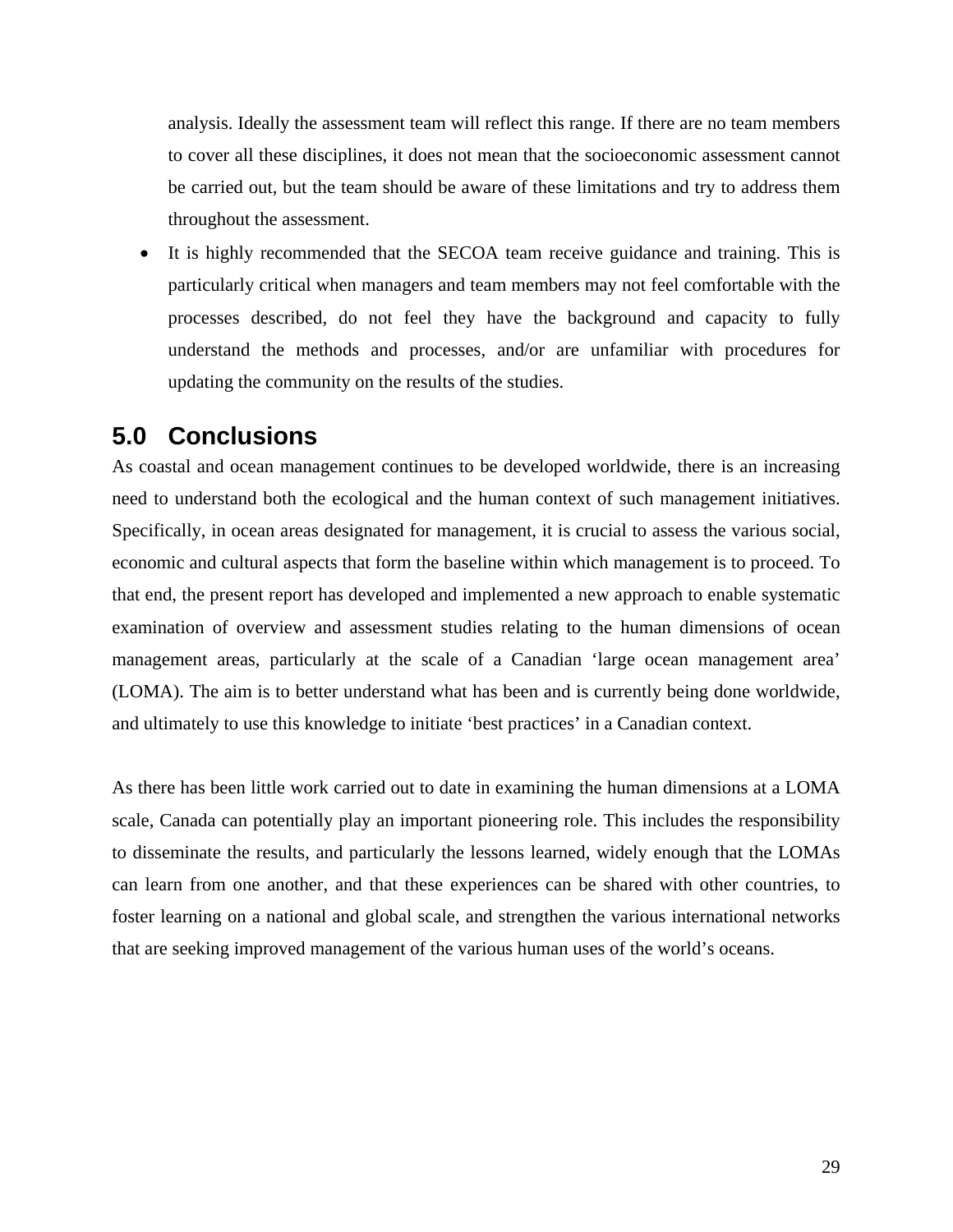# <span id="page-39-0"></span>**APPENDIX A: Experts Contact List**

| <b>Name</b>                           | <b>Designation</b>                                                                                      | <b>Contact</b>                                                                                                                                                                                                   |
|---------------------------------------|---------------------------------------------------------------------------------------------------------|------------------------------------------------------------------------------------------------------------------------------------------------------------------------------------------------------------------|
| Dr. Xiongzhi Xue                      | Professor                                                                                               | Marine Environmental Laboratory<br>Ministry of Education, Environmental Science Research Center<br>Xiamen University, Xiamen, P. R. China                                                                        |
| <b>Dr. Silvia Salas</b>               | Professor                                                                                               | <b>CINVESTAV</b><br>Km 6 Antigua Carretera a Progreso S/N<br>Mérida Yucatán, P.C. 97310 México                                                                                                                   |
| Dr. Robert Pomeroy                    | Associate Professor                                                                                     | Department of Agricultural and Resource Economics, Young<br>Building, Storrs Campus, University of Connecticut<br>1376 Storrs Rd., Unit 4021, Storrs, CT 06269-4021 USA                                          |
| <b>Dr. Patrick</b><br><b>McConney</b> | Senior Lecturer<br>Marine Resource<br><b>Management Planning</b>                                        | Centre for Resource Management and Environmental Studies<br>Cave Hill Campus, University of the West Indies<br>St Michael, Barbados                                                                              |
| Dr. Jon G Sutinen                     | Professor, Department of<br><b>Environmental &amp; Natural</b><br><b>Resource Economics</b>             | University of Rhode Island<br>205 Kingston Coastal Institute, 1 Greenhouse Road, Kingston<br>Rhode Island 02881 USA                                                                                              |
| Mr. Scott<br><b>Coffen-Smout</b>      | <b>ESSIM Planning Office</b>                                                                            | <b>ESSIM Planning Office, Oceans and Coastal Management</b><br>Fisheries and Oceans Canada (Maritimes Region) Bedford<br>Institute of Oceanography<br>Mail Stn B500, PO Box 1006, Dartmouth, Nova Scotia B2Y 4A2 |
| Mr. Mike Milloy                       | Strategic Analysis and<br><b>Policy Division</b>                                                        | <b>Environment Canada</b><br>45 Alderney Drive<br>Dartmouth, Nova Scotia B2Y 2N6                                                                                                                                 |
| <b>Dr. Marcus Haward</b>              | Associate Professor<br>School of Government and<br>Institute of Antarctic and<br>Southern Ocean Studies | University of Tasmania<br>Private Bag 22<br>Hobart 7001 Australia                                                                                                                                                |
| <b>Mr. Derek Fenton</b>               | Oceans and Coastal<br><b>Management Division</b>                                                        | Oceans and Habitat<br>Bedford Institute of Oceanography<br>Department of Fisheries and Oceans<br>PO Box 1006, Dartmouth, Nova Scotia B2Y 4A2                                                                     |
| Mr. Larry<br><b>Hildebrand</b>        | Manager, Sustainable<br>Communities &<br>Ecosystems Integrated<br><b>Ecosystems Division</b>            | Environment Canada - Atlantic<br>45 Alderney Drive<br>Dartmouth, Nova Scotia<br>Canada B2Y 2N6                                                                                                                   |
| Dr. Denis<br><b>Bailly</b>            | Directeur Adjoint<br>Centre de Droit et<br>d'Economie de la Mer                                         | Institut Universitaire Européen de la Mer<br>Université de Bretagne Occidentale<br><b>IFREMER Centre de Brest</b><br>UBO-CEDEM, B.P. 70, 9280 Plouzané cedex France                                              |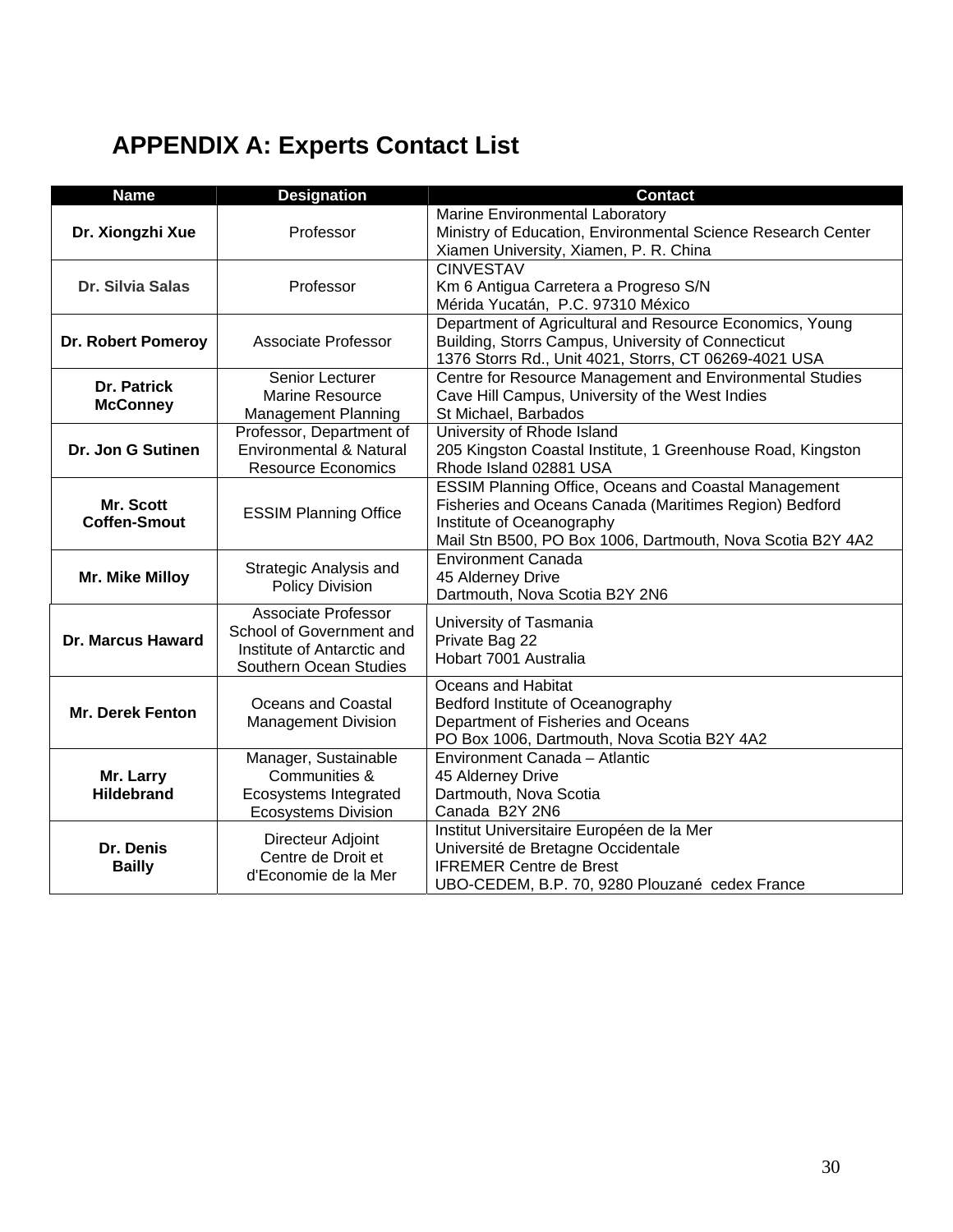| <b>Name</b>                 | <b>Designation and or Office</b>                                                       | <b>Contact</b>                                                                                                                                                            |
|-----------------------------|----------------------------------------------------------------------------------------|---------------------------------------------------------------------------------------------------------------------------------------------------------------------------|
| Dr. Merle<br>Sowman         | Director<br><b>Environmental Evaluation Unit</b>                                       | Department of Environmental and Geographical Science<br>University of Cape Town<br>Rondebosch 7700 Cape Town South Africa                                                 |
| Dr. Yvan Breton             | Professeur associé                                                                     | Département d'anthropologie<br>Université Laval<br>Québec Canada, G1K 7P4                                                                                                 |
| Dr. Richard<br>Kenchington  | <b>Maritime Policy Centre</b><br>University of Wollongong<br><b>NSW 2522 AUSTRALIA</b> | <b>RAC Marine Pty Ltd</b><br><b>PO Box 588</b><br>Jamison, ACT Australia                                                                                                  |
| Dr. Barbara<br><b>Breen</b> | Mauis Dolphin Education<br>Coordinator                                                 | <b>WWF-New Zealand</b><br>PO Box 6237<br>Wellington 6141 New Zealand                                                                                                      |
| Dr. Helen Fox               | <b>Senior Marine Conservation</b><br><b>Biologist</b>                                  | U.S. Headquarters, World Wildlife Fund<br>1250 Twenty-Fourth Street, N.W.<br>P.O. Box 97180, Washington, DC 20090-7180 USA                                                |
| Dr. Mike Mascia             | Senior Program Officer/<br><b>Social Scientist</b>                                     | U.S. Headquarters, World Wildlife Fund<br>1250 Twenty-Fourth Street, N.W.<br>P.O. Box 97180, Washington, DC 20090-7180                                                    |
| Dr. Robin<br><b>Mahon</b>   | Senior Lecturer                                                                        | Centre for Resource Management and Environmental Studies<br>Cave Hill Campus, The University of the West Indies<br>University Drive Cave Hill, St. Michael, Barbados W.I. |
| Dr. Stephen<br>Olsen        | <b>Director</b>                                                                        | Coastal Resources Center, University of Rhode Island<br>220 South Ferry Road, Narragansett, RI 02882 USA                                                                  |
| Dr. Chua<br>Thia-Eng        | Regional Programme Director                                                            | GEF/UNDP/IMO Regional Programme on Partnerships in<br>Environmental Management for the Seas of East Asia (PEMSEA)<br>P.O. Box 2502, Quezon City 1165, Philippines         |
| Dr. Alan<br><b>Pickaver</b> | Head of Policy and Projects<br>Coastal Union                                           | <b>EUCC - The Coastal Union</b><br>Post box 11232, Leiden, Netherlands                                                                                                    |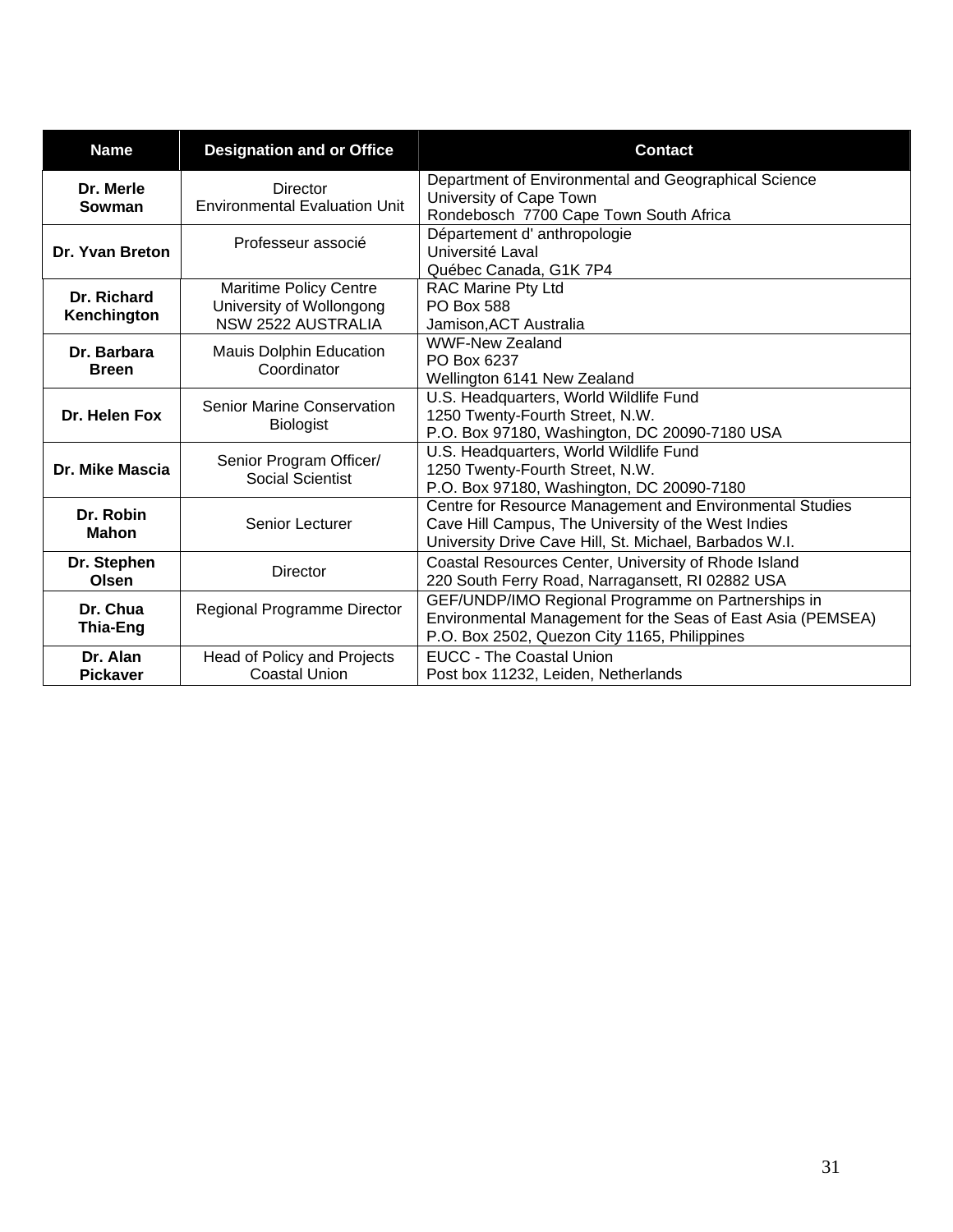## **Appendix B: Criteria used to guide case study selections**

|                                                               |                                                                                                                                                                                     |                                                            |                                                                                           | <b>LOMA Characteristics</b>                                                                  |                              |                                                          |                                        | Experts recommendations and case studies with frameworks |                                                   |                                                                                                |  |  |  |
|---------------------------------------------------------------|-------------------------------------------------------------------------------------------------------------------------------------------------------------------------------------|------------------------------------------------------------|-------------------------------------------------------------------------------------------|----------------------------------------------------------------------------------------------|------------------------------|----------------------------------------------------------|----------------------------------------|----------------------------------------------------------|---------------------------------------------------|------------------------------------------------------------------------------------------------|--|--|--|
| <b>Case studies</b>                                           | Cover an area that is sufficiently<br>large enough to provide an<br>appropriate context for<br>management action in<br>consideration of ecosystem<br>characteristics $+100,000$ km2 | Currently<br>under<br>pressure from<br>human<br>activities | Expected to be<br>under pressure<br>from human<br>activities in<br>the imminent<br>future | A wide array of<br>marine/terrestrial<br>users competing<br>for limited<br>oceans/land space | Jurisdictional<br>complexity | Unique<br>ecosystems/<br>high biological<br>productivity | Culturally<br>distinct<br>settlements. | Experts-case study                                       | <b>Experts</b> - frameworks                       | Framework                                                                                      |  |  |  |
| <b>Scottish Coast</b>                                         |                                                                                                                                                                                     |                                                            |                                                                                           |                                                                                              |                              |                                                          |                                        |                                                          |                                                   |                                                                                                |  |  |  |
| South-East<br>Marine Region                                   | 2,000,000 $km^2$                                                                                                                                                                    |                                                            |                                                                                           |                                                                                              |                              |                                                          |                                        | Marcus Haward                                            |                                                   | Bioregional planning                                                                           |  |  |  |
| <b>Great Barrier Reef</b><br>Marine Park                      | 344,400 $km^2$                                                                                                                                                                      |                                                            |                                                                                           |                                                                                              |                              |                                                          |                                        | Richard<br>Kenchington/<br>Marcus Haward                 |                                                   |                                                                                                |  |  |  |
| <b>Russian Arctic</b>                                         | 6,000,000.80 $km^2$                                                                                                                                                                 |                                                            |                                                                                           |                                                                                              |                              |                                                          |                                        |                                                          |                                                   | <b>GWIA</b>                                                                                    |  |  |  |
| <b>Channel Islands</b><br><b>National Marine</b><br>Sanctuary | 4, 263.37 $km^2$                                                                                                                                                                    |                                                            |                                                                                           |                                                                                              |                              |                                                          |                                        |                                                          | Larry Hildebrand                                  | <b>NOAA Coastal Services</b><br>Center's "Applying Social<br>Science to Coastal<br>Management" |  |  |  |
| Port Stephens -<br><b>Great Lakes</b><br><b>Marine Park</b>   | $972 \text{ km}^2$                                                                                                                                                                  |                                                            |                                                                                           |                                                                                              |                              |                                                          |                                        | Barbara Breen                                            |                                                   | National Representative<br>System of Marine Protected<br>Areas (NRSMPA)                        |  |  |  |
| Cod Grounds<br><b>Marine Protected</b><br>Area                | $3.1 \text{ km}^2$                                                                                                                                                                  |                                                            |                                                                                           |                                                                                              |                              |                                                          |                                        |                                                          | Merle Showman<br><b>DFO: SEIA</b>                 | <b>SEIA</b>                                                                                    |  |  |  |
| North West Forest                                             | 90, 000.07 $km^2$                                                                                                                                                                   |                                                            |                                                                                           |                                                                                              |                              |                                                          |                                        |                                                          |                                                   |                                                                                                |  |  |  |
| Benguela Current                                              | 1, 456, 812 $\text{km}^2$                                                                                                                                                           |                                                            |                                                                                           |                                                                                              |                              |                                                          |                                        |                                                          | Robin Mahon-<br>LMA/GEF                           | <b>LMA</b>                                                                                     |  |  |  |
| <b>Baltic Sea</b>                                             | 41 5,000 km <sup>2</sup>                                                                                                                                                            |                                                            |                                                                                           |                                                                                              |                              |                                                          |                                        | Denis Bailly                                             |                                                   | <b>GWIA</b>                                                                                    |  |  |  |
| <b>Greater North Sea</b>                                      | 574, 977.36 km2                                                                                                                                                                     |                                                            |                                                                                           |                                                                                              |                              |                                                          |                                        | Denis Bailly -<br><b>OSPAR</b>                           |                                                   | <b>OSPAR</b>                                                                                   |  |  |  |
| Vaavu Atoll                                                   |                                                                                                                                                                                     |                                                            |                                                                                           |                                                                                              |                              |                                                          |                                        |                                                          |                                                   |                                                                                                |  |  |  |
| Montego Bay                                                   | 15.3 km2                                                                                                                                                                            |                                                            |                                                                                           |                                                                                              |                              |                                                          |                                        |                                                          |                                                   |                                                                                                |  |  |  |
| Virgin Islands                                                | 346.36 km <sup>2</sup> . (land)                                                                                                                                                     |                                                            |                                                                                           |                                                                                              |                              |                                                          |                                        |                                                          |                                                   |                                                                                                |  |  |  |
| Tortugas<br>Ecological<br>Reserve, Florida                    | 3, 498.50 $km^2$                                                                                                                                                                    |                                                            |                                                                                           |                                                                                              |                              |                                                          |                                        |                                                          | Larry Hildebrand                                  | <b>NOAA Social Science</b><br>Research                                                         |  |  |  |
| San Salvador                                                  | $3.8 \text{ km}^2$                                                                                                                                                                  |                                                            |                                                                                           |                                                                                              |                              |                                                          |                                        |                                                          | <b>Robert Pomeroy</b><br>Silvia Salas -<br>SocMon | SocMon/How is your MPA<br>doing                                                                |  |  |  |

<span id="page-41-0"></span>**Note: Shading indicates the applicability of the statement in the column heading to the case study specified in the given row**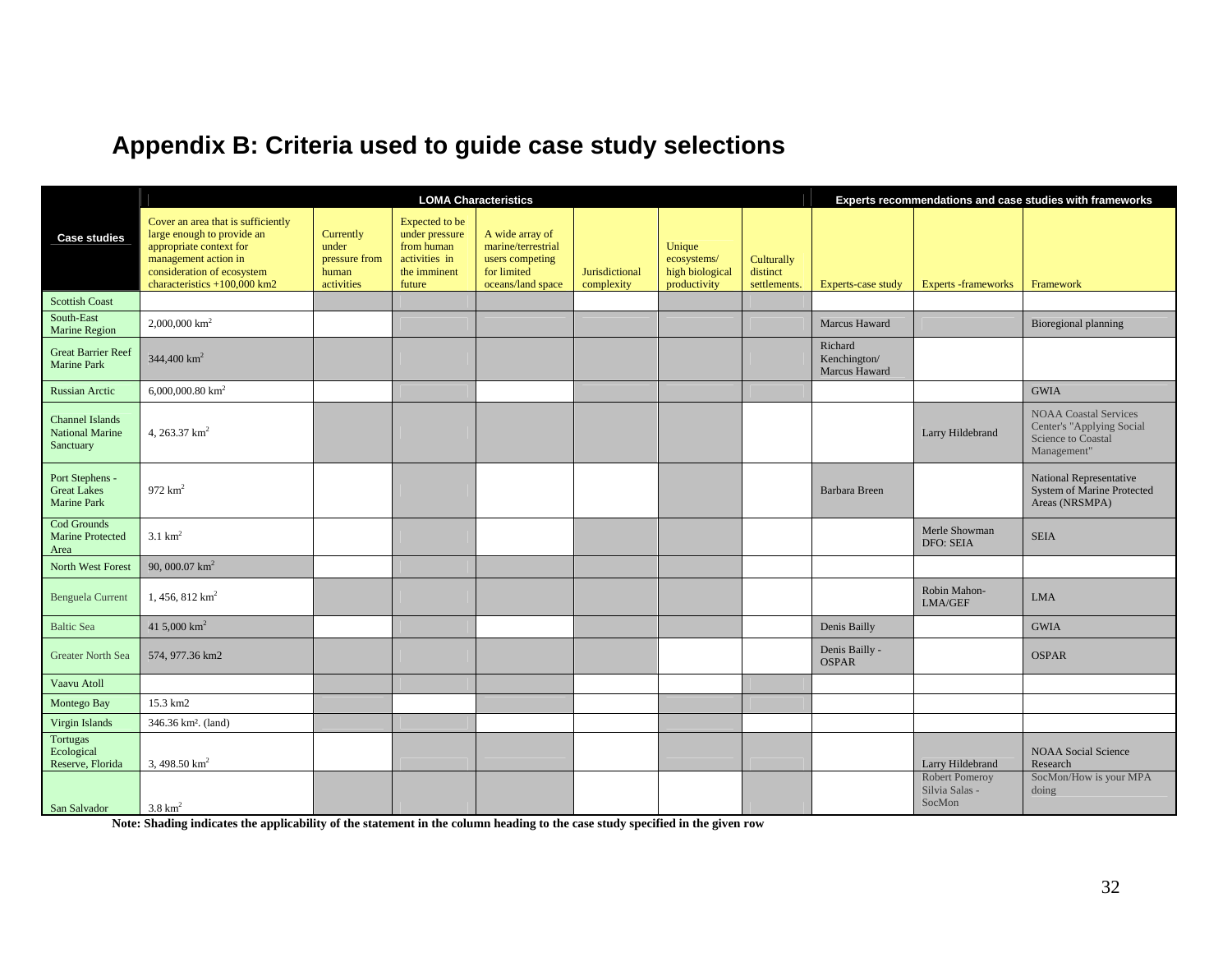## <span id="page-42-0"></span>**APPENDIX C: Presence/Absence of Variables in Case Studies**

| Code | <b>LOMA scale case studies</b>                   |
|------|--------------------------------------------------|
| A    | <b>Channel Islands National Marine Sanctuary</b> |
| в    | Cod Grounds Marine Protected Area                |
|      | <b>Great Barrier Reef Marine Park</b>            |
| D    | North West Forest                                |
| E    | Port Stephens - Great Lakes                      |
|      | <b>Russian Arctic</b>                            |
| G    | <b>Scottish Coast</b>                            |
| н    | South-East Marine Region                         |

#### **LOMA scale case studies**

| Category        | Data sub-categories                                                                                                                     | A | B | C | D | Е | F | G            | н                            |
|-----------------|-----------------------------------------------------------------------------------------------------------------------------------------|---|---|---|---|---|---|--------------|------------------------------|
|                 | Cultural and other differences within the Region                                                                                        |   |   |   |   |   |   |              | $\mathbf{1}$                 |
|                 | Denial of rights & impact of this denial                                                                                                |   |   |   |   |   |   |              | $\mathbf{1}$                 |
|                 | Misunderstanding of rights                                                                                                              |   |   |   |   |   |   |              | $\mathbf{1}$                 |
|                 | A voice in management/management rights                                                                                                 |   |   |   |   |   |   |              | $\mathbf{1}$                 |
|                 | Access                                                                                                                                  |   |   |   |   |   |   |              | $\mathbf{1}$                 |
|                 | Commonwealth legislation                                                                                                                |   |   |   |   |   |   |              | $\mathbf{1}$                 |
|                 | Contributing to planning outcomes                                                                                                       |   |   |   |   |   |   |              | $\mathbf{1}$                 |
|                 | Cultural and archaeological sites                                                                                                       |   |   |   |   |   |   | $\mathbf{1}$ |                              |
|                 | Cultural and traditional relationships                                                                                                  |   |   |   |   |   |   |              | $\mathbf{1}$                 |
|                 | Cultural heritage                                                                                                                       |   |   |   |   |   |   |              | $\mathbf{1}$                 |
|                 | Decision-making                                                                                                                         |   |   |   |   |   |   |              | $\mathbf{1}$                 |
|                 | Different economies                                                                                                                     |   |   |   |   |   |   |              | $\mathbf{1}$                 |
|                 | Discrimination                                                                                                                          |   |   |   |   |   |   |              | $\mathbf{1}$                 |
|                 | Environmental degradation                                                                                                               |   |   |   |   |   |   |              | $\mathbf{1}$                 |
|                 | Environmental protection                                                                                                                |   |   |   |   |   |   |              | $\mathbf{1}$                 |
| <b>Cultural</b> | Food production                                                                                                                         |   |   |   |   |   | 1 |              |                              |
|                 | Governing legislation and institutions for cultural heritage                                                                            |   |   |   |   |   |   |              | $\mathbf{1}$                 |
|                 | Hunting and gathering                                                                                                                   |   |   |   |   |   |   |              | $\mathbf{1}$                 |
|                 | Impacts of commercial activity                                                                                                          |   |   |   |   |   |   |              | $\mathbf{1}$                 |
|                 | Increasing involvement                                                                                                                  |   |   |   |   |   |   |              | $\mathbf{1}$                 |
|                 | Indigenous issues and concerns about marine environmental and<br>resource management                                                    |   |   |   |   |   |   |              | $\mathbf{1}$                 |
|                 |                                                                                                                                         |   |   |   |   |   |   |              |                              |
|                 | Interactions and overlaps between Indigenous marine other uses<br>International consideration of Indigenous marine issues-International |   |   |   |   |   |   |              | $\mathbf{1}$<br>$\mathbf{1}$ |
|                 | Fisheries; Marine protected area- Cultural heritage management                                                                          |   |   |   |   |   |   |              | $\mathbf{1}$                 |
|                 | Issues of concern                                                                                                                       |   |   |   |   |   |   |              | $\mathbf{1}$                 |
|                 | Legal and policy developments in New Zealand, Canada and USA                                                                            |   |   |   |   |   |   |              | $\mathbf{1}$                 |
|                 | Legal obligations and institutional structures                                                                                          |   |   |   |   |   |   |              | $\mathbf{1}$                 |
|                 | Location of main marine cultural heritage sites in Region (mapped)                                                                      |   |   |   |   |   |   |              | $\mathbf{1}$                 |
|                 | National heritage value-Lighthouses                                                                                                     |   |   | 1 |   |   |   |              |                              |
|                 | National heritage value-Ruins                                                                                                           |   |   | 1 |   |   |   |              |                              |
|                 | National heritage value-Shipwrecks                                                                                                      |   |   | 1 |   |   |   |              |                              |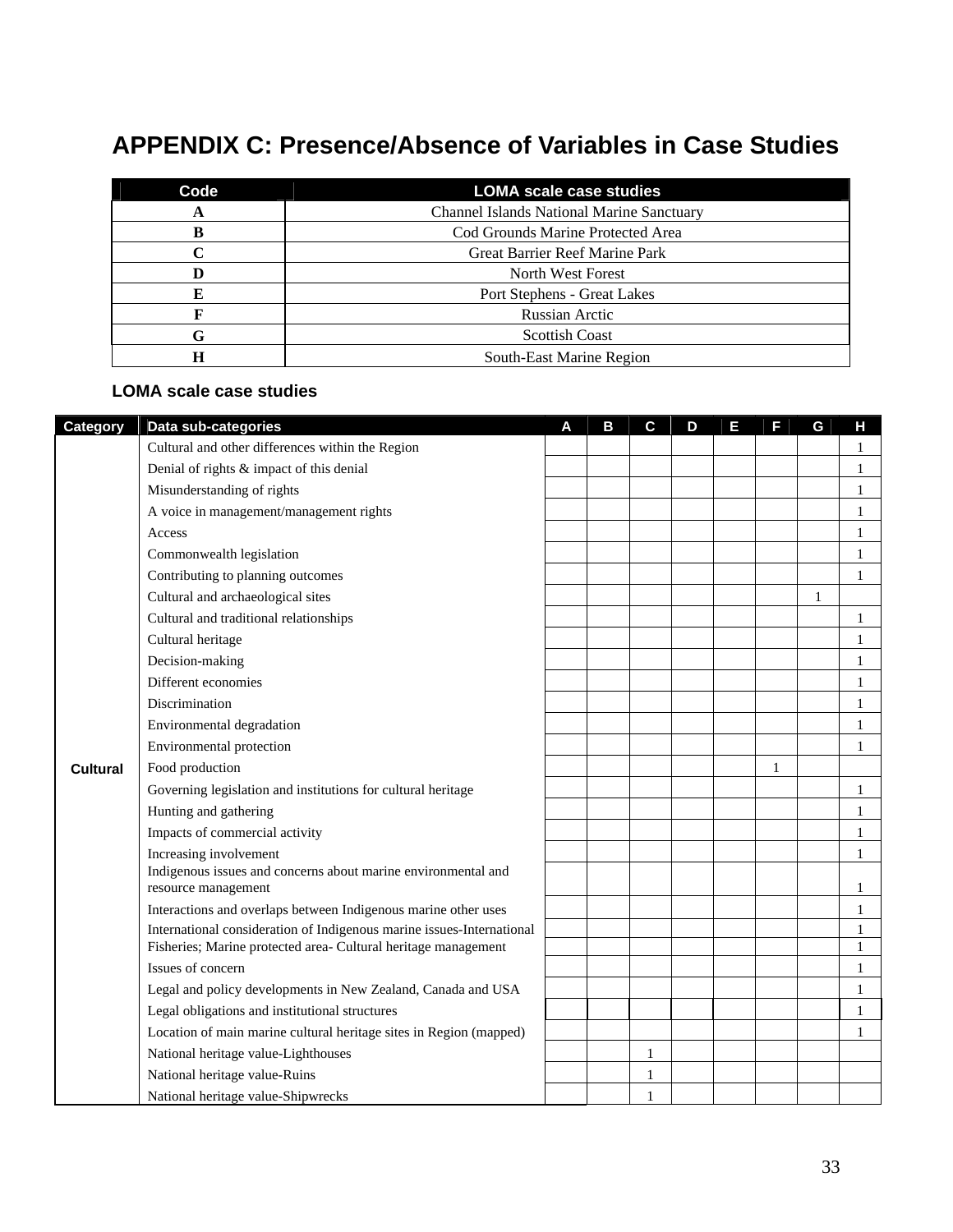| Category              | Data sub-categories                                                                                                   | A | B | C | D | Е | F | G | н  |
|-----------------------|-----------------------------------------------------------------------------------------------------------------------|---|---|---|---|---|---|---|----|
|                       | Native title                                                                                                          |   |   |   |   |   |   |   | 1  |
|                       | Native title claims and Indigenous Land Use Agreements (mapped)                                                       |   |   |   |   |   |   |   | 1  |
|                       | Native title determinations and agreements relating to marine<br>environment and resources                            |   |   |   |   |   |   |   |    |
|                       | Native Title Representative Bodies                                                                                    |   |   | 1 |   |   |   |   |    |
|                       | Number of shipwrecks in Region                                                                                        |   |   |   |   |   |   |   | 1  |
|                       | Pre-colonial relationship between Indigenous people and the sea and<br>elements continuing to present day             |   |   |   |   |   |   |   |    |
|                       | Protection of cultural heritage                                                                                       |   |   |   |   |   |   |   | 1  |
|                       | Recent Commonwealth initiatives and policies (related to enhancing<br>recognition of Indigenous interests in the sea) |   |   |   |   |   |   |   | 1  |
|                       | Recognizing rights                                                                                                    |   |   |   |   |   |   |   | 1  |
|                       | Recreational resources                                                                                                |   |   |   |   |   | 1 |   |    |
| <b>Cultural</b>       | Relationships and Rights                                                                                              |   |   |   |   |   |   |   | 1  |
|                       | Relationships with the reef                                                                                           |   |   |   |   |   |   |   |    |
|                       | Representation and negotiation                                                                                        |   |   |   |   |   |   |   |    |
|                       | Resource sharing through co-management                                                                                |   |   |   |   |   |   |   | 1  |
|                       | Scope of cultural heritage                                                                                            |   |   |   |   |   |   |   | 1  |
|                       | Significant legal judgments                                                                                           |   |   |   |   |   |   |   | 1  |
|                       | Social practices (reef use)                                                                                           |   |   | 1 |   |   |   |   |    |
|                       | State government initiatives to involve Indigenous people in ocean<br>management                                      |   |   |   |   |   |   |   |    |
|                       | State legislation                                                                                                     |   |   |   |   |   |   |   | 1  |
|                       | Traditional activities (hunting, fishing, reindeer herding)                                                           |   |   |   |   |   | 1 |   |    |
|                       | Traditional ownership rights                                                                                          |   |   | 1 |   |   |   |   |    |
|                       | Traditional practices (i.e. hunting)                                                                                  |   |   | 1 |   |   |   |   |    |
|                       | Types of vessels shipwrecked                                                                                          |   |   |   |   |   |   |   |    |
| <b>Cultural Total</b> |                                                                                                                       |   |   | 8 |   |   | 3 | 1 | 42 |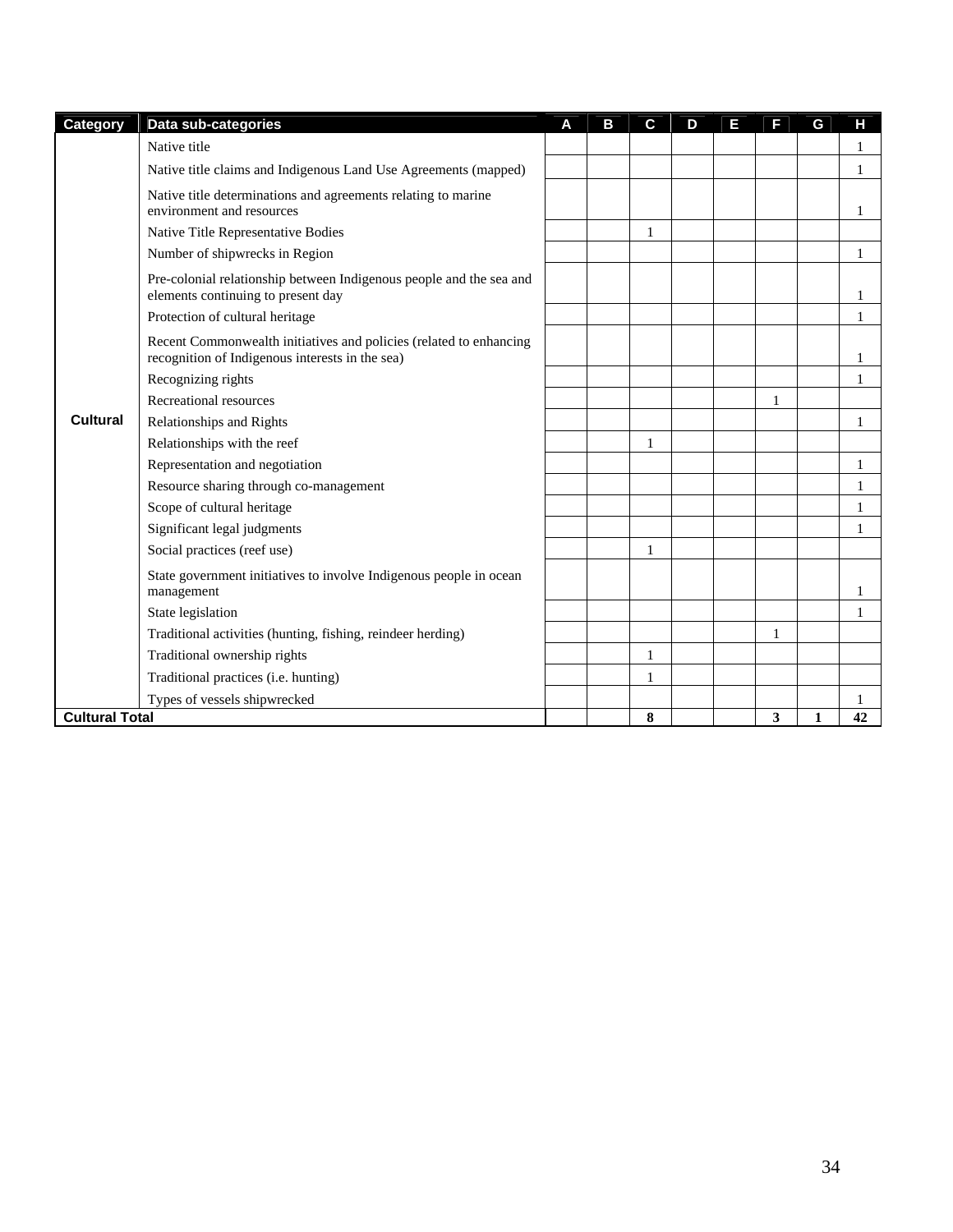| <b>Category</b>  | Data sub-categories                                                                                   | A            | B            | $\mathbf c$  | D | E | Е            | G            | н |
|------------------|-------------------------------------------------------------------------------------------------------|--------------|--------------|--------------|---|---|--------------|--------------|---|
|                  | # recreational fishing vessels                                                                        |              |              | 1            |   |   |              |              |   |
|                  | # visitors                                                                                            |              |              | 1            |   |   |              |              |   |
|                  | % reliance on marine park                                                                             |              |              |              |   | 1 |              |              |   |
|                  | Proportion of those employed who work in commercial fishing                                           |              | 1            |              |   |   |              |              |   |
|                  | # farms                                                                                               |              |              |              |   |   | $\mathbf{1}$ |              |   |
|                  | Agency jobs                                                                                           |              |              |              | 1 |   |              |              |   |
|                  | Annual # of visitors                                                                                  |              |              |              |   |   |              | $\mathbf{1}$ |   |
|                  | Average daily expenditure by visitors                                                                 |              |              | 1            |   |   |              |              |   |
|                  | Average size of farms                                                                                 |              |              |              |   |   | 1            |              |   |
|                  | <b>BLM</b> Jobs in the Woods                                                                          |              |              |              | 1 |   |              |              |   |
|                  | Boat ramps                                                                                            |              |              | $\mathbf{1}$ |   |   |              |              |   |
|                  | Business capital and running costs                                                                    |              | $\mathbf{1}$ |              |   |   |              |              |   |
|                  | Changes in number of fishing businesses over time                                                     |              |              |              |   | 1 |              |              |   |
|                  | Charter & game fishing GVP                                                                            |              |              | $\mathbf{1}$ |   |   |              |              |   |
|                  | Charter/Party Boat or Guide Service - For Hire Operations                                             | 1            |              |              |   |   |              |              |   |
|                  | Classification and organization of enterprises by type                                                |              |              |              |   |   | 1            |              |   |
|                  | Cod Grounds catch as a proportion of overall catch                                                    |              | $\mathbf{1}$ |              |   |   |              |              |   |
|                  | Commercial Fisheries and Aquaculture                                                                  |              |              |              |   |   |              | 6            |   |
|                  | Commercial Fishing and Kelp Harvesting                                                                | $\mathbf{1}$ |              |              |   |   |              |              |   |
|                  | Community economic assistance                                                                         |              |              |              | 1 |   |              |              |   |
|                  | Demand for raw materials in domestic & world markets                                                  |              |              |              |   |   | 1            |              |   |
|                  | Direct GVP                                                                                            |              |              | 1            |   |   |              |              |   |
|                  | Direct non-use values                                                                                 |              |              | 1            |   |   |              |              |   |
| <b>Economics</b> | Distribution of Catch/Ex Vessel Value                                                                 | $\mathbf{1}$ |              |              |   |   |              |              |   |
|                  | Economic & resource diversification                                                                   |              |              |              |   |   |              | 1            |   |
|                  | Economic diversity                                                                                    |              | 1            |              |   |   |              |              |   |
|                  | Economic importance of industries in the GBR Catchments and<br>Lagoon-Total net present value         |              |              | 1            |   |   |              |              |   |
|                  | Ecosystem services                                                                                    |              |              | 1            |   |   |              |              |   |
|                  | Employees                                                                                             |              |              |              |   | 1 |              |              |   |
|                  | Employment (# people employed)                                                                        |              |              | 1            |   |   |              |              |   |
|                  | Employment (FTEs)                                                                                     |              |              | 1            |   |   |              |              |   |
|                  | Estimated proportion of combined catch per estuary                                                    |              |              |              |   |   |              |              |   |
|                  | Estimates of total economic value for other reef systems MPAs                                         |              |              | $\mathbf{1}$ |   |   |              |              |   |
|                  | Estimates of total economic value for other reef systems and<br>marine parks-Annual value per hectare |              |              | 1            |   |   |              |              |   |
|                  | Estimates of total economic value for other reef systems and                                          |              |              |              |   |   |              |              |   |
|                  | marine parks-Net present value per hectare                                                            |              |              | 1            |   |   |              |              |   |
|                  | Fishing history, current fishing and plans for future fishing                                         |              | 1            |              |   |   |              |              |   |
|                  | Fishing methods                                                                                       |              | $\mathbf{1}$ |              |   |   |              |              |   |
|                  | Forecast growth in tourism GVP                                                                        |              |              | 1            |   |   |              |              |   |
|                  | Forecast GVP and value-added for GBR fisheries                                                        |              |              | 1            |   |   |              |              |   |
|                  | Forestry, Fisheries & Aquaculture-Catch (tones)                                                       |              |              |              |   |   | 1            |              |   |
|                  | FS Old-Growth Diversification Fund                                                                    |              |              |              | 1 |   |              |              |   |
|                  | FS Rural Community Assistance                                                                         |              |              |              | 1 |   |              |              |   |
|                  | GDP of region (% of Russia's total GDP)                                                               |              |              |              |   |   | 1            |              |   |
|                  | <b>GVP</b>                                                                                            |              |              | $\mathbf{1}$ |   |   |              |              |   |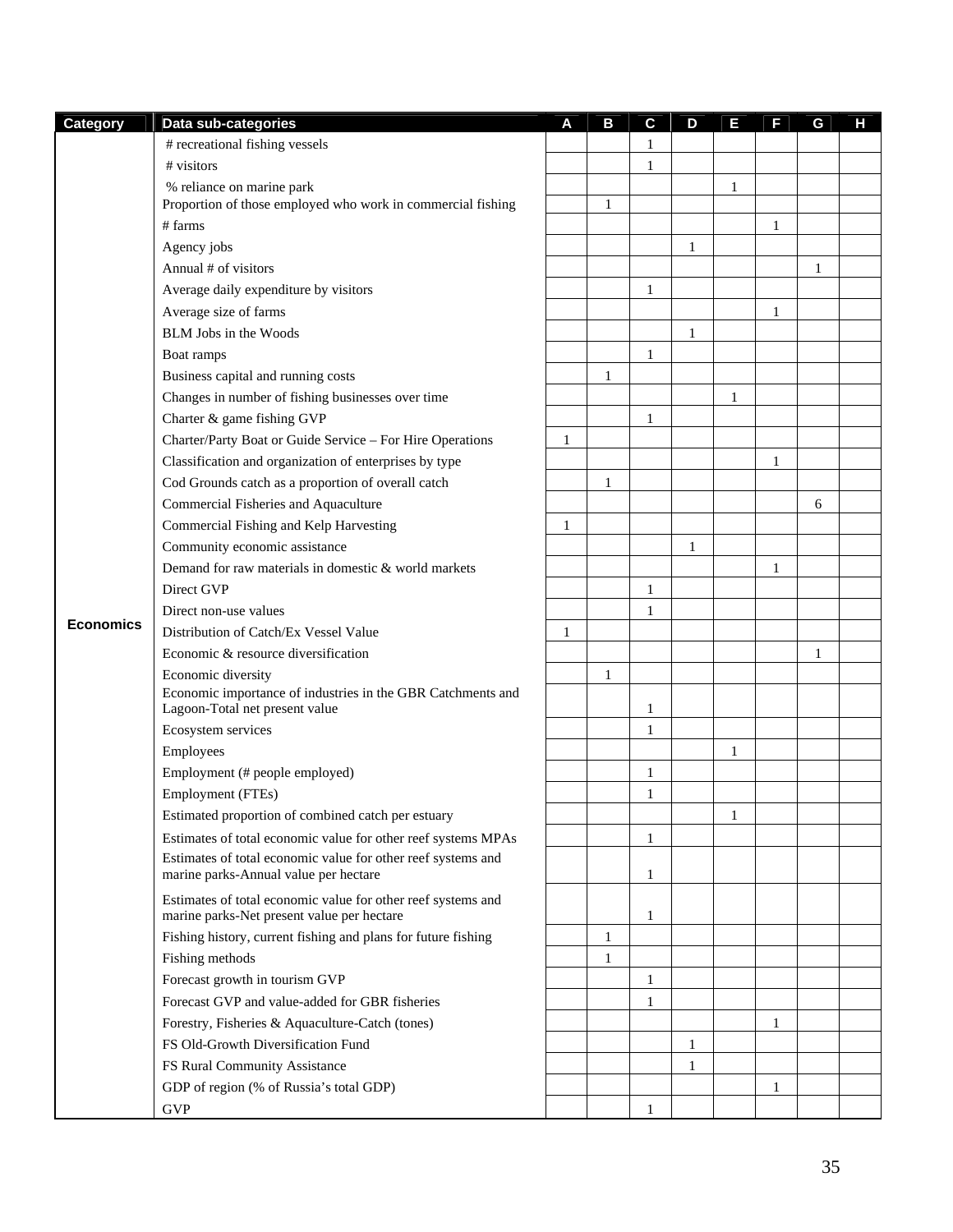| <b>Category</b>  | Data sub-categories                                                      | A | в | C            | D            | E            | Е            | G | н |
|------------------|--------------------------------------------------------------------------|---|---|--------------|--------------|--------------|--------------|---|---|
|                  | Spatial representation of GBR tourist usage                              |   |   | $\mathbf{1}$ |              |              |              |   |   |
|                  | Impacts to employment in commercial fisheries                            |   |   |              | $\mathbf{1}$ |              |              |   |   |
|                  | Impacts to employment in natural resources                               |   |   |              | 1            |              |              |   |   |
|                  | Impacts to employment in non-renewable resources                         |   |   |              | $\mathbf{1}$ |              |              |   |   |
|                  | Impacts to employment in range fed cattle                                |   |   |              | 1            |              |              |   |   |
|                  | Impacts to employment in recreation services                             |   |   |              | $\mathbf{1}$ |              |              |   |   |
|                  | Impacts to forestry related industry                                     |   |   |              | $\mathbf{1}$ |              |              |   |   |
|                  | Impacts to timber harvesters                                             |   |   |              | 1            |              |              |   |   |
|                  | Impacts to timber industry                                               |   |   |              | 1            |              |              |   |   |
|                  | Impacts to timber industry employment                                    |   |   |              | $\mathbf{1}$ |              |              |   |   |
|                  | Impacts to timber related industry                                       |   |   |              | 1            |              |              |   |   |
|                  | Impacts to timber related industry employment                            |   |   |              | 1            |              |              |   |   |
|                  | Income per capita                                                        |   |   |              |              |              | $\mathbf{1}$ |   |   |
|                  | <b>Indirect GVP</b>                                                      |   |   | 1            |              |              |              |   |   |
|                  | Industrial production by sector (%)                                      |   |   |              |              |              | 1            |   |   |
|                  | Licensed boat capacity (number of passengers)                            |   |   |              |              | $\mathbf{1}$ |              |   |   |
|                  | Local economic development                                               |   |   |              |              |              |              | 1 |   |
|                  | Location and description of oil and gas activities in the Region         |   |   |              |              |              |              |   | 1 |
|                  | Lump-sum equivalent for GBR tourist values                               |   |   | 1            |              |              |              |   |   |
|                  | Lump-sum equivalent of future recreational fishing values                |   |   | 1            |              |              |              |   |   |
|                  | Lump-sum value of GBR fisheries                                          |   |   | 1            |              |              |              |   |   |
|                  | Major species landed (species, catch, primary method).                   |   |   |              |              | 1            |              |   |   |
| <b>Economics</b> | Marine and coastal tourism activities                                    |   |   |              |              |              |              |   | 1 |
|                  | Medical resources/Bioprospecting                                         |   |   | 1            |              |              |              |   |   |
|                  | Multiplier                                                               |   |   | 1            |              |              |              |   |   |
|                  | Natural resource potential (hydrocarbons, minerals)                      |   |   |              |              |              | 1            |   |   |
|                  | Nature (type) of cargo handled                                           |   |   |              |              |              |              | 1 |   |
|                  | Nature of fishing                                                        |   | 1 |              |              |              |              |   |   |
|                  | Northern deliveries overview                                             |   |   |              |              |              | $\mathbf{1}$ |   |   |
|                  | Number of commercial fisheries in the Region                             |   |   |              |              |              |              |   | 1 |
|                  | Number of fishing businesses (operators) & contact details               |   |   |              |              | 1            |              |   |   |
|                  | Number of offshore platforms built in the Region                         |   |   |              |              |              |              |   | 1 |
|                  | Number of operators                                                      |   |   |              |              | $\mathbf{1}$ |              |   |   |
|                  | Number of visits to the coast per year                                   |   |   |              |              |              |              |   | 1 |
|                  | Oil and Gas                                                              |   |   |              |              |              |              | 1 |   |
|                  | Passengers                                                               |   |   |              |              | $\mathbf{1}$ |              |   |   |
|                  | Payments in lieu of taxes                                                |   |   |              | 1            |              |              |   |   |
|                  | Payments to counties with legislative mitigations                        |   |   |              | 1            |              |              |   |   |
|                  | Payments to counties without legislative mitigations                     |   |   |              | 1            |              |              |   |   |
|                  | Payments to county governments                                           |   |   |              | 1            |              |              |   |   |
|                  | Per unit values of fish caught per fishery                               |   |   |              |              | 1            |              |   |   |
|                  | Procurement contracting opportunities                                    |   |   |              | 1            |              |              |   |   |
|                  | Profile of fishing                                                       |   | 1 |              |              |              |              |   |   |
|                  | Projections for growth in recreational fishing participation             |   |   | 1            |              |              |              |   |   |
|                  | Projections for recreational fishing vessels and total economic<br>value |   |   |              |              |              |              |   |   |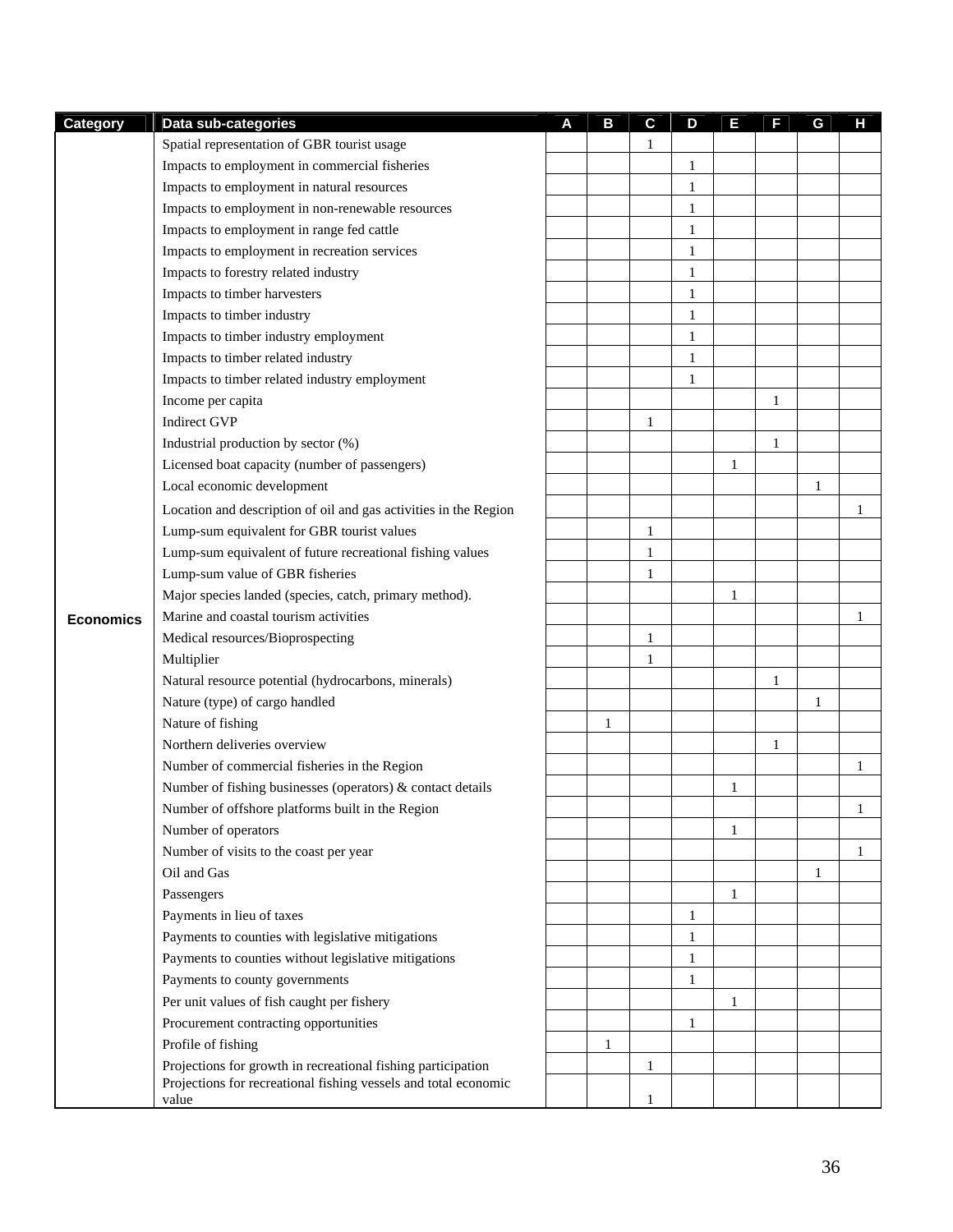| Category               | Data sub-categories                                                                                     | A            | B  | C            | D  | Е            | Е            | G              | н            |
|------------------------|---------------------------------------------------------------------------------------------------------|--------------|----|--------------|----|--------------|--------------|----------------|--------------|
|                        | Proportion of those employed who work in commercial fishing,<br>seafood processing and fish wholesaling |              | 1  |              |    |              |              |                |              |
|                        | Quantity, unit price and unit cost; or                                                                  |              |    |              |    | $\mathbf{1}$ |              |                |              |
|                        | Quantity, unit price, % net revenue                                                                     |              |    |              |    | $\mathbf{1}$ |              |                |              |
|                        | Recreational fishing                                                                                    |              |    | 1            |    |              |              |                |              |
|                        | Recreational Fishing and Consumptive Diving                                                             | $\mathbf{1}$ |    |              |    |              |              |                |              |
|                        | Revenue and cost                                                                                        |              |    |              |    | $\mathbf{1}$ |              |                |              |
|                        | Species commonly caught                                                                                 |              | 1  |              |    |              |              |                |              |
|                        | Three industries with the highest employment                                                            |              | 1  |              |    |              |              |                |              |
|                        | Total annual expenditure                                                                                |              |    | 1            |    |              |              |                |              |
|                        | Total employment in the Region                                                                          |              |    |              |    |              |              |                | $\mathbf{1}$ |
|                        | Total employment in the tourism sector                                                                  |              |    | 1            |    |              |              |                |              |
|                        | Total expenditure by visitors (per annum)                                                               |              |    | $\mathbf{1}$ |    |              |              |                |              |
|                        | Total number of people employed in marine-based tourism                                                 |              |    |              |    |              |              |                | 1            |
|                        | Total number of people employed in the oil and gas industry in the<br>Region                            |              |    |              |    |              |              |                | 1            |
|                        | Total turnover of operators or total catch                                                              |              |    |              |    | $\mathbf{1}$ |              |                |              |
| <b>Economics</b>       | Total value of commercial fisheries in the Region                                                       |              |    |              |    |              |              |                | 1            |
|                        | Total value of oil and gas deposits in the Region                                                       |              |    |              |    |              |              |                | $\mathbf{1}$ |
|                        | Tourism                                                                                                 |              |    |              |    |              | 1            | $\overline{4}$ |              |
|                        | Transport in the region (tones/year)-coastal, transit, export, import                                   |              |    |              |    |              | $\mathbf{1}$ |                |              |
|                        | <b>Trips</b>                                                                                            |              |    |              |    | $\mathbf{1}$ |              |                |              |
|                        | Types of Fisheries                                                                                      |              |    |              |    | $\mathbf{1}$ |              |                |              |
|                        | Value Added (% of GVP)                                                                                  |              |    | 1            |    |              |              |                |              |
|                        | Value of Commonwealth fisheries                                                                         |              |    |              |    |              |              |                | 1            |
|                        | Value of marine-based tourism                                                                           |              |    |              |    |              |              |                | 1            |
|                        | Value of oil and gas deposits in the Region to the Australian<br>economy                                |              |    |              |    |              |              |                | $\mathbf{1}$ |
|                        | Value of State fisheries                                                                                |              |    |              |    |              |              |                | $\mathbf{1}$ |
|                        | Value of the sites to the economy                                                                       |              |    |              |    |              |              | 1              |              |
|                        | Volume and value of catch                                                                               |              | 1  |              |    |              |              |                |              |
|                        | Volume and value of exports through GBR ports                                                           |              |    | 1            |    |              |              |                |              |
|                        | Volume of cargo handled (tonnes)                                                                        |              |    |              |    |              |              | 1              |              |
|                        | Willingness to pay (WTP) to visit islands or reefs in the GBRMP                                         |              |    | 1            |    |              |              |                |              |
|                        | Willingness to pay for recreational fishing experience (\$)                                             |              |    | 1            |    |              |              |                |              |
| <b>Economics Total</b> |                                                                                                         | 4            | 12 | 34           | 21 | 16           | 12           | 17             | 14           |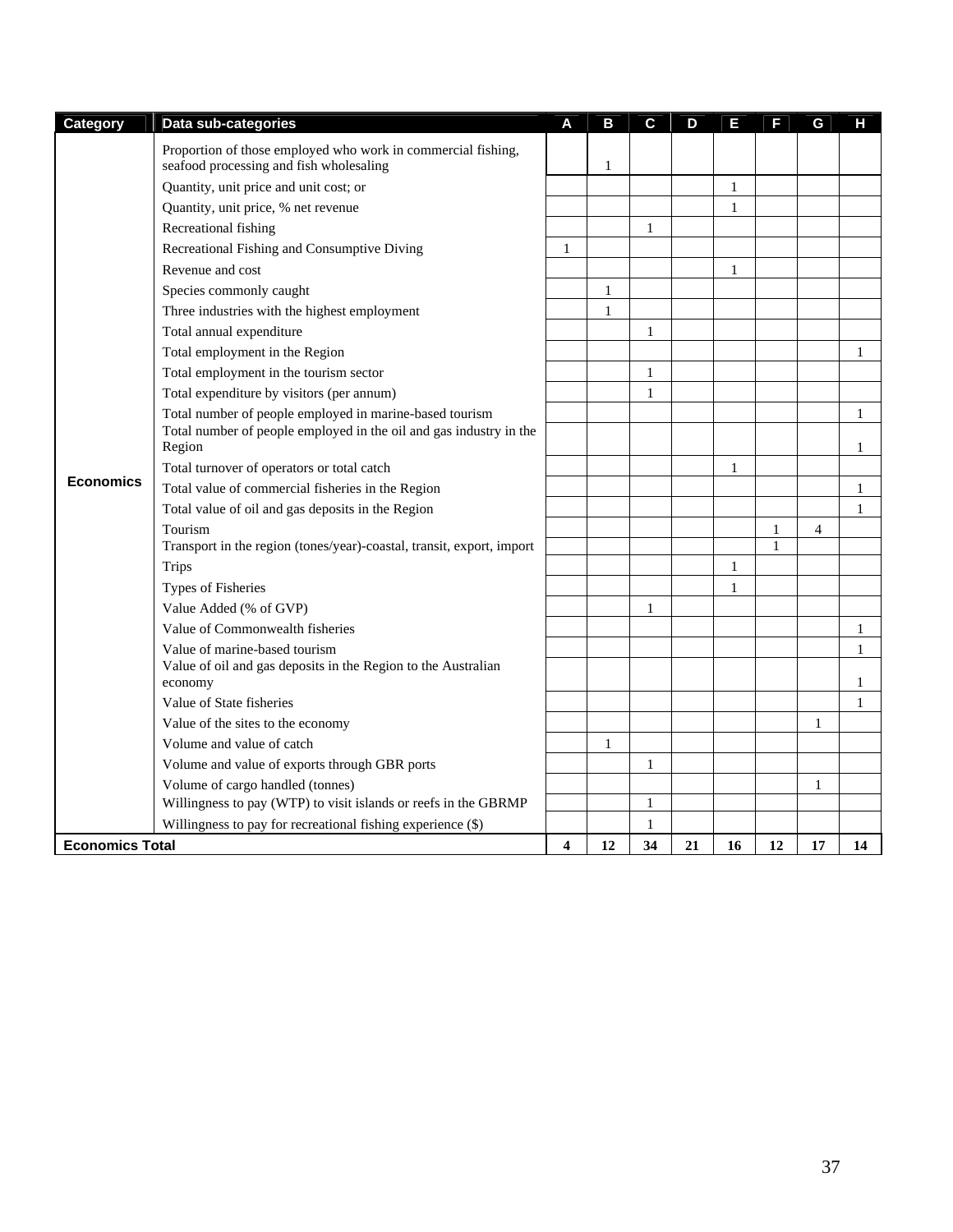| <b>Category</b>         | Data sub-categories                                                                                     | A | B              | C            | D            | Е | Е              | G              | н            |
|-------------------------|---------------------------------------------------------------------------------------------------------|---|----------------|--------------|--------------|---|----------------|----------------|--------------|
|                         | Agreements & Laws                                                                                       |   |                |              |              |   | 1              |                |              |
|                         | Annual budget for Reef Cooperative Research Centre                                                      |   |                | 1            |              |   |                |                |              |
|                         | Annual GBR related expenditure by Commonwealth Agencies                                                 |   |                | $\mathbf{1}$ |              |   |                |                |              |
|                         | Annual GBR related expenditure by Queensland Agencies                                                   |   |                | 1            |              |   |                |                |              |
|                         | Applicable legislation-International conventions                                                        |   |                | $\mathbf{1}$ |              |   |                |                |              |
|                         | Applicable legislation-National strategies                                                              |   |                | 1            |              |   |                |                |              |
|                         | Barriers to collaboration                                                                               |   |                |              | $\mathbf{1}$ |   |                |                |              |
|                         | Benefits of collaboration                                                                               |   |                |              | $\mathbf{1}$ |   |                |                |              |
|                         | Budget allocations to Plan-area forests                                                                 |   |                |              | $\mathbf{1}$ |   |                |                |              |
|                         | Changes affecting fishers in the region                                                                 |   | 1              |              |              |   |                |                |              |
|                         | Contract awards to rural communities and affected counties                                              |   |                |              | $\mathbf{1}$ |   |                |                |              |
|                         | Councils                                                                                                |   |                |              |              |   | 1              |                |              |
|                         | Existing literature that describes the management and<br>effectiveness of AMAs and PACs.                |   |                |              | 1            |   |                |                |              |
|                         | Future threats                                                                                          |   |                |              |              |   |                | 1              |              |
|                         | <b>GBRMP</b> annual budget                                                                              |   |                | 1            |              |   |                |                |              |
| Governance              | Legislation relevant to GBRMP which include reference to<br>cultural heritage values                    |   |                | 1            |              |   |                |                |              |
|                         | Level of engagement between communities and agencies                                                    |   |                |              | 1            |   |                |                |              |
|                         | Location of contractors                                                                                 |   |                |              | $\mathbf{1}$ |   |                |                |              |
|                         | Naval Activity                                                                                          |   |                |              |              |   |                | 3              |              |
|                         | Number and value of contracts                                                                           |   |                |              | $\mathbf{1}$ |   |                |                |              |
|                         | Number of agency offices containing line officers (agency<br>decision makers)                           |   |                |              | 1            |   |                |                |              |
|                         | Number of local government areas in the coastal margin                                                  |   |                |              |              |   |                |                | $\mathbf{1}$ |
|                         | Number of permanent and other (part-time, temporary) FS and<br>BLM full-time-equivalent (FTE) positions |   |                |              | $\mathbf{1}$ |   |                |                |              |
|                         | <b>Power Generation</b>                                                                                 |   |                |              |              |   |                | 3              |              |
|                         | Procurement spending by work type                                                                       |   |                |              | $\mathbf{1}$ |   |                |                |              |
|                         | Purpose of collaborations and partnerships                                                              |   |                |              | $\mathbf{1}$ |   |                |                |              |
|                         | Regulations                                                                                             |   | 1              |              |              |   |                |                |              |
|                         | <b>Shoreline Coastal Protection</b>                                                                     |   |                | 1            |              |   |                |                |              |
|                         | Total procurement spending                                                                              |   |                |              | 1            |   |                |                |              |
|                         | Types of collaborative forest stewardship activities                                                    |   |                |              | $\mathbf{1}$ |   |                |                |              |
|                         | Volunteerism                                                                                            |   |                |              | $\mathbf{1}$ |   |                |                |              |
| <b>Governance Total</b> |                                                                                                         |   | $\overline{2}$ | 8            | 15           |   | $\overline{2}$ | $\overline{7}$ | $\mathbf{1}$ |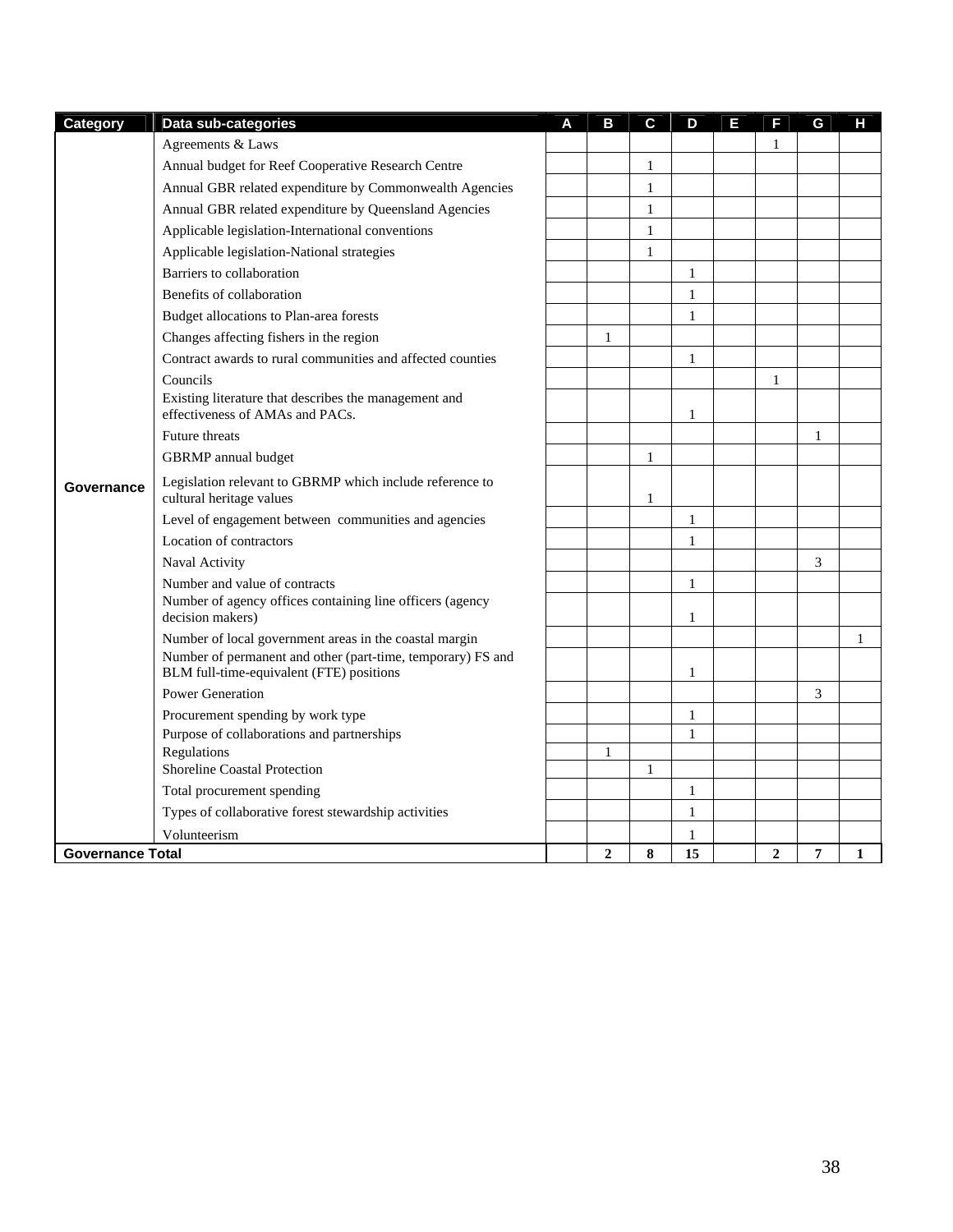| Category      | Data sub-categories                                                                                                                      | A | B            | C            | D | Е | F            | G | н                 |
|---------------|------------------------------------------------------------------------------------------------------------------------------------------|---|--------------|--------------|---|---|--------------|---|-------------------|
|               | # minority groups                                                                                                                        |   |              |              |   |   | 1            |   |                   |
|               | Low income households & high income households                                                                                           |   | $\mathbf{1}$ |              |   |   |              |   |                   |
|               | 20 year population projections                                                                                                           |   |              | 1            |   |   |              |   |                   |
|               | ABS Index of Relative Disadvantage                                                                                                       |   |              | 1            |   |   |              |   |                   |
|               | Aesthetic value                                                                                                                          |   |              | 1            |   |   |              |   |                   |
|               | Alcoholism (%)                                                                                                                           |   |              |              |   |   | 1            |   |                   |
|               | Aspiration – what would your group like to see in the Region's<br>management plan?                                                       |   |              |              |   |   |              |   | 1                 |
|               | Average age per community<br>Average annual household income per community in coastal<br>margin                                          |   |              |              |   |   |              |   | $\mathbf{1}$<br>1 |
|               | Average annual increase in population                                                                                                    |   |              | 1            |   |   |              |   |                   |
|               | Average annual non-metropolitan household income per year<br>Average weekly household income per community of the Region                 |   |              |              |   |   |              |   | 1<br>$\mathbf{1}$ |
|               | Capacity building                                                                                                                        |   |              |              |   |   |              |   | 1                 |
|               | Catch currently landed at different cooperatives                                                                                         |   | 1            |              |   |   |              |   |                   |
|               | Census indicators relating to population, employment, education                                                                          |   |              |              | 1 |   |              |   |                   |
|               | Child & Elderly dependency ratios                                                                                                        |   | 1            |              |   |   |              |   |                   |
|               | Common diseases                                                                                                                          |   |              |              |   |   | $\mathbf{1}$ |   |                   |
|               | Diet (changes in nutritional patterns)                                                                                                   |   |              |              |   |   | 1            |   |                   |
|               | Education                                                                                                                                |   |              | 1            |   |   |              |   |                   |
|               | Employment, training and education                                                                                                       |   |              |              |   |   |              |   | 1                 |
|               | Environmental and scarcity values of bioregions                                                                                          |   |              | $\mathbf{1}$ |   |   |              |   |                   |
| <b>Social</b> | Environmental and scarcity values of protected areas                                                                                     |   |              | 1            |   |   |              |   |                   |
|               | Fertility and mortality rates                                                                                                            |   |              |              |   |   | 1            |   |                   |
|               | Gender and age structure                                                                                                                 |   |              |              |   |   | 1            |   |                   |
|               | Higher education (%)                                                                                                                     |   |              |              |   |   | 1            |   |                   |
|               | Historic value-Non-indigenous uses, places & values                                                                                      |   |              | 1            |   |   |              |   |                   |
|               | Historic value-Register of Shipwrecks                                                                                                    |   |              | 1            |   |   |              |   |                   |
|               | How can the South-east Marine Plan meet the needs of Indigenous<br>people?                                                               |   |              |              |   |   |              |   | 1                 |
|               | Importance of eight specified areas for spending tax money in the<br>Region                                                              |   |              |              |   |   |              |   | 1                 |
|               | Infant mortality rate                                                                                                                    |   |              |              |   |   | 1            |   |                   |
|               | Issues that should be reflected in the development of the Regional<br>Marine Plan                                                        |   |              |              |   |   |              |   | 1                 |
|               | Knowledge of current management arrangements                                                                                             |   |              |              |   |   |              |   | 1                 |
|               | Knowledge of Macquarie Island                                                                                                            |   |              |              |   |   |              |   | $\mathbf{1}$      |
|               | Knowledge of marine-conservation-related terms -Ecosystem<br>Knowledge of marine-conservation-related terms-Australia's<br>Oceans Policy |   |              |              |   |   |              |   | $\mathbf{1}$<br>1 |
|               | Knowledge of marine-conservation-related terms-Biodiversity                                                                              |   |              |              |   |   |              |   | $\mathbf{1}$      |
|               | Knowledge of marine-conservation-related terms-Ecosystem-<br>based management                                                            |   |              |              |   |   |              |   | 1                 |
|               | Knowledge of marine-conservation-related terms-Habitat                                                                                   |   |              |              |   |   |              |   | $\mathbf{1}$      |
|               | Knowledge of marine-conservation-related terms-Indigenous<br>rights and values                                                           |   |              |              |   |   |              |   | 1                 |
|               | Knowledge of marine-conservation-related terms-Multi-use<br>management                                                                   |   |              |              |   |   |              |   | 1                 |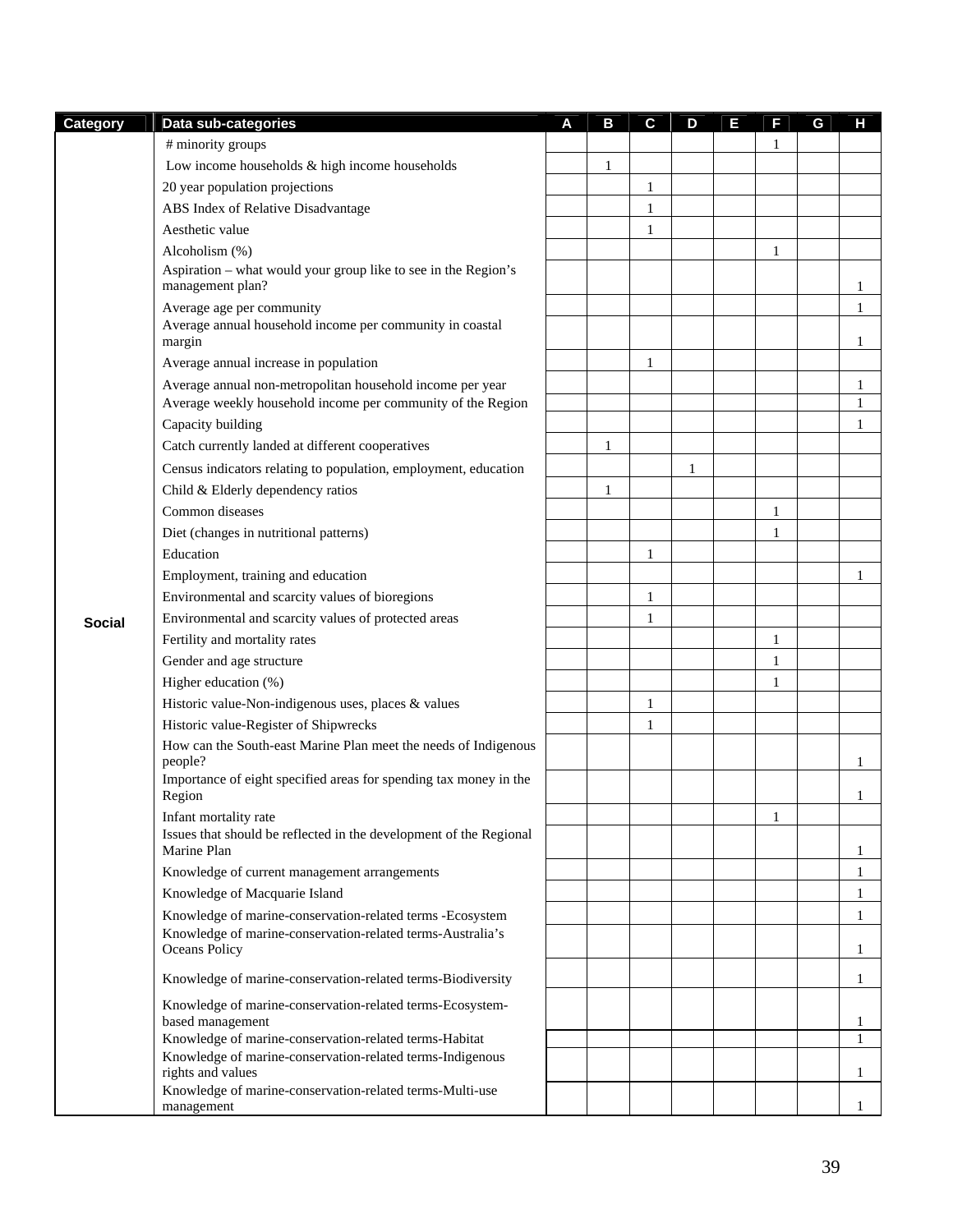| Category      | Data sub-categories                                                                                                   | A | B            | C | D | Е | Е            | G | н            |
|---------------|-----------------------------------------------------------------------------------------------------------------------|---|--------------|---|---|---|--------------|---|--------------|
|               | Knowledge of marine-conservation-related terms-National Oceans<br>Office                                              |   |              |   |   |   |              |   | 1            |
|               | Knowledge of marine-conservation-related terms-Precautionary<br>principle                                             |   |              |   |   |   |              |   | 1            |
|               | Knowledge of marine-conservation-related terms-South-east<br>Marine Region                                            |   |              |   |   |   |              |   |              |
|               | Knowledge of uses in the Region                                                                                       |   |              |   |   |   |              |   | $\mathbf{1}$ |
|               | Level of acceptance for specified uses in the Region: Australian<br>commercial fishing                                |   |              |   |   |   |              |   | 1            |
|               | Level of acceptance for specified uses in the Region: Commercial<br>shipping                                          |   |              |   |   |   |              |   |              |
|               | Level of acceptance for specified uses in the Region: Conservation                                                    |   |              |   |   |   |              |   | 1            |
|               | Level of acceptance for specified uses in the Region: Indigenous<br>use                                               |   |              |   |   |   |              |   | 1            |
|               | Level of acceptance for specified uses in the Region: International<br>commercial fishing                             |   |              |   |   |   |              |   |              |
|               | Level of acceptance for specified uses in the Region: Marine<br>cultural heritage                                     |   |              |   |   |   |              |   | 1            |
|               | Level of acceptance for specified uses in the Region: Mining                                                          |   |              |   |   |   |              |   | 1            |
|               | Level of acceptance for specified uses in the Region:<br>Petroleum/gas exploration                                    |   |              |   |   |   |              |   | 1            |
| <b>Social</b> | Level of acceptance for specified uses in the Region: Recreation                                                      |   |              |   |   |   |              |   | $\mathbf{1}$ |
|               | Level of acceptance for specified uses in the Region: Recreational<br>fishing                                         |   |              |   |   |   |              |   | 1            |
|               | Level of acceptance for specified uses in the Region: Tourism                                                         |   |              |   |   |   |              |   | 1            |
|               | Level of education of employed population                                                                             |   |              |   |   |   | $\mathbf{1}$ |   |              |
|               | Main Funding source                                                                                                   |   |              |   |   |   |              |   | 1            |
|               | Marine-focused festivals                                                                                              |   |              |   |   |   |              |   | $\mathbf{1}$ |
|               | Marine-related training                                                                                               |   |              |   |   |   |              |   | 1            |
|               | Marital status of men                                                                                                 |   |              |   |   |   | 1            |   |              |
|               | Markets for fish from the Cod Grounds                                                                                 |   | 1            |   |   |   |              |   |              |
|               | Mean income                                                                                                           |   |              | 1 |   |   |              |   |              |
|               | Measures to achieve these aspirations                                                                                 |   |              |   |   |   |              |   | 1            |
|               | Median population age                                                                                                 |   | $\mathbf{1}$ |   |   |   |              |   |              |
|               | Medical care                                                                                                          |   |              |   |   |   | $\mathbf{1}$ |   |              |
|               | Membership numbers                                                                                                    |   |              |   |   |   |              |   | 1            |
|               | Migration                                                                                                             |   |              |   |   |   |              | 1 |              |
|               | Migration rate (% change in population)                                                                               |   |              |   |   |   | $\mathbf{1}$ |   |              |
|               | Morbidity structure                                                                                                   |   |              |   |   |   | $\mathbf{1}$ |   |              |
|               | Most heavily populated areas of coast                                                                                 |   |              | 1 |   |   |              |   |              |
|               | National Average annual household income per year                                                                     |   |              |   |   |   |              |   | 1            |
|               | National average of people who left school at age 16<br>Opinion about Government spending on looking after the deeper |   |              |   |   |   |              |   | 1            |
|               | ocean in the Region                                                                                                   |   |              |   |   |   |              |   | 1            |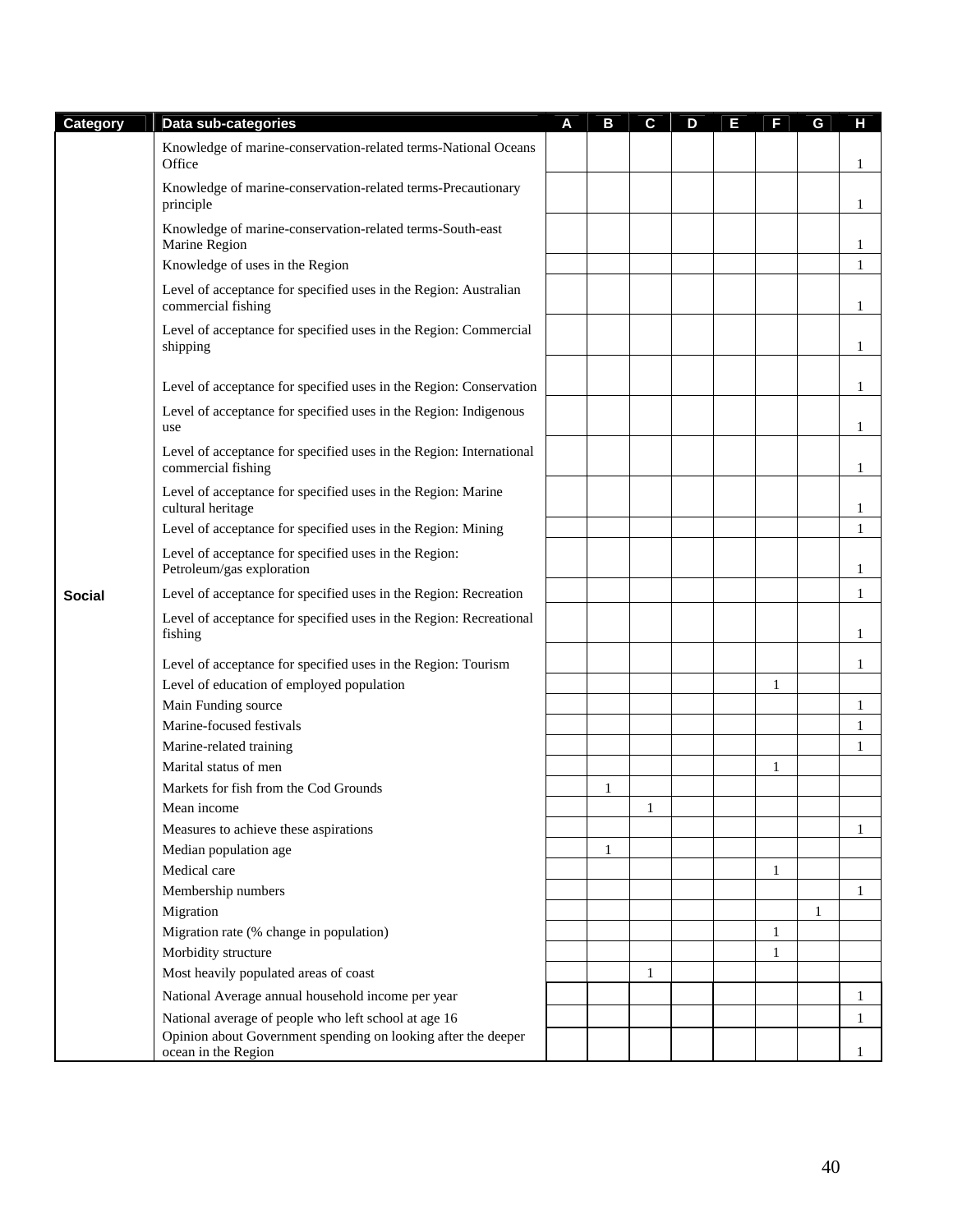| <b>Category</b> | Data sub-categories                                                                                                         | A            | B            | C | D | Е            | F            | G | н            |
|-----------------|-----------------------------------------------------------------------------------------------------------------------------|--------------|--------------|---|---|--------------|--------------|---|--------------|
|                 | Percentage of people in the Region who left school at age 16                                                                |              |              |   |   |              |              |   | 1            |
|                 | Percentage of population with higher education qualifications per<br>community                                              |              |              |   |   |              |              |   | 1            |
|                 | Population                                                                                                                  |              |              | 1 |   |              | $\mathbf{1}$ |   |              |
|                 | Population change                                                                                                           |              |              |   |   |              |              | 1 |              |
|                 | Population per community                                                                                                    |              |              |   |   |              |              |   | $\mathbf{1}$ |
|                 | Potential Direct Impacts of Proposed MPA on Commercial<br>Fishers-Demographic characteristics of fishers and their families |              | 1            |   |   |              |              |   |              |
|                 | Potential Direct Impacts of Proposed MPA on Commercial<br>Fishers-Education level                                           |              | 1            |   |   |              |              |   |              |
|                 | Potential Direct Impacts of Proposed MPA on Commercial<br>Fishers-Family income                                             |              | 1            |   |   |              |              |   |              |
|                 | Potential Direct Impacts of Proposed MPA on Commercial<br>Fishers-Gender of fisher operating boat                           |              | 1            |   |   |              |              |   |              |
|                 | Potential Direct Impacts of Proposed MPA on Commercial                                                                      |              |              |   |   |              |              |   |              |
|                 | Fishers-Likely impacts on fishing businesses currently fishing<br>Potential Direct Impacts of Proposed MPA on Commercial    |              | 1            |   |   |              |              |   |              |
|                 | Fishers-Likely impacts on fishing businesses not currently fishing                                                          |              | 1            |   |   |              |              |   |              |
|                 | Potential Direct Impacts of Proposed MPA on Commercial<br>Fishers-Type of family unit                                       |              | 1            |   |   |              |              |   |              |
|                 | Potential Direct Impacts of Proposed MPA on Commercial<br>Fishers-Years working in commercial fishing                       |              | 1            |   |   |              |              |   |              |
| <b>Social</b>   | Potential impacts of proposed MPA on fish cooperative sales<br>outlets & other markets                                      |              | 1            |   |   |              |              |   |              |
|                 | Potential Socio-economic Impacts on Fish Cooperatives-Current<br>business structure and history of the cooperatives         |              | 1            |   |   |              |              |   |              |
|                 | Prices and costs of selling product to different markets                                                                    |              | 1            |   |   |              |              |   |              |
|                 | Primary education (%)                                                                                                       |              |              |   |   |              | 1            |   |              |
|                 | Prioritize values for the Region                                                                                            |              |              |   |   |              |              |   | 1            |
|                 | Private Household Boat Use Estimation                                                                                       | $\mathbf{1}$ |              |   |   |              |              |   |              |
|                 | Proportion of 16 year olds in full time education                                                                           |              | $\mathbf{1}$ |   |   |              |              |   |              |
|                 | Proportion of families receiving government pensions                                                                        |              | 1            |   |   |              |              |   |              |
|                 | <b>Research Institutions</b>                                                                                                |              |              | 1 |   |              |              |   |              |
|                 | Residents vs. Nonresidents                                                                                                  | $\,1$        |              |   |   |              |              |   |              |
|                 | Scientific and Education Values                                                                                             | $\mathbf{1}$ |              |   |   |              |              |   |              |
|                 | Secondary and special education (%)                                                                                         |              |              |   |   |              | 1            |   |              |
|                 | Self-employed                                                                                                               |              |              |   |   | $\mathbf{1}$ |              |   |              |
|                 | Self-reported levels of knowledge about the Region                                                                          |              |              |   |   |              |              |   | 1            |
|                 | Sex ratio (# males/100 females)                                                                                             |              | 1            |   |   |              |              |   |              |
|                 | Social and economic conditions change in % of poverty                                                                       |              |              |   | 1 |              |              |   |              |
|                 | Social and economic conditions change in % of unemployment                                                                  |              |              |   | 1 |              |              |   |              |
|                 | Social and economic conditions change in age                                                                                |              |              |   | 1 |              |              |   |              |
|                 | Social and economic conditions change in educational attainment                                                             |              |              |   | 1 |              |              |   |              |
|                 | Social and economic conditions change in employment by<br>industry                                                          |              |              |   | 1 |              |              |   |              |
|                 | Social and economic conditions change in income distribution                                                                |              |              |   | 1 |              |              |   |              |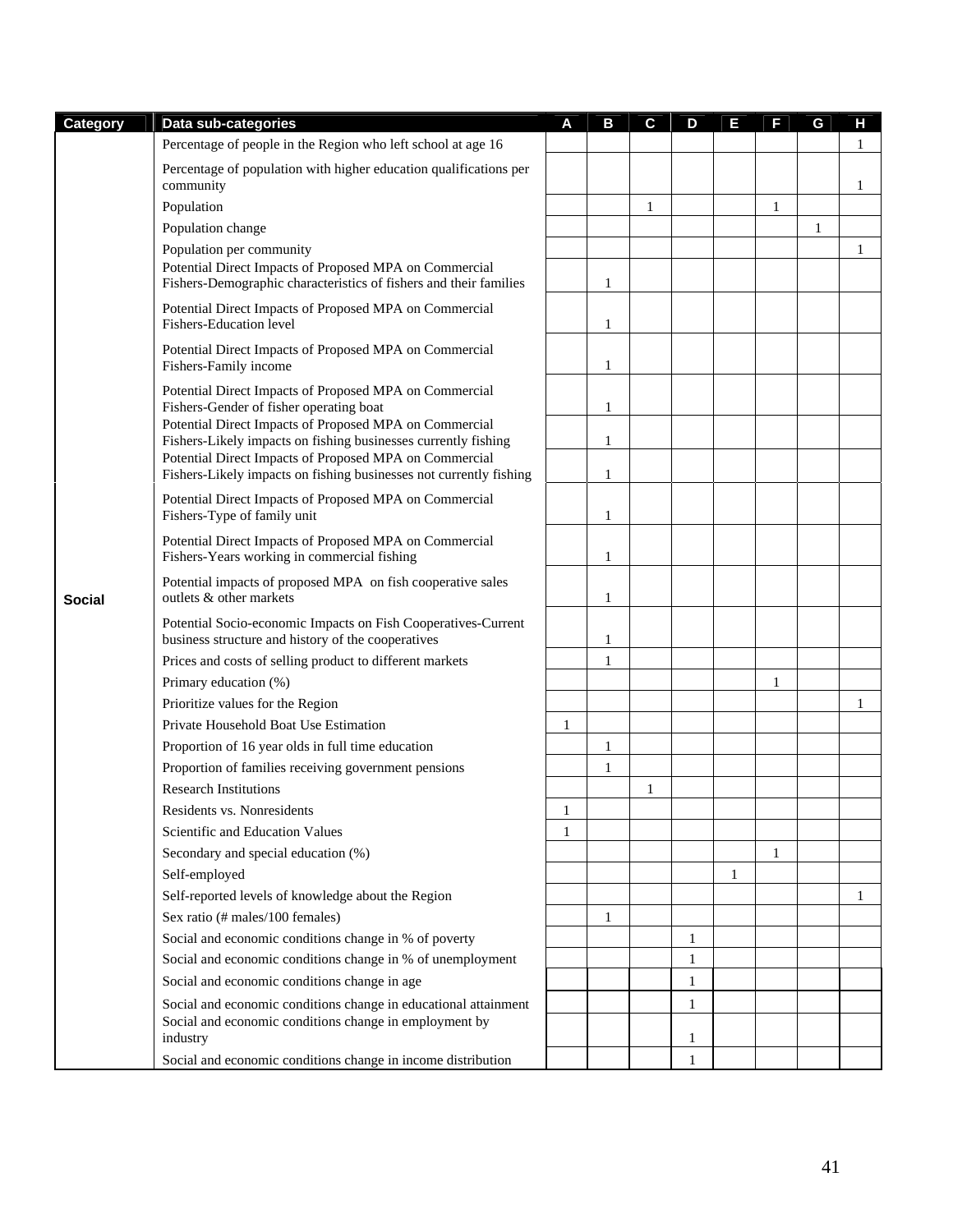| Category            | Data sub-categories                                                                                                       | A              | $\mathbf{B}$ | $\mathbf c$  | D            | E  | F            | G            | н            |
|---------------------|---------------------------------------------------------------------------------------------------------------------------|----------------|--------------|--------------|--------------|----|--------------|--------------|--------------|
|                     |                                                                                                                           |                |              |              |              |    |              |              |              |
|                     | Social and economic conditions change in educational attainment                                                           |                |              |              | 1            |    |              |              |              |
|                     | Social and economic conditions change in employment by<br>industry                                                        |                |              |              | 1            |    |              |              |              |
|                     | Social and economic conditions change in income distribution                                                              |                |              |              | $\mathbf{1}$ |    |              |              |              |
|                     | Social and economic conditions change in median household<br>income                                                       |                |              |              | 1            |    |              |              |              |
|                     | Social and economic conditions change in population change<br>Social and economic conditions change in population density |                |              |              | 1<br>1       |    |              |              |              |
|                     | Social and economic conditions change in race                                                                             |                |              |              | 1            |    |              |              |              |
|                     | Social and economic conditions change in school enrolment<br>Social and economic conditions change in socioeconomic well- |                |              |              | 1            |    |              |              |              |
|                     | being                                                                                                                     |                |              |              | $\mathbf{1}$ |    |              |              |              |
|                     | Social and economic conditions change in total population                                                                 |                |              |              | 1            |    |              |              |              |
|                     | Social disadvantage (poverty, available job opportunities, low cost<br>housing etc.)                                      |                |              |              |              |    |              | $\mathbf{1}$ |              |
|                     | Socio-economic Index for Areas (SEIFA Index)                                                                              |                |              |              |              |    |              |              | $\mathbf{1}$ |
| <b>Social</b>       | Socio-economic Profile of Potentially Impacted Communities-<br>Annual population growth                                   |                | 1            |              |              |    |              |              |              |
|                     | Socio-economic Profile of Potentially Impacted Communities-<br>Total dependency ratio                                     |                | 1            |              |              |    |              |              |              |
|                     | Socio-economic Profile of Potentially Impacted Communities-<br>Total population                                           |                | $\mathbf{1}$ |              |              |    |              |              |              |
|                     | Socioeconomic well-being scores                                                                                           |                |              |              | 1            |    |              |              |              |
|                     | Total indigenous population                                                                                               |                |              | 1            |              |    |              |              |              |
|                     | Total population                                                                                                          |                |              | 1            |              |    | 1            |              |              |
|                     | Total population of coastal margin                                                                                        |                |              |              |              |    |              |              | 1            |
|                     | Unemployment (%)                                                                                                          |                |              |              |              |    | $\mathbf{1}$ |              |              |
|                     | <b>Unemployment Rate</b>                                                                                                  |                |              | 1            |              |    |              |              |              |
|                     | Unemployment rate & change in unemployment rate                                                                           |                | 1            |              |              |    |              |              |              |
|                     | Unemployment rates                                                                                                        |                |              |              |              |    |              |              | 1            |
|                     | Value - What in the Region is important to your community group<br>now?                                                   |                |              |              |              |    |              |              | 1            |
|                     | Value to Australians-Coral reefs                                                                                          |                |              | $\mathbf{1}$ |              |    |              |              |              |
|                     | Value to Queenslanders-species                                                                                            |                |              | 1            |              |    |              |              |              |
|                     | Values and Aspirations for the Region                                                                                     |                |              |              |              |    |              |              | $\mathbf{1}$ |
| <b>Social Total</b> |                                                                                                                           | 3              | 23           | 18           | 15           | 1  | 18           | 3            | 52           |
| <b>Grand Total</b>  |                                                                                                                           | $\overline{7}$ | 37           | 68           | 51           | 17 | 35           | 28           | 109          |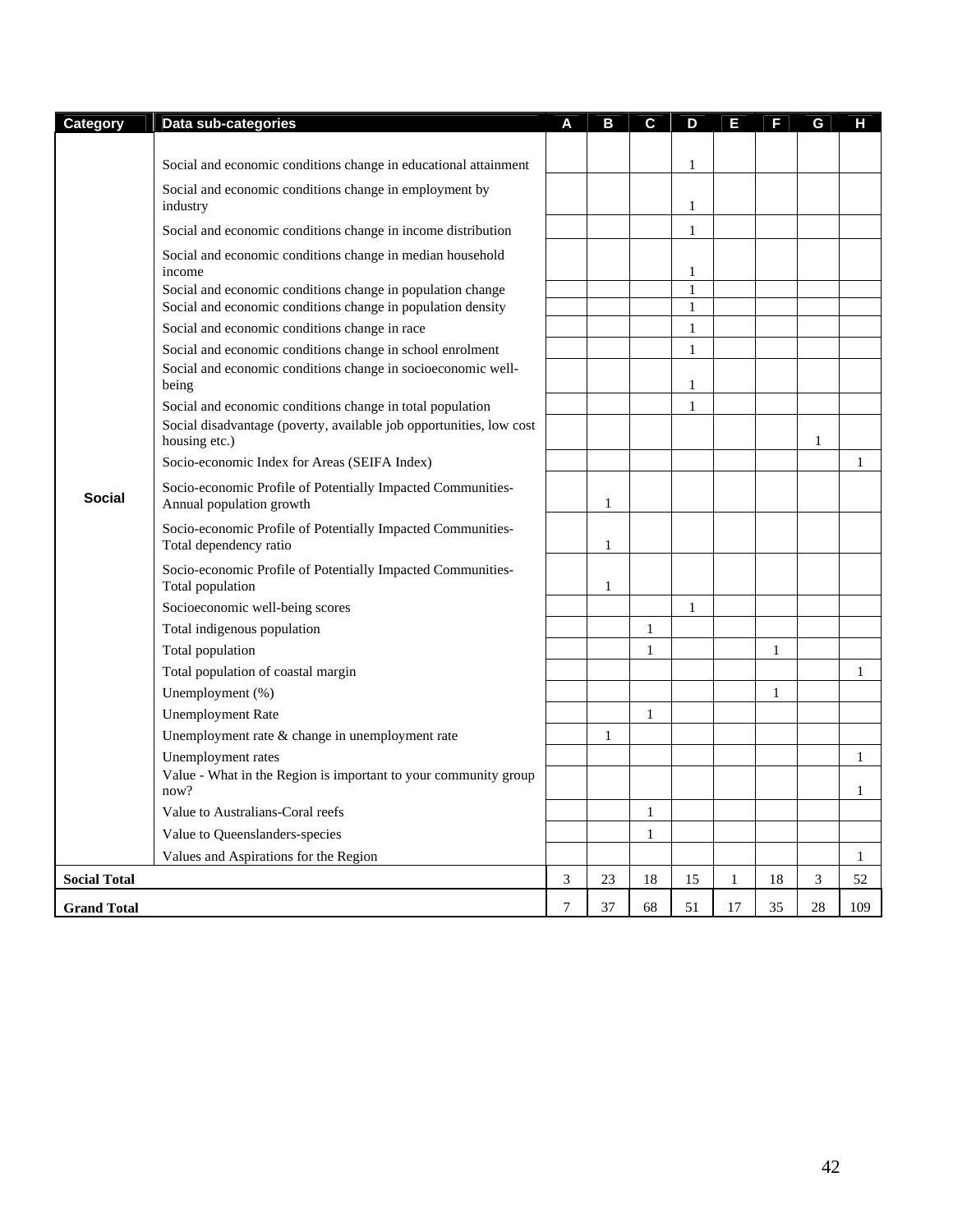### **Large scale multi-country case studies**

|                  |                                                                                  | <b>Baltic</b> | <b>Benguela</b> | Greater          |
|------------------|----------------------------------------------------------------------------------|---------------|-----------------|------------------|
| Category         | Data sub-categories                                                              | Sea           | <b>Current</b>  | <b>North Sea</b> |
|                  | % Market share of container transfers - in main ports                            |               |                 | $\mathbf{1}$     |
|                  | % of Greater North Sea region fished more than once per year                     |               |                 | $\mathbf{1}$     |
|                  | Agriculture: Land use structure (2001-2002)                                      | 1             |                 |                  |
|                  | Aquaculture: Aquaculture production for human consumption                        | 1             |                 |                  |
|                  | By catch biomass per year for each fishery                                       |               |                 | 1                |
|                  | Catches by private fishing firms                                                 |               | 1               |                  |
|                  | Catches by state-owned companies                                                 |               |                 |                  |
|                  | Categories of increase in fleet capacity                                         |               |                 | 1                |
|                  | Combined landings of species per country<br>Commercial activity                  |               | $\mathbf{1}$    |                  |
|                  | Domestic consumption of fish (kg/person/annum)                                   |               | 1               |                  |
|                  | Economic importance of the industry (compared to other industries in the nation) |               | 1               |                  |
|                  | Export products $-$ % of each of the total revenue from the fishery sector       |               | $\mathbf{1}$    |                  |
|                  | Fish processing industry outputs (by product type) – e.g. salt fish, crabs,      |               | 1               |                  |
|                  | Fishing effort per year for different gear types                                 |               |                 | 1                |
|                  | Fishing: Landings (1963-2000)                                                    | 1             |                 |                  |
|                  | Forestry                                                                         | 1             |                 |                  |
|                  | Formal enterprise                                                                |               | $\mathbf{1}$    |                  |
|                  | Gas production - per country                                                     |               |                 | $\mathbf{1}$     |
| <b>Economics</b> | GDP (in 2001)                                                                    | 1             |                 |                  |
|                  | GDP by sector                                                                    | $\mathbf{1}$  |                 |                  |
|                  | GDP growth (annual % change)                                                     | 1             |                 |                  |
|                  | GDP per capita                                                                   | 1             | 1               |                  |
|                  | Gear types                                                                       |               |                 | $\mathbf{1}$     |
|                  | Government's total potential revenue from alluvial diamonds                      |               | 1               |                  |
|                  | Growth in number of small private fishing firms (% of catch)                     |               | $\mathbf{1}$    |                  |
|                  | Industry; Industrial production growth rate<br>Inflation rate                    |               | 1               |                  |
|                  |                                                                                  |               |                 |                  |
|                  | International shipping traffic measures in main ports                            |               |                 | 1                |
|                  | Investment capital (overview)                                                    |               |                 |                  |
|                  | Key export markets                                                               |               | $\mathbf{1}$    |                  |
|                  | Landings for main species in Greater North Sea region                            |               |                 | 1                |
|                  | Landings from industrial fisheries                                               |               |                 | $\mathbf{1}$     |
|                  | Livestock farming                                                                |               | 1               |                  |
|                  | Location                                                                         |               | 1               |                  |
|                  | Locations of largest ports<br>Main industries along coasts of Greater North Sea  |               |                 | 1                |
|                  | Number of artisanal fishermen                                                    |               | 1               | $\mathbf{1}$     |
|                  | Number of berths in marinas                                                      |               |                 | $\mathbf{1}$     |
|                  | Number of boats                                                                  |               | 1               |                  |
|                  | Number of controlled landing places                                              |               | $\mathbf{1}$    |                  |
|                  | Number of one day visitors                                                       |               |                 | 1                |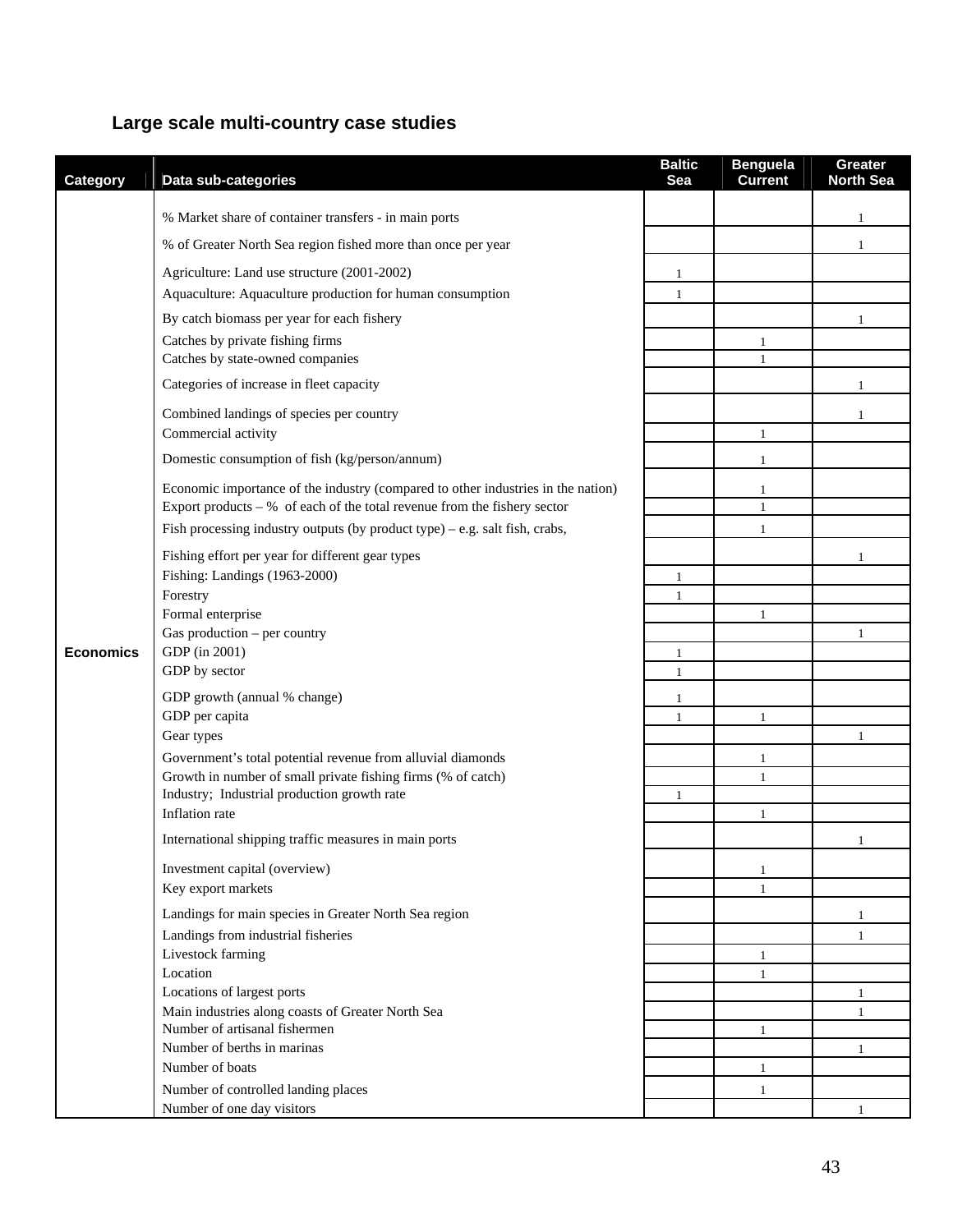| Category               | Data sub-categories                                                                                                                 | <b>Baltic</b><br>Sea | <b>Benguela</b><br><b>Current</b> | <b>Greater</b><br><b>North Sea</b> |
|------------------------|-------------------------------------------------------------------------------------------------------------------------------------|----------------------|-----------------------------------|------------------------------------|
|                        | Number of overnight stays (and % in specified seasons)                                                                              |                      |                                   | $\mathbf{1}$                       |
|                        | Number of platforms - per country                                                                                                   |                      |                                   | $\mathbf{1}$                       |
|                        | Oil and gas field locations (mapped)                                                                                                |                      |                                   | $\mathbf{1}$                       |
|                        | Oil and gas pipeline information (total length, locations, etc.)                                                                    |                      |                                   | 1                                  |
|                        | Oil production - per country                                                                                                        |                      |                                   | 1                                  |
|                        | Output as a percent of the country's GDP<br>Percentage of GDP                                                                       |                      | 1<br>$\mathbf{1}$                 |                                    |
|                        | Petroleum discoveries (mapped)                                                                                                      |                      |                                   | 1                                  |
|                        | Power generation activities from natural sources (tidal, wave, wind)                                                                |                      |                                   | 1                                  |
|                        | Production average (barrels/day)                                                                                                    |                      | -1                                |                                    |
|                        | Quantity of container transfers - in main ports                                                                                     |                      |                                   | $\mathbf{1}$                       |
|                        | Revenue from fish and fish products from exports (USD)                                                                              |                      | $\mathbf{1}$                      |                                    |
|                        | Shipping accidents in Greater North Sea                                                                                             |                      |                                   | $\mathbf{1}$                       |
|                        | Shipping activities in Greater North Sea                                                                                            |                      |                                   | 1                                  |
|                        | Species caught for human consumption                                                                                                |                      |                                   | $\mathbf{1}$                       |
|                        | Stock biomass per year                                                                                                              |                      |                                   | $\mathbf{1}$                       |
|                        | Total allowable catches per stock per year                                                                                          |                      |                                   | 1                                  |
|                        | Total cargo shipments in main ports                                                                                                 |                      |                                   | $\mathbf{1}$                       |
| <b>Economics</b>       | Total combined landings of species<br>Total discharges of oil (tonnes) from offshore installations in the Greater North Sea<br>area |                      |                                   | 1<br>1                             |
|                        | Total estimated proven recoverable reserves of crude petroleum (barrels)                                                            |                      | $\mathbf{1}$                      |                                    |
|                        | Total fishing effort in Greater North Sea region<br>Total national catch (tonnes)                                                   |                      | $\mathbf{1}$                      | 1                                  |
|                        | Total number of ships in top 50 ports                                                                                               |                      |                                   | $\mathbf{1}$                       |
|                        | Total number of ships passing and crossing specific straits and canals                                                              |                      |                                   | $\mathbf{1}$                       |
|                        | Total number of workers in fisheries sector                                                                                         |                      | $\mathbf{1}$                      |                                    |
|                        | Total output per annum                                                                                                              |                      | $\overline{1}$                    |                                    |
|                        | Total reported foreign catch (tonnes)                                                                                               |                      | 1                                 |                                    |
|                        | Tourism: Value of annual foreign income                                                                                             | $\mathbf{1}$         |                                   |                                    |
|                        | Tourist potential (existence of Beaches)                                                                                            |                      | $\mathbf{1}$                      |                                    |
|                        | Tourist potential (existence of Hot springs)<br>Tourist potential (existence of Hotel facilities)                                   |                      | $\mathbf{1}$<br>1                 |                                    |
|                        | Tourist potential (existence of National parks)                                                                                     |                      | $\mathbf{1}$                      |                                    |
|                        | Tourist potential (existence of Tour operators)                                                                                     |                      | $\mathbf{1}$                      |                                    |
|                        | Trade in commodity goods                                                                                                            |                      | $\mathbf{1}$                      |                                    |
|                        | Transport: share of transport in GDP                                                                                                | $\mathbf{1}$         |                                   |                                    |
|                        | Trawling total area (km2)                                                                                                           |                      |                                   | $\mathbf{1}$                       |
|                        | <b>UNDP Human Development Index</b>                                                                                                 |                      | -1                                |                                    |
|                        | Volume of shipments in main ports per year                                                                                          |                      |                                   | $\mathbf{1}$                       |
| <b>Economics Total</b> |                                                                                                                                     | 11                   | 35                                | 36                                 |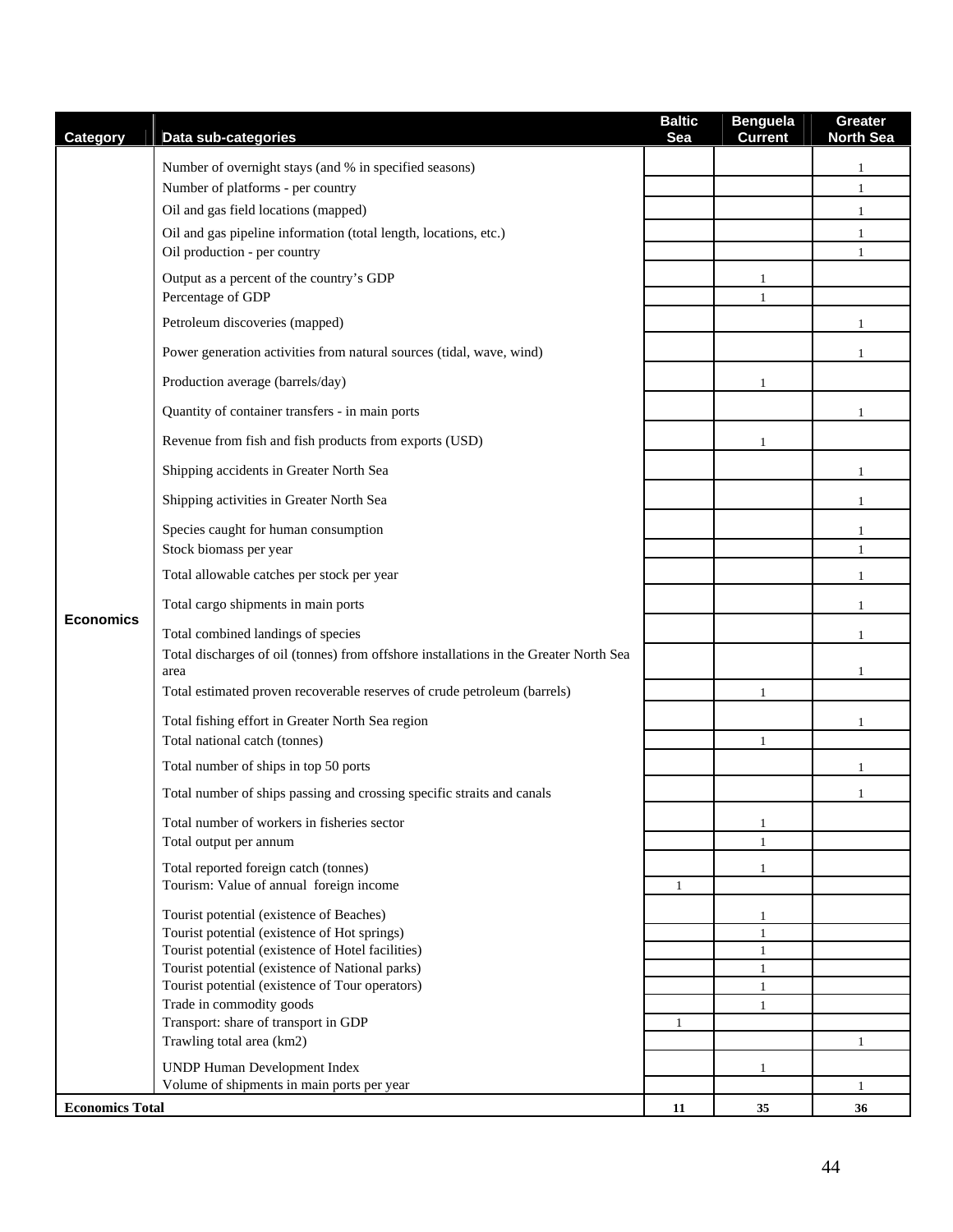| Category                | Data sub-categories                                                       | <b>Baltic</b><br>Sea | <b>Benguela</b><br><b>Current</b> | <b>Greater</b><br><b>North Sea</b> |
|-------------------------|---------------------------------------------------------------------------|----------------------|-----------------------------------|------------------------------------|
|                         | Action taken by Greater North Sea states to reduce inputs                 |                      |                                   | $\mathbf{1}$                       |
|                         | <b>Activities</b>                                                         |                      |                                   | $\mathbf{1}$                       |
|                         | Advisory bodies                                                           |                      |                                   | $\mathbf{1}$                       |
|                         | Coastal defence activities - per country                                  |                      |                                   | $\mathbf{1}$                       |
|                         | Coastal land use                                                          |                      | $\mathbf{1}$                      |                                    |
|                         | Distribution of main coastal industries                                   |                      |                                   | 1                                  |
|                         | Governing and Advisory Bodies                                             | $\mathbf{1}$         |                                   |                                    |
|                         | Instruments for protecting the marine coastal environment                 |                      |                                   | 1                                  |
|                         | International Co-operation and regional directives                        | 1                    |                                   |                                    |
|                         | Key legislation governing the marine fisheries                            |                      | 1                                 |                                    |
|                         | Key research institutes (name, department, HQ location & funding)         |                      | $\mathbf{1}$                      |                                    |
|                         | Land reclamation projects - per country                                   |                      |                                   | $\mathbf{1}$                       |
|                         | Legislated areas for conservation and man-made estuaries                  |                      |                                   | $\mathbf{1}$                       |
|                         | <b>Legislation and Policies</b>                                           |                      |                                   | $\mathbf{1}$                       |
| Governance              | Legislation for protecting marine archaeological relics                   |                      |                                   | $\mathbf{1}$                       |
|                         | Level of crime (overview)                                                 |                      | 1                                 |                                    |
|                         | List of conventions and specific laws that affect water use in the region | 1                    |                                   |                                    |
|                         | Location and types of munitions dumped at sea since WWI                   |                      |                                   | $\mathbf{1}$                       |
|                         | Location of most industrialized areas                                     |                      |                                   | $\mathbf{1}$                       |
|                         | Military training areas (mapped)                                          |                      |                                   | $\mathbf{1}$                       |
|                         | Number of provinces on coastline                                          |                      |                                   |                                    |
|                         | Percentage of agriculture land - per country                              |                      |                                   | 1                                  |
|                         | Principles                                                                |                      |                                   | $\mathbf{1}$                       |
|                         | Regulating bodies                                                         |                      |                                   | $\mathbf{1}$                       |
|                         | Relevant International agreements                                         |                      |                                   | 1                                  |
|                         | Tools/measures-National                                                   |                      |                                   | $\mathbf{1}$                       |
|                         | Tools/measures-Regional                                                   |                      |                                   | $\mathbf{1}$                       |
|                         | Trends in the use of pesticides in agriculture from North Sea countries   |                      |                                   | $\mathbf{1}$                       |
| <b>Governance Total</b> |                                                                           | 3                    | 5                                 | 20                                 |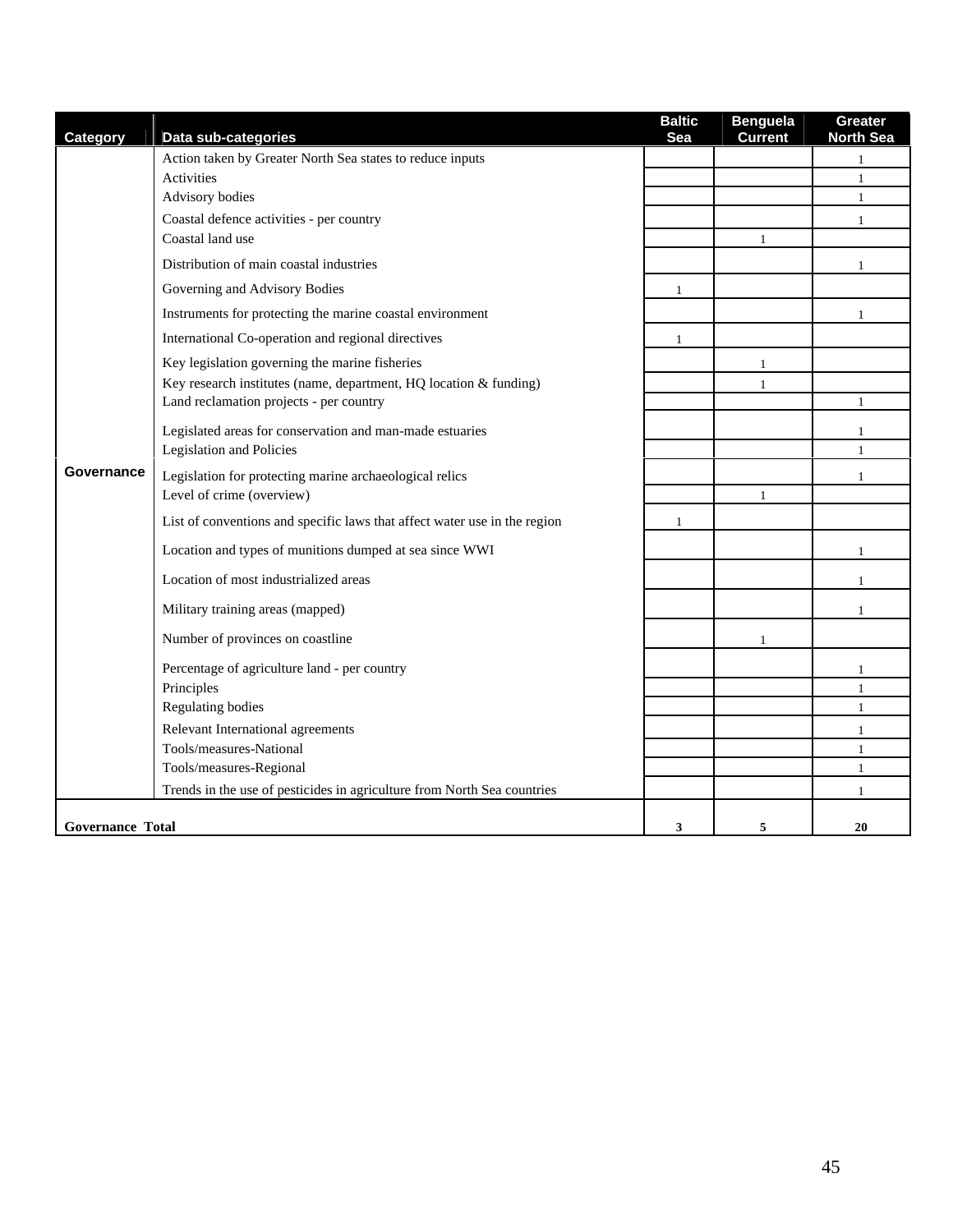| Category            | Data sub-categories                                                    | <b>Baltic Sea</b> | <b>Benguela Current</b> | <b>Greater North Sea</b> |
|---------------------|------------------------------------------------------------------------|-------------------|-------------------------|--------------------------|
|                     | Adult literacy rate                                                    |                   |                         |                          |
|                     | Annual population increase                                             |                   | $\mathbf{1}$            |                          |
|                     | Employment rate                                                        |                   | $\mathbf{1}$            |                          |
|                     | Infant mortality rate                                                  |                   | $\mathbf{1}$            |                          |
|                     | In-Migration                                                           |                   |                         | $\mathbf{1}$             |
|                     | Life expectancy                                                        |                   | $\overline{1}$          |                          |
|                     | Life expectancy at birth                                               | $\mathbf{1}$      |                         |                          |
|                     | Maintenance of infrastructure or social services (overview)            |                   | 1                       |                          |
|                     | Number of doctors                                                      |                   | $\mathbf{1}$            |                          |
|                     | Number of hospital beds per 1000 inhabitants                           |                   | $\mathbf{1}$            |                          |
|                     | Number of hospitals                                                    |                   | $\mathbf{1}$            |                          |
|                     | Number of inhabitants per doctor                                       |                   | $\mathbf{1}$            |                          |
|                     | Number of nurses                                                       |                   | $\mathbf{1}$            |                          |
|                     | Percentage of labour force employed in the armed forces                |                   | 1                       |                          |
|                     | Percentage of population in each of the major coastal urban<br>centers |                   | $\mathbf{1}$            |                          |
| <b>Social</b>       | Percentage of the population living in urban centers                   |                   | $\mathbf{1}$            |                          |
|                     | Population                                                             |                   | $\overline{1}$          |                          |
|                     | Population density (maps)                                              | $\mathbf{1}$      |                         |                          |
|                     | Population density per country (persons/km2)                           |                   |                         | 1                        |
|                     | Population in catchments area                                          | 1                 |                         |                          |
|                     | Population per country in the Greater North Sea area                   |                   |                         | 1                        |
|                     | Poverty rate (% population living below poverty line)                  | 1                 |                         |                          |
|                     | Pupil/teacher ratios by city                                           |                   | $\mathbf{1}$            |                          |
|                     | Rail network (overview)                                                |                   | $\mathbf{1}$            |                          |
|                     | Rate of urbanization                                                   |                   | $\mathbf{1}$            |                          |
|                     | Road network (overview)                                                |                   | $\mathbf{1}$            |                          |
|                     | Total population in catchments area                                    |                   |                         | $\mathbf{1}$             |
|                     | Under five mortality rate                                              |                   | $\mathbf{1}$            |                          |
|                     | Unemployment rates                                                     | $\mathbf{1}$      |                         |                          |
|                     | Urbanization rate                                                      | $\mathbf{1}$      |                         |                          |
|                     | Water resources (overview)                                             |                   | $\mathbf{1}$            |                          |
| <b>Social Total</b> |                                                                        | 6                 | 21                      | $\overline{\mathbf{4}}$  |
| <b>Grand Total</b>  |                                                                        | 20                | 61                      | 60                       |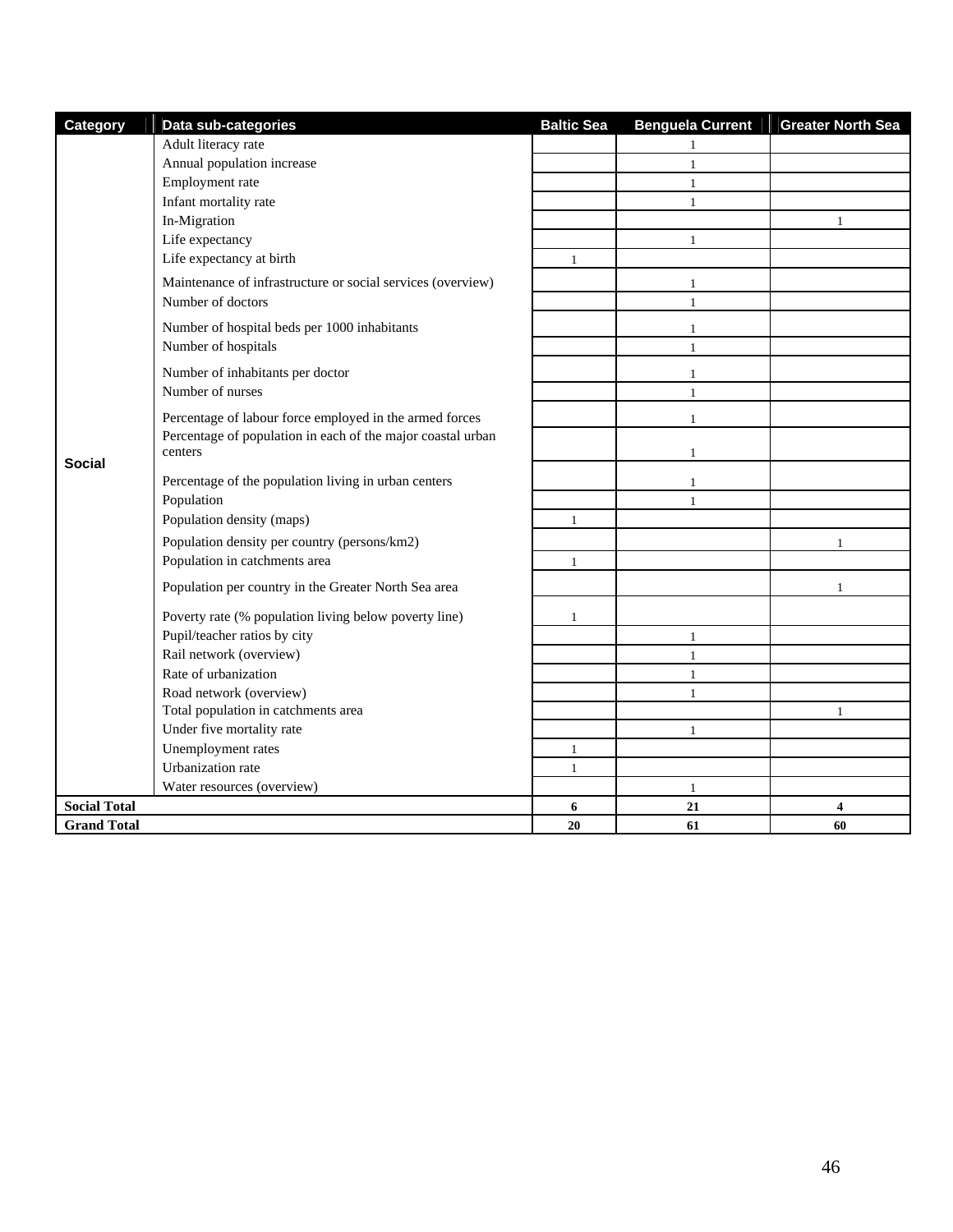### **Small-scale case studies**

| <b>Category</b>      | Data sub-categories                                                                                                                                    | <b>Montego</b><br><b>Bay</b> | San<br><b>Salvador</b> | <b>Tortugas</b><br><b>Ecological</b><br><b>Reserve</b> | Vaavu<br><b>Atoll</b> | Virgin<br><b>Islands</b> |
|----------------------|--------------------------------------------------------------------------------------------------------------------------------------------------------|------------------------------|------------------------|--------------------------------------------------------|-----------------------|--------------------------|
|                      | Attitudes towards association leadership and<br>decision-making                                                                                        |                              | 1                      |                                                        |                       |                          |
|                      | Attitudes towards collective action                                                                                                                    |                              | 1                      |                                                        |                       |                          |
|                      | Attitudes towards the distribution/sharing of<br>responsibility for fisheries management,<br>willingness to support a similar project in the<br>future |                              |                        |                                                        |                       |                          |
|                      | Concerns about MPA status                                                                                                                              |                              |                        |                                                        |                       | 1                        |
| <b>Culture</b>       | Current membership in village organization                                                                                                             |                              | 1                      |                                                        |                       |                          |
|                      | Decision-making arrangements: municipal and<br>provincial levels                                                                                       |                              | 1                      |                                                        |                       |                          |
|                      | Importance to the user group community                                                                                                                 | 1                            |                        |                                                        |                       |                          |
|                      | Job satisfaction                                                                                                                                       |                              | 1                      |                                                        |                       |                          |
|                      | Perceived socio-cultural and economic impacts                                                                                                          |                              |                        |                                                        |                       |                          |
|                      | Specific resources of the user group to benefit reef<br>management                                                                                     | $\mathbf{1}$                 |                        |                                                        |                       |                          |
|                      | Stakeholder understanding of a MPA                                                                                                                     |                              |                        |                                                        |                       |                          |
| <b>Culture Total</b> |                                                                                                                                                        | 2                            | 6                      |                                                        |                       | 3                        |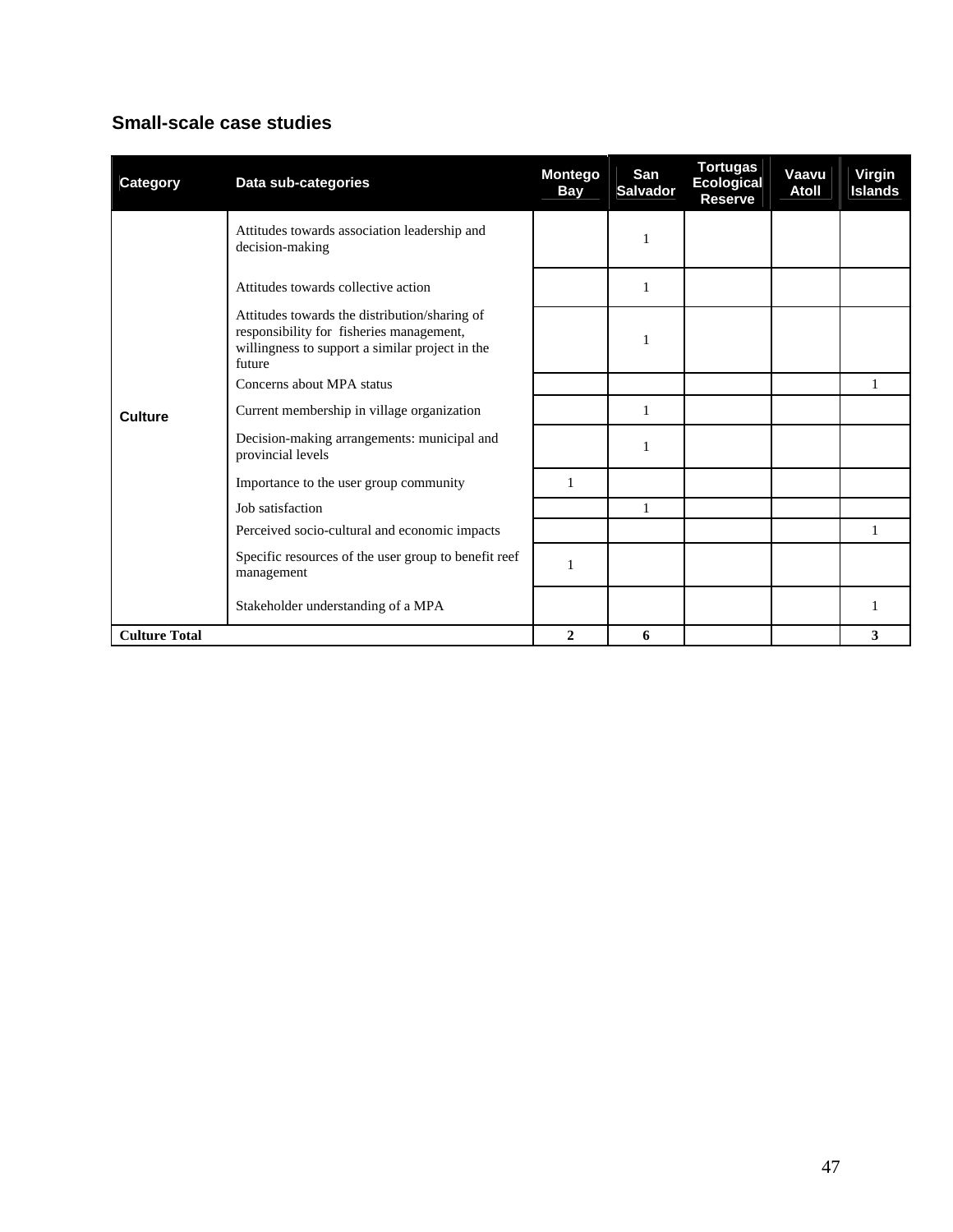| <b>Category</b>  | Data sub-categories                                                                                            | <b>Montego</b><br><b>Bay</b> | San<br><b>Salvador</b> | <b>Tortugas</b><br><b>Ecological</b><br><b>Reserve</b> | Vaavu<br><b>Atoll</b> | Virgin<br><b>Islands</b> |
|------------------|----------------------------------------------------------------------------------------------------------------|------------------------------|------------------------|--------------------------------------------------------|-----------------------|--------------------------|
|                  | Scale of dependency                                                                                            |                              |                        |                                                        |                       | $\mathbf{1}$             |
|                  | Size and frequency of activity (e.g. number of<br>guests/week, total trips/week, occupied hotel<br>rooms/week) | 1                            |                        |                                                        |                       |                          |
|                  | Aquarium fish                                                                                                  |                              | 1                      |                                                        |                       |                          |
|                  | Average price per pound<br>Benefits of the proposed TERSA to recreational                                      |                              |                        |                                                        |                       | 1                        |
|                  | users<br>Boating                                                                                               |                              |                        | $\mathbf{1}$                                           |                       | $\mathbf{1}$             |
|                  | Boating-Frequency/seasonality<br>Boating-Scale of dependency                                                   |                              |                        |                                                        |                       | 1<br>1                   |
|                  | Capital outlay                                                                                                 | 1                            |                        |                                                        |                       |                          |
|                  | Catch (lobster, reef fish, mackerel, shrimp)                                                                   |                              |                        | $\mathbf{1}$                                           |                       |                          |
|                  | Changes in numbers and types for the activity                                                                  | 1                            |                        |                                                        |                       |                          |
|                  | Commercial boating-Frequency/seasonality                                                                       |                              |                        |                                                        |                       | 1                        |
|                  | Commercial boating-Locations of stakeholder-<br>identified boating use                                         |                              |                        |                                                        |                       | 1                        |
|                  | Commercial boating-Scale of dependency                                                                         |                              |                        |                                                        |                       | 1                        |
|                  | Consumer' surplus<br>Dates/times check traps                                                                   | 1                            |                        | $\mathbf{1}$                                           |                       |                          |
|                  | Depth of fishing                                                                                               | $\mathbf{1}$                 |                        |                                                        |                       |                          |
|                  | Direct monetary value                                                                                          |                              |                        |                                                        |                       | 1                        |
| <b>Economics</b> | Distance from shore of fishing                                                                                 | 1                            |                        |                                                        |                       |                          |
|                  | Diving & water sports                                                                                          |                              |                        |                                                        |                       | 1                        |
|                  | Diving-Frequency/seasonality                                                                                   |                              |                        |                                                        |                       | $\mathbf{1}$             |
|                  |                                                                                                                |                              |                        |                                                        |                       |                          |
|                  | Diving-Locations of stakeholder-identified diving<br>Diving-Scale of dependency                                |                              |                        |                                                        |                       | $\mathbf{1}$<br>1        |
|                  | <b>Education</b> level                                                                                         | 1                            |                        |                                                        |                       |                          |
|                  | Existence of favourite buyer & length of<br>relationship,                                                      |                              | 1                      |                                                        |                       |                          |
|                  | Expenditure patterns                                                                                           |                              |                        |                                                        |                       | 1                        |
|                  | Fishing days per week                                                                                          | $\mathbf{1}$                 |                        |                                                        |                       |                          |
|                  | Fishing ground                                                                                                 |                              | $\mathbf{1}$           |                                                        |                       |                          |
|                  | Frequency/seasonality                                                                                          |                              |                        |                                                        |                       | $\overline{c}$           |
|                  | Goods                                                                                                          | $\mathbf{1}$                 |                        |                                                        |                       |                          |
|                  | Harvest revenue                                                                                                |                              |                        | 1                                                      |                       |                          |
|                  | How has changed over time                                                                                      | $\mathbf{1}$                 |                        |                                                        |                       |                          |
|                  | Income level<br>Landing beaches                                                                                | $\mathbf{1}$<br>$\mathbf{1}$ |                        |                                                        |                       |                          |
|                  |                                                                                                                |                              |                        |                                                        |                       |                          |
|                  | Location/activities for majority of time when not<br>fishing                                                   | 1                            |                        |                                                        |                       |                          |
|                  | Locations of fishing activity                                                                                  |                              |                        |                                                        |                       | 1                        |
|                  | Locations of stakeholder-identified boating use                                                                |                              |                        |                                                        |                       | $\mathbf{1}$             |
|                  | Locations of stakeholder-identified<br>educational/research/ecotourism uses                                    |                              |                        |                                                        |                       | $\mathbf{1}$             |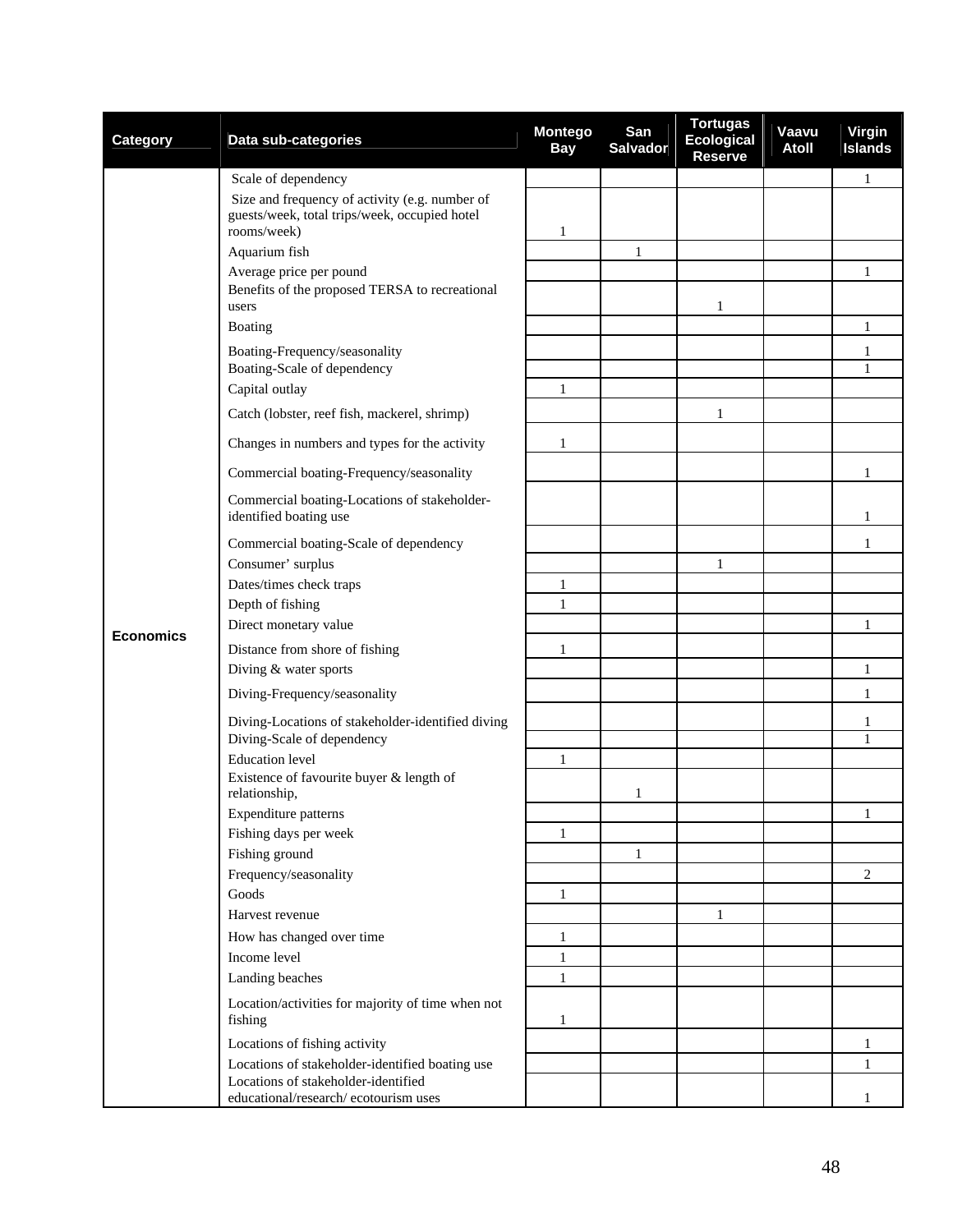| Category         | Data sub-categories                                                                      | <b>Montego</b><br><b>Bay</b> | San<br><b>Salvador</b> | <b>Tortugas</b><br><b>Ecological</b><br><b>Reserve</b> | Vaavu<br><b>Atoll</b> | Virgin<br><b>Islands</b> |
|------------------|------------------------------------------------------------------------------------------|------------------------------|------------------------|--------------------------------------------------------|-----------------------|--------------------------|
|                  | Locations of stakeholder-identified recreational<br>fishing activity                     |                              |                        |                                                        |                       | 1                        |
|                  | Locations of stakeholder-identified uses                                                 |                              |                        |                                                        |                       | 1                        |
|                  | Long term benefits from replenishment effects                                            |                              |                        | 1                                                      |                       |                          |
|                  | Major economic activities of the 5 island<br>communities                                 |                              |                        |                                                        | 1                     |                          |
|                  | Making a profit?                                                                         | 1                            |                        |                                                        |                       |                          |
|                  | Market and non-market economic values                                                    |                              |                        | 1                                                      |                       |                          |
|                  | Market orientation                                                                       |                              | $\overline{c}$         |                                                        |                       |                          |
|                  | Market outlets                                                                           |                              | $\mathbf{1}$           |                                                        |                       |                          |
|                  | Market structure                                                                         |                              | $\mathbf{1}$           |                                                        |                       |                          |
|                  | Method of fishing (absolute and percentage of total<br>fishers at beach)                 | 1                            |                        |                                                        |                       |                          |
|                  | Number of boats                                                                          | $\mathbf{1}$                 |                        |                                                        |                       |                          |
|                  | Number of family members supported                                                       |                              |                        | 1                                                      |                       |                          |
|                  | Number of fishers that rely on fishing as primary<br>or sole source of income            | 1                            |                        |                                                        |                       |                          |
|                  | Number of individuals involved                                                           | 1                            |                        |                                                        |                       |                          |
| <b>Economics</b> | Number of recreational fishers<br>Number of registered & reporting commercial<br>fishers |                              |                        |                                                        |                       | 1<br>1                   |
|                  | Number of registered fishers                                                             | 1                            |                        |                                                        |                       |                          |
|                  | Number of trades,                                                                        |                              | $\mathbf{1}$           |                                                        |                       |                          |
|                  | Number of traps set per boat                                                             | 1                            |                        |                                                        |                       |                          |
|                  | Numbers and types of clients                                                             | 1                            |                        |                                                        |                       |                          |
|                  | Occupation and dependence on commercial fishing                                          |                              |                        | 1                                                      |                       |                          |
|                  | Operators in the study area                                                              |                              |                        | 1                                                      |                       |                          |
|                  | Other                                                                                    | $\mathbf{1}$                 |                        |                                                        |                       |                          |
|                  | Per capita income (\$)                                                                   |                              |                        |                                                        |                       | 1                        |
|                  | Per month (to measures seasonality)                                                      | 1                            |                        |                                                        |                       |                          |
|                  | Percentage of fishers living in communities<br>adjacent to launching site                | 1                            |                        |                                                        |                       |                          |
|                  | Place sold                                                                               |                              | $\mathbf{1}$           |                                                        |                       |                          |
|                  | Pounds                                                                                   |                              |                        |                                                        |                       | 1                        |
|                  | Preference of fishing method                                                             | 1                            |                        |                                                        |                       |                          |
|                  | Presence of a share arrangement                                                          | 1                            |                        |                                                        |                       |                          |
|                  | Primary hauling port and fish house usage                                                |                              |                        | 1                                                      |                       |                          |
|                  | Primary output                                                                           |                              |                        | $\,1\,$                                                |                       |                          |
|                  | Producers surplus/Economic rent                                                          |                              |                        | $\mathbf{1}$                                           |                       |                          |
|                  | Proportion of revenues that is profit                                                    |                              |                        |                                                        |                       |                          |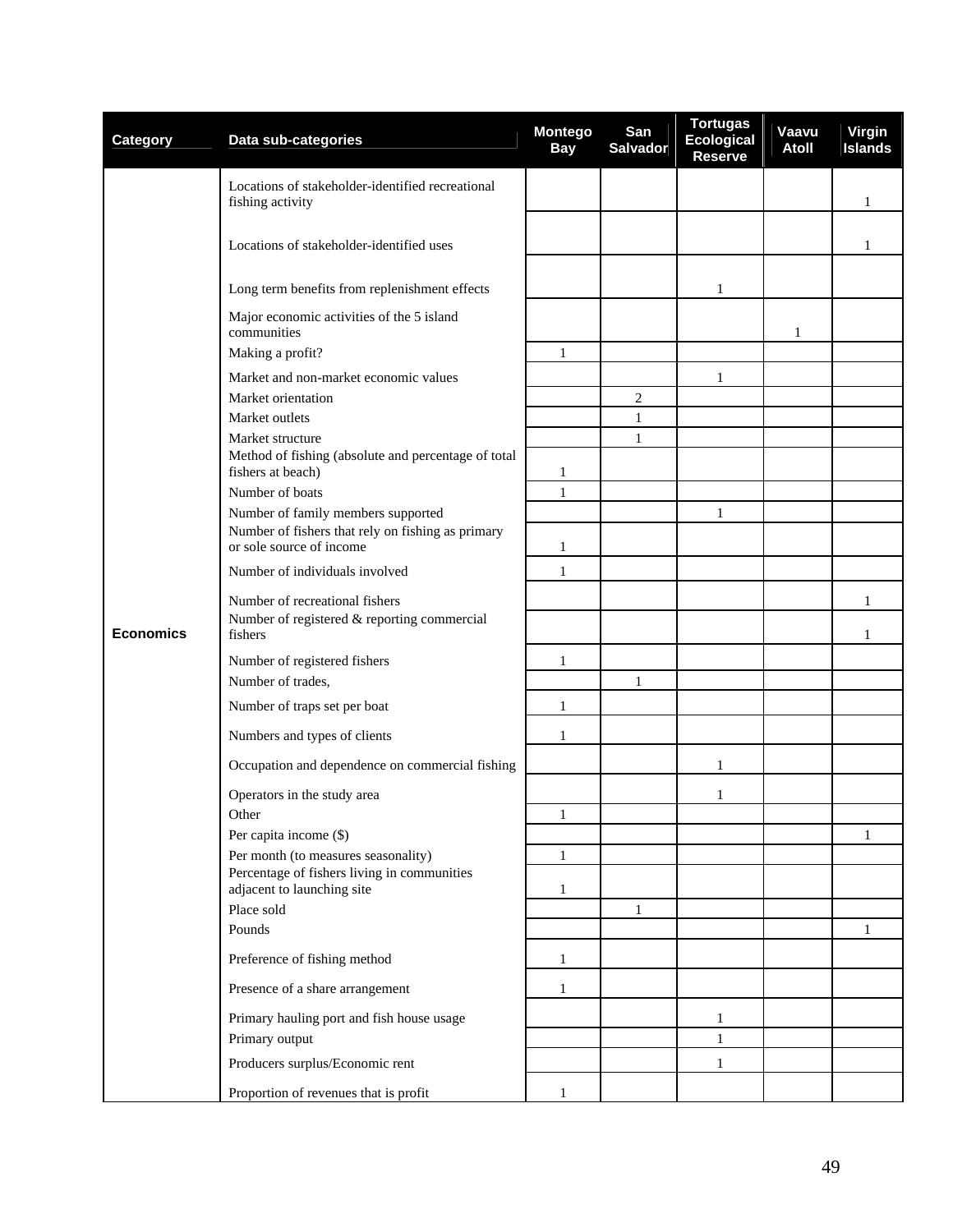| <b>Category</b>        | Data sub-categories                                                                            | <b>Montego</b><br><b>Bay</b> | San<br><b>Salvador</b> | <b>Tortugas</b><br><b>Ecological</b><br><b>Reserve</b> | Vaavu<br><b>Atoll</b> | Virgin<br><b>Islands</b> |
|------------------------|------------------------------------------------------------------------------------------------|------------------------------|------------------------|--------------------------------------------------------|-----------------------|--------------------------|
|                        | Range of services or operations (e.g. number of                                                |                              |                        |                                                        |                       |                          |
|                        | operations)                                                                                    | $\mathbf{1}$                 |                        |                                                        |                       |                          |
|                        | Quantity caught per type of target fish (absolute<br>and percentage of total fishers at beach) | 1                            |                        |                                                        |                       |                          |
|                        | Rec Fishing-Frequency/seasonality                                                              |                              |                        |                                                        |                       | 1                        |
|                        | Rec-fishing Scale of dependency                                                                |                              |                        |                                                        |                       | 1                        |
|                        | Reef related economic activities and their<br>population distribution                          |                              |                        |                                                        | 1                     |                          |
|                        | Repairs and depreciation                                                                       | $\mathbf{1}$                 |                        |                                                        |                       |                          |
|                        | Scale of dependency                                                                            |                              |                        |                                                        |                       | 1                        |
|                        | Services                                                                                       | $\mathbf{1}$                 |                        |                                                        |                       |                          |
|                        | Size and nature of revenues                                                                    | 1                            |                        |                                                        |                       |                          |
|                        | Size, location and frequency of activities                                                     | 1                            |                        |                                                        |                       |                          |
|                        | Subsistence or market oriented                                                                 |                              | 1                      |                                                        |                       |                          |
|                        | Substitution                                                                                   |                              |                        | 1                                                      |                       |                          |
|                        | Swimming, camping etc. Frequency/seasonality                                                   |                              |                        |                                                        |                       | 1                        |
|                        | Swimming, camping etc-Scale of dependency                                                      |                              |                        |                                                        |                       | 1                        |
|                        | Taxes                                                                                          | $\mathbf{1}$                 |                        |                                                        |                       |                          |
|                        | Technical: fishing gear, information sources on<br>gear types, fish harvest sharing system     |                              | 1                      |                                                        |                       |                          |
|                        | Time involved                                                                                  | $\mathbf{1}$                 |                        |                                                        |                       |                          |
| <b>Economics</b>       | Time to travel to the trap locations, haul and reset                                           |                              |                        |                                                        |                       |                          |
|                        | the traps                                                                                      | $\mathbf{1}$                 |                        |                                                        |                       |                          |
|                        | Total biomass (lb) caught per fishing method per<br>boat per week                              | $\mathbf{1}$                 |                        |                                                        |                       |                          |
|                        | Total catch (pounds)                                                                           |                              |                        |                                                        |                       | 1                        |
|                        | Total economic value                                                                           |                              |                        |                                                        |                       | $\mathbf{1}$             |
|                        | Total number of fishers by time worked in fishing<br>and fishing beach (Full, P/T or No-time)  | 1                            |                        |                                                        |                       |                          |
|                        | Total output                                                                                   |                              |                        | $\mathbf{1}$                                           |                       |                          |
|                        | Total reported trips                                                                           |                              |                        |                                                        |                       | $\mathbf{1}$             |
|                        | Tourism                                                                                        |                              |                        |                                                        |                       | 1                        |
|                        | Type of bait                                                                                   | $\mathbf{1}$                 |                        |                                                        |                       |                          |
|                        | Type of equipment                                                                              | 1                            |                        |                                                        |                       |                          |
|                        | Type of fish targeted                                                                          | $\mathbf{1}$                 |                        |                                                        |                       |                          |
|                        | Type of operation                                                                              | $\mathbf{1}$                 |                        |                                                        |                       |                          |
|                        | Types of catch                                                                                 | $\mathbf{1}$                 |                        |                                                        |                       |                          |
|                        | Types of equipment used                                                                        | 1                            |                        |                                                        |                       |                          |
|                        | Value of fishery products                                                                      |                              | 1                      |                                                        |                       |                          |
|                        | Value of product                                                                               |                              | 1                      |                                                        |                       |                          |
|                        | Water sports-Locations of stakeholder-identified                                               |                              |                        |                                                        |                       |                          |
|                        | water sports use<br>Water sports-Scale of dependency                                           |                              |                        |                                                        |                       | 1<br>$\mathbf{1}$        |
|                        | What has contributed to this change                                                            | $\mathbf{1}$                 |                        |                                                        |                       |                          |
|                        | What is involved                                                                               | $\mathbf{1}$                 |                        |                                                        |                       |                          |
| <b>Economics Total</b> |                                                                                                | 46                           | 13                     | 14                                                     | $\boldsymbol{2}$      | 36                       |
|                        |                                                                                                |                              |                        |                                                        |                       |                          |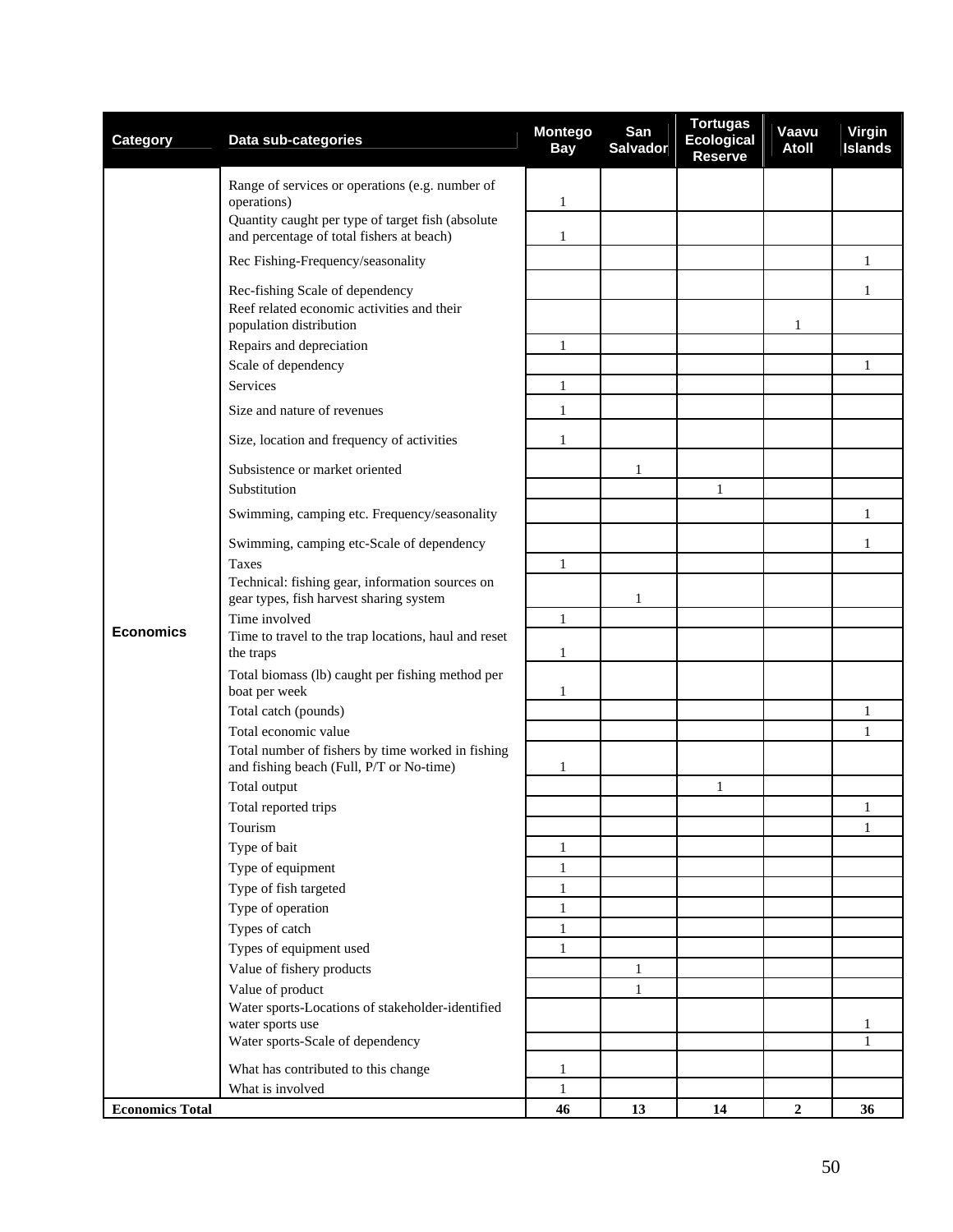| Category   | Data sub-categories                                                                               | Montego<br><b>Bay</b> | San<br><b>Salvador</b> | <b>Tortugas</b><br><b>Ecological</b><br><b>Reserve</b> | Vaavu<br><b>Atoll</b> | Virgin<br><b>Islands</b> |
|------------|---------------------------------------------------------------------------------------------------|-----------------------|------------------------|--------------------------------------------------------|-----------------------|--------------------------|
|            |                                                                                                   |                       |                        |                                                        |                       |                          |
|            | Agricultural & animal wastes and run-off<br>Attitudes towards rules                               |                       | $\mathbf{1}$           |                                                        |                       | 1                        |
|            |                                                                                                   |                       |                        |                                                        |                       |                          |
|            | Automobile & boat related pollution                                                               |                       |                        |                                                        |                       | 1                        |
|            | Boating vs. the natural environment                                                               |                       |                        |                                                        |                       | $\mathbf{1}$             |
|            | Choice of rule                                                                                    |                       | $\mathbf{1}$           |                                                        |                       |                          |
|            | Ciguatera<br>Collective choice rules                                                              |                       |                        |                                                        |                       | $\mathbf{1}$             |
|            |                                                                                                   |                       | $\mathbf{1}$           |                                                        |                       |                          |
|            | Commercial fishers vs. other user groups<br>Concerns for management of the Montego Bay            |                       |                        |                                                        |                       | 1                        |
|            | Marine Park<br>Constitutional rules                                                               | 1                     | $\mathbf{1}$           |                                                        |                       |                          |
|            | Coral diseases & coral bleaching                                                                  |                       |                        |                                                        |                       | $\mathbf{1}$             |
|            | Crowding                                                                                          |                       |                        | $\mathbf{1}$                                           |                       |                          |
|            | Current perceptions of rule enforcement and                                                       |                       |                        |                                                        |                       |                          |
|            | violations                                                                                        |                       | 1                      |                                                        |                       |                          |
|            | Decision-making at the village level                                                              |                       | $\mathbf{1}$           |                                                        |                       |                          |
|            | Definition of study area and alternatives                                                         |                       |                        | 1                                                      |                       |                          |
|            | Degradation of water quality                                                                      |                       |                        |                                                        |                       | 1                        |
| Governance | Development vs. the natural environment                                                           |                       |                        |                                                        |                       | $\mathbf{1}$             |
|            | Earthquakes & tsunamis                                                                            |                       |                        |                                                        |                       | $\mathbf{1}$             |
|            | Extent that user group become actively involved in<br>marine environmental management             | $\mathbf{1}$          |                        |                                                        |                       |                          |
|            | General attitude and outlook toward activity (of<br>management, staff, and/or users)              | $\mathbf{1}$          |                        |                                                        |                       |                          |
|            | GIS database                                                                                      |                       |                        | $\mathbf{1}$                                           |                       |                          |
|            | Habitat degradation                                                                               |                       |                        |                                                        |                       | $\mathbf{1}$             |
|            | Household chemicals and wastes/septic wastes<br>How do the other groups affect the user's use     | $\mathbf{1}$          |                        |                                                        |                       | 1                        |
|            |                                                                                                   |                       |                        |                                                        |                       |                          |
|            | Industrial/commercial discharges                                                                  |                       |                        |                                                        |                       | 1                        |
|            | Informal and formal operational rules                                                             |                       | $\mathbf{1}$           |                                                        |                       |                          |
|            | Initiatives to reduce conflict                                                                    |                       |                        |                                                        |                       | 1                        |
|            | Inter/intra government conflicts                                                                  |                       |                        |                                                        |                       | $\mathbf{1}$             |
|            | Involvement with the Park                                                                         | 1                     |                        |                                                        |                       |                          |
|            | Jet skis vs. fishers and swimmers                                                                 |                       |                        |                                                        |                       | $\mathbf{1}$             |
|            | Kind of formal or informal structure                                                              | $\mathbf{1}$          |                        |                                                        |                       |                          |
|            | Kinds of formal and informal organizations that<br>exist for the user group (including social and |                       |                        |                                                        |                       |                          |
|            | professional)                                                                                     | 1                     |                        |                                                        |                       |                          |
|            | Kinds of relations with government officials                                                      | 1                     |                        |                                                        |                       |                          |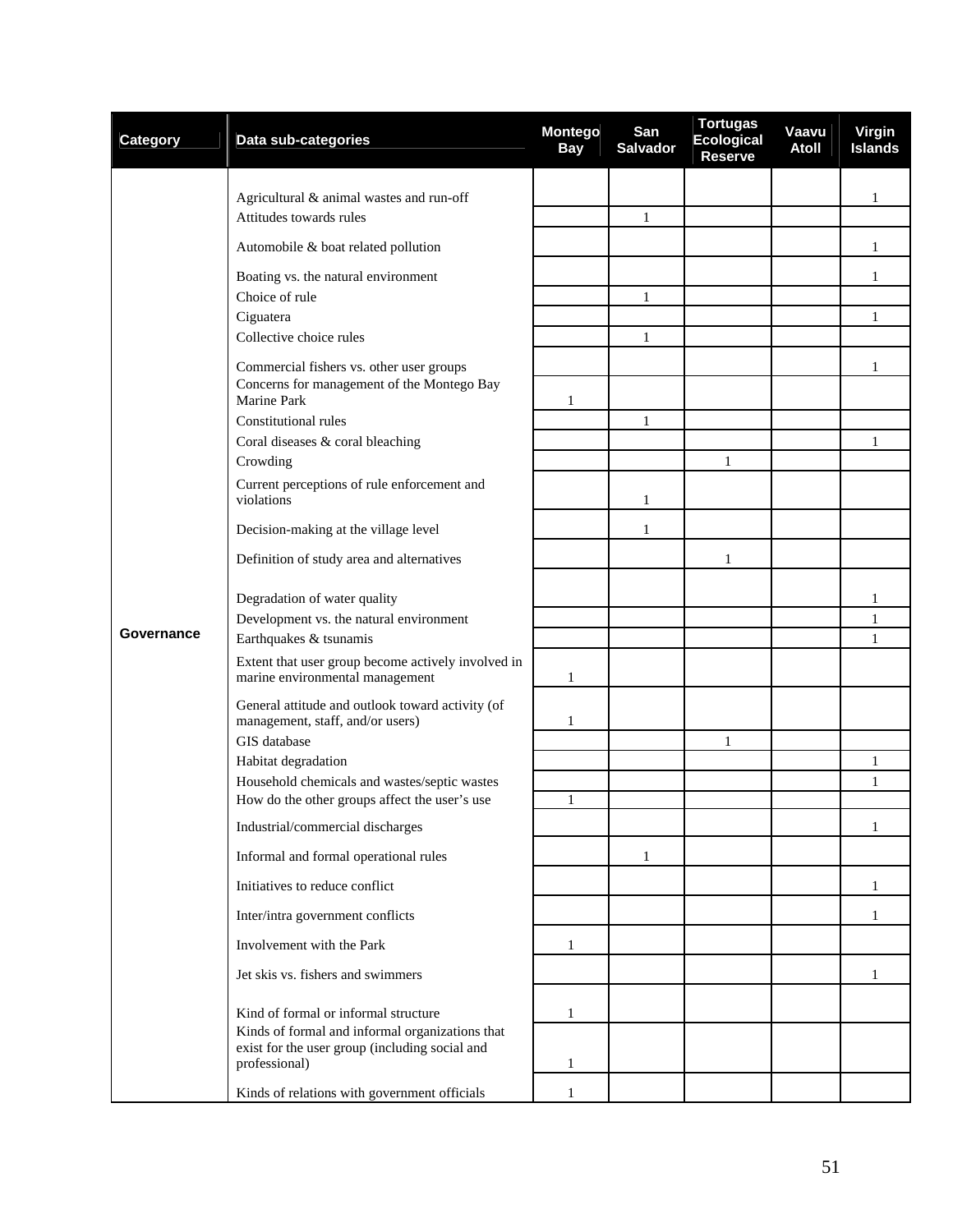| Category                | Data sub-categories                                                                                                                                          | Montego<br><b>Bay</b> | San<br><b>Salvador</b> | <b>Tortugas</b><br><b>Ecological</b><br><b>Reserve</b> | Vaavu<br><b>Atoll</b> | Virgin<br><b>Islands</b> |
|-------------------------|--------------------------------------------------------------------------------------------------------------------------------------------------------------|-----------------------|------------------------|--------------------------------------------------------|-----------------------|--------------------------|
|                         | Level of trust in political institutions                                                                                                                     | $\mathbf{1}$          |                        |                                                        |                       |                          |
|                         | Measurement of non-market economic values                                                                                                                    |                       |                        | 1                                                      |                       |                          |
|                         | Need for marker buoys                                                                                                                                        |                       | 1                      |                                                        |                       |                          |
|                         | Needed Park actions                                                                                                                                          | 1                     |                        |                                                        |                       |                          |
|                         | Non-extractive user groups and coral reef health                                                                                                             |                       |                        |                                                        |                       | 1                        |
|                         | Oil/waste oil                                                                                                                                                |                       |                        |                                                        |                       | $\mathbf{1}$             |
|                         | Over-fishing                                                                                                                                                 |                       |                        |                                                        |                       | $\mathbf{1}$             |
|                         | Perception of reef conditions                                                                                                                                | $\mathbf{1}$          |                        |                                                        |                       |                          |
|                         | Perceptions of impacts from water sports<br>operations, hotel operations, fishing, farming,<br>cruise ships, manufacturing littering, city sewage,<br>others | 1                     |                        |                                                        |                       |                          |
|                         | Perceptions of the Park                                                                                                                                      | $\mathbf{1}$          |                        |                                                        |                       |                          |
|                         | Physical: customary, political, legal and technical<br>boundaries                                                                                            |                       |                        |                                                        |                       |                          |
|                         | Pressure on traditional uses, dislocation and<br>relocation                                                                                                  |                       |                        |                                                        |                       | 1                        |
|                         | Private property rights, public access and natural<br>resource protection                                                                                    |                       |                        |                                                        |                       | 1                        |
|                         | Projected Demand for Marine Resources                                                                                                                        |                       |                        |                                                        |                       | 1                        |
|                         | Property rights                                                                                                                                              |                       | 1                      |                                                        |                       |                          |
| Governance              | Public policy, rules and regulations vs. user groups                                                                                                         |                       |                        |                                                        |                       | 1                        |
|                         | Recorded violations                                                                                                                                          |                       | 1                      |                                                        |                       |                          |
|                         | Recreation related threats                                                                                                                                   |                       |                        |                                                        |                       | 1                        |
|                         | Relations and interactions with other user groups<br>(including fishing, water sports, hotel operations,<br>farming, cruise ships, and manufacturing)        | 1                     |                        |                                                        |                       |                          |
|                         | Relocation                                                                                                                                                   |                       |                        | $\mathbf{1}$                                           |                       |                          |
|                         | Sedimentation& run-off                                                                                                                                       |                       |                        |                                                        |                       | 1                        |
|                         | Services from external organization<br>Sewage                                                                                                                |                       | 1                      |                                                        |                       | $\mathbf{1}$             |
|                         |                                                                                                                                                              |                       |                        |                                                        |                       |                          |
|                         | Stakeholder identified stresses & threats                                                                                                                    |                       |                        |                                                        |                       | 1<br>$\mathbf{1}$        |
|                         | Storms/hurricanes                                                                                                                                            |                       |                        |                                                        |                       |                          |
|                         | The role that fishermen/operators/hoteliers can<br>play in Park management                                                                                   | 1                     |                        |                                                        |                       |                          |
|                         | Top three concerns for the Park                                                                                                                              | $\mathbf{1}$          |                        |                                                        |                       |                          |
|                         | Top three impacts on the reef                                                                                                                                | $\mathbf{1}$          |                        |                                                        |                       |                          |
|                         | Tourism vs. the natural environment<br>Trash                                                                                                                 |                       |                        |                                                        |                       | 1<br>$\mathbf{1}$        |
|                         | Types of rules                                                                                                                                               |                       | $\mathbf{1}$           |                                                        |                       |                          |
|                         | Watershed degradation                                                                                                                                        |                       |                        |                                                        |                       | $\mathbf{1}$             |
| <b>Governance Total</b> |                                                                                                                                                              | $17\,$                | 13                     | 5                                                      |                       | 30                       |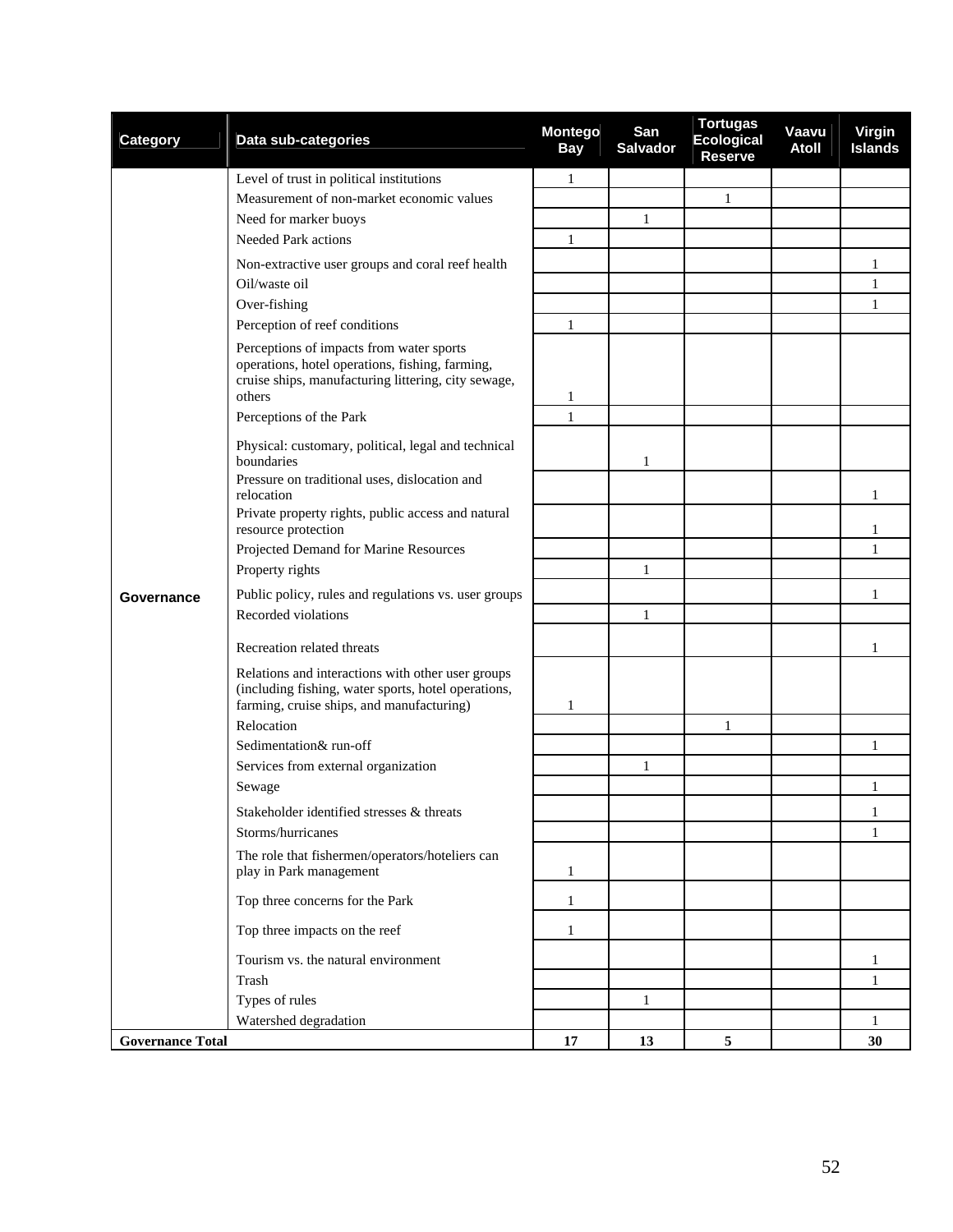| Category      | Data sub-categories                                                                                                                                                                       | <b>Montego</b><br><b>Bay</b> | San<br><b>Salvador</b> | <b>Tortugas</b><br><b>Ecological</b><br><b>Reserve</b> | <b>Vaavu</b><br><b>Atoll</b> | <b>Virgin</b><br><b>Islands</b> |
|---------------|-------------------------------------------------------------------------------------------------------------------------------------------------------------------------------------------|------------------------------|------------------------|--------------------------------------------------------|------------------------------|---------------------------------|
|               | % males & % females                                                                                                                                                                       |                              |                        |                                                        | $\mathbf{1}$                 |                                 |
|               | Age                                                                                                                                                                                       | $\overline{c}$               | 1                      |                                                        |                              |                                 |
|               | Age and experience                                                                                                                                                                        |                              |                        | $\mathbf{1}$                                           |                              |                                 |
|               | Age composition of the household members                                                                                                                                                  |                              | 1                      |                                                        |                              |                                 |
|               | Annual average gross pay (\$)                                                                                                                                                             |                              |                        |                                                        |                              | $\mathbf{1}$                    |
|               | Areas for solid waste disposal                                                                                                                                                            |                              |                        |                                                        | $\mathbf{1}$                 |                                 |
|               | Biological: live coral cover, fish catch and fish<br>species, fishing grounds, perceived trends in the<br>condition of fishery resources, perceived importance<br>of the Marine Sanctuary |                              | 1                      |                                                        |                              |                                 |
|               | Civilian employment                                                                                                                                                                       |                              |                        |                                                        |                              | $\mathbf{1}$                    |
|               | Civilian labour force                                                                                                                                                                     |                              |                        |                                                        |                              | $\mathbf{1}$                    |
|               | Community sanitary status                                                                                                                                                                 |                              |                        |                                                        | 1                            |                                 |
|               | Drinking water storage capacity                                                                                                                                                           |                              |                        |                                                        | $\mathbf{1}$                 |                                 |
|               | Economic sector                                                                                                                                                                           |                              |                        |                                                        |                              | 1                               |
|               | Economic status                                                                                                                                                                           | 1                            |                        |                                                        |                              |                                 |
|               | Education                                                                                                                                                                                 | 1                            | $\mathbf{1}$           |                                                        |                              |                                 |
|               | <b>Educational Attainment</b>                                                                                                                                                             |                              |                        |                                                        | 1                            |                                 |
|               | Electric power generation and availability                                                                                                                                                |                              |                        |                                                        | 1                            |                                 |
|               | Ethnic background                                                                                                                                                                         | 1                            |                        |                                                        |                              |                                 |
|               | Ethnic diversity                                                                                                                                                                          |                              |                        |                                                        |                              | $\mathbf{1}$                    |
|               | Extent of environmental awareness and concerns                                                                                                                                            | 1                            |                        |                                                        |                              |                                 |
|               | Fisher community                                                                                                                                                                          |                              | 1                      |                                                        |                              |                                 |
| <b>Social</b> | Gender                                                                                                                                                                                    | 1                            |                        |                                                        |                              |                                 |
|               | High school graduates                                                                                                                                                                     |                              |                        |                                                        |                              | 1                               |
|               | Household assets                                                                                                                                                                          |                              | 1                      |                                                        |                              |                                 |
|               | Household size                                                                                                                                                                            |                              | 1                      |                                                        | 1                            |                                 |
|               | Importance to particular groups of people                                                                                                                                                 | $\mathbf{1}$                 |                        |                                                        |                              |                                 |
|               | Importance to the larger community                                                                                                                                                        | $\mathbf{1}$                 |                        |                                                        |                              |                                 |
|               | Labour                                                                                                                                                                                    | 1                            |                        |                                                        |                              |                                 |
|               | Literacy Rate                                                                                                                                                                             |                              |                        |                                                        | 1                            |                                 |
|               | Memberships in organizations                                                                                                                                                              |                              |                        | 1                                                      |                              |                                 |
|               | Nature (Independence level)                                                                                                                                                               | $\mathbf{1}$                 |                        |                                                        |                              |                                 |
|               | Number of family health workers                                                                                                                                                           |                              |                        |                                                        | 1                            |                                 |
|               | Number of health centers                                                                                                                                                                  |                              |                        |                                                        | $\mathbf{1}$                 |                                 |
|               | Number of health posts                                                                                                                                                                    |                              |                        |                                                        | $\mathbf{1}$                 |                                 |
|               | Number of households                                                                                                                                                                      |                              |                        |                                                        | $\mathbf{1}$                 |                                 |
|               | Number of local practitioners                                                                                                                                                             |                              |                        |                                                        | $\mathbf{1}$                 |                                 |
|               | Number of midwives                                                                                                                                                                        |                              |                        |                                                        | $\mathbf{1}$                 |                                 |
|               | Number of persons who perform circumcision                                                                                                                                                |                              |                        |                                                        | $\mathbf{1}$                 |                                 |
|               | Number of regional hospitals                                                                                                                                                              |                              |                        |                                                        | 1                            |                                 |
|               | Number of schools                                                                                                                                                                         |                              |                        |                                                        | $\mathbf{1}$                 |                                 |
|               | Number of traditional healers                                                                                                                                                             |                              |                        |                                                        | $\mathbf{1}$                 |                                 |
|               | Occupational multiplicity and dependence on fishery<br>resources                                                                                                                          |                              | $\mathbf{1}$           |                                                        |                              |                                 |
|               | Population                                                                                                                                                                                |                              |                        |                                                        |                              | $\mathbf{1}$                    |